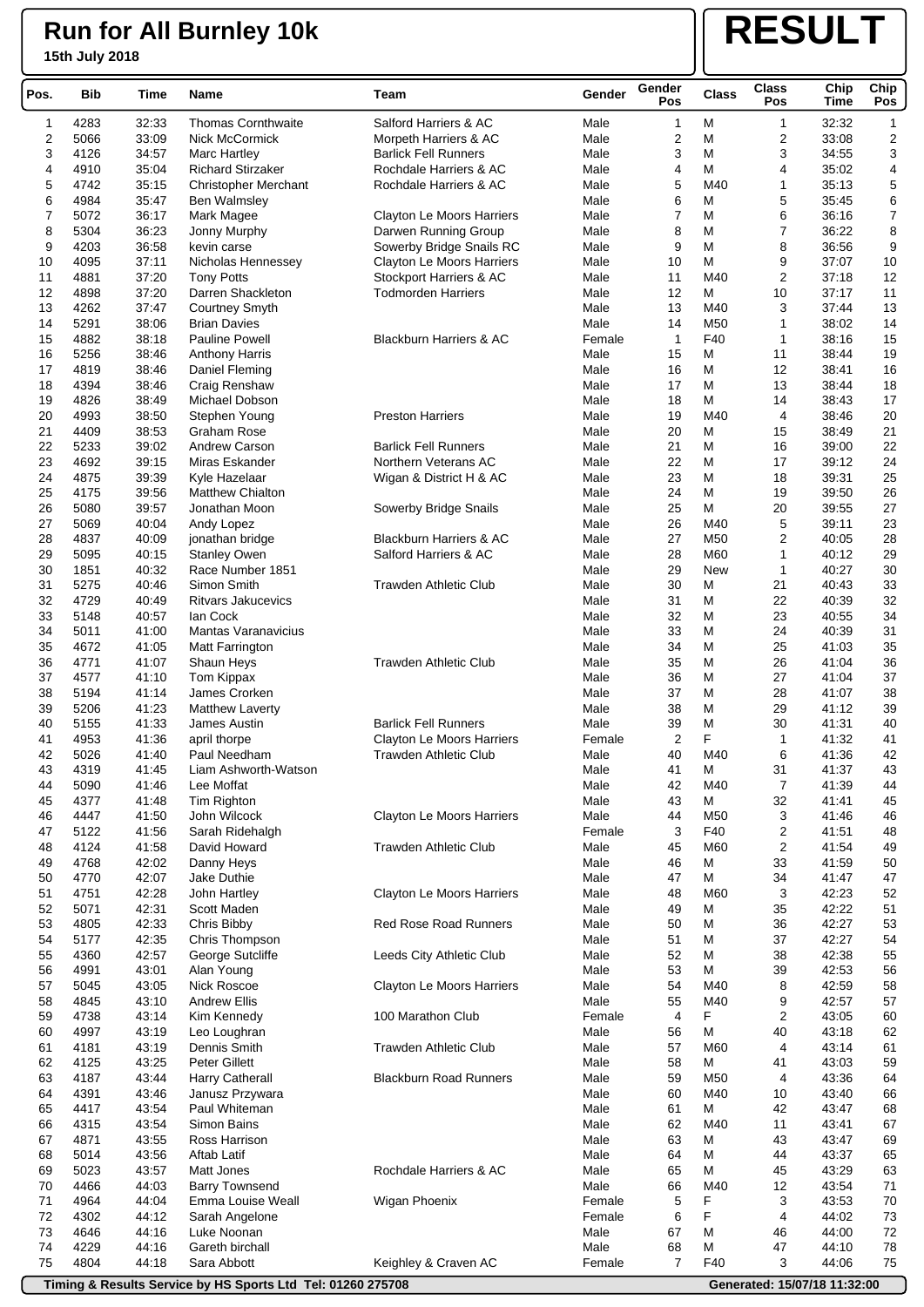# **RESULT**

| M40<br>Matt Ridge<br>Male<br>69<br>44:05<br>74<br>4913<br>44:26<br>13<br>76<br>1874<br>M40<br>44:21<br>77<br>44:36<br>Nick Hill<br>Male<br>70<br>14<br>80<br>78<br>71<br>M<br>44:22<br>5249<br>44:36<br>Jonny Hall<br>Male<br>48<br>81<br>79<br>72<br>M40<br>44:23<br>82<br>5113<br>44:38<br><b>IAN PLOWRIGHT</b><br>Male<br>15<br>44:37<br>80<br>5003<br>44:41<br>Male<br>73<br>М<br>49<br>88<br>Reece Lawrence<br>74<br>M<br>44:41<br>89<br>81<br>4670<br>44:41<br>Danny Collinge<br>Male<br>50<br>82<br>44:32<br>4122<br>44:42<br>Male<br>75<br>M40<br>16<br>86<br>Jonathan Holmes<br>F<br>5<br>44:27<br>83<br>4822<br>44:43<br>Jade Duckworth<br>Female<br>8<br>83<br>84<br>M40<br>79<br>5061<br>44:46<br>Male<br>76<br>17<br>44:16<br>lan Myles<br>85<br>44:28<br>4019<br>44:49<br>Male<br>77<br>M40<br>18<br>84<br>Wayne Elcock<br>86<br>78<br>44:37<br>87<br>5144<br>44:51<br>Male<br>M40<br>19<br><b>Tony Booth</b><br>M<br>51<br>87<br>4085<br>44:56<br>Tom Holdsworth<br>Male<br>79<br>44:10<br>77<br>F<br>88<br>44:47<br>4806<br>44:57<br>Nelda Biltauere<br>Female<br>9<br>6<br>90<br>5<br>89<br>4037<br>44:57<br>Paul Foster<br>Male<br>80<br>M50<br>44:28<br>85<br>90<br>44:51<br>4795<br>45:04<br>Male<br>81<br>М<br>52<br>91<br><b>Brinley Anderson</b><br>F40<br>$\overline{4}$<br>91<br>4969<br>45:09<br>Sue Straw<br>Keighley & Craven AC<br>Female<br>10<br>44:57<br>94<br>92<br>82<br>44:59<br>96<br>4190<br>45:12<br>Paul Chapman<br>Long Eaton Running Club<br>Male<br>M40<br>20<br>93<br>1521<br>45:14<br><b>Phil Pearce</b><br>Male<br>83<br>M40<br>21<br>44:51<br>92<br><b>Bramley Breezers</b><br>94<br>5214<br>Simon Winster<br>45:15<br>99<br>45:24<br>Male<br>84<br>М<br>53<br>95<br>5205<br>85<br>98<br>45:27<br>Samuel Lawrence<br>Male<br>M<br>54<br>45:14<br><b>Riversway Road Runners</b><br>M<br>76<br>96<br>1850<br>45:28<br>Craig Whale<br>Male<br>86<br>55<br>44:07<br>97<br>4421<br>M<br>56<br>44:54<br>93<br>45:30<br>Adam Wharf<br>Male<br>87<br>98<br>88<br>45:30<br>4978<br>45:35<br>david walton<br>Male<br>M40<br>22<br>101<br>99<br>57<br>5276<br>45:36<br>89<br>м<br>45:13<br>97<br>Mark Coulson<br>Male<br>$\overline{\mathbf{c}}$<br>45:30<br>100<br>1540<br>45:41<br>Race Number 1540<br>Male<br>90<br><b>New</b><br>100<br>Radcliffe AC<br>45:30<br>102<br>101<br>5277<br>45:42<br>Mark Garner<br>Male<br>91<br>M40<br>23<br>M40<br>102<br>4791<br>45:59<br>Jawad Bhatti<br>Male<br>92<br>24<br>45:41<br>103<br>103<br>5<br>104<br>4267<br>46:08<br>Maurice Smith<br>Male<br>93<br>M60<br>45:43<br>94<br>104<br>4743<br>46:08<br>Shaun McKee<br>Male<br>M40<br>25<br>46:02<br>108<br>95<br>58<br>105<br>5114<br>46:11<br>М<br>45:47<br>106<br>Andy Balderson<br>Male<br>F<br>7<br>46:15<br>111<br>106<br>4814<br>46:25<br>Jessica Bull<br>Rochdale Harriers & AC<br>11<br>Female<br>110<br>107<br>4003<br>46:26<br>Sean FitzPatrick<br><b>Trawden Athletic Club</b><br>Male<br>96<br>М<br>59<br>46:06<br>M<br>108<br>4208<br>46:32<br>Caleb Brown<br>Male<br>97<br>60<br>46:00<br>107<br>109<br>4309<br>46:34<br>Chris Hanley<br>Male<br>98<br>M40<br>26<br>46:21<br>113<br>4023<br>6<br>110<br>46:36<br>Paul Gardner<br>Rochdale Harriers & AC<br>Male<br>99<br>M50<br>46:23<br>115<br>111<br>4645<br>46:43<br>Paul Murray<br>Male<br>100<br>M40<br>27<br>46:28<br>118<br>7<br>112<br>4612<br>46:45<br>Darren Parkinson<br>Male<br>101<br>M50<br>46:41<br>120<br>113<br>F40<br>5<br>112<br>4976<br>46:46<br>Natalie Wright<br>Female<br>12<br>46:17<br>114<br>4894<br>46:48<br><b>Jason Saunders</b><br>Male<br>102<br>M50<br>8<br>46:05<br>109<br>115<br>46:52<br><b>Michael Williams</b><br>103<br>М<br>46:26<br>117<br>4887<br><b>Burnley AC</b><br>Male<br>61<br>46:22<br>116<br>4813<br>46:53<br>Michael Buczman<br>Male<br>104<br>М<br>62<br>114<br>46:23<br>117<br>4449<br>46:57<br>Kevin Wimbles<br>Male<br>105<br>M40<br>28<br>116<br>5040<br>46:58<br>106<br>29<br>46:43<br>121<br>118<br><b>SCOTT MORTON</b><br>Male<br>M40<br>119<br>5244<br>46:59<br>Male<br>107<br>M50<br>9<br>46:37<br>119<br>Stephen Dugdale<br>45:44<br>120<br>5047<br>47:08<br>Scott Oates<br>Male<br>108<br>М<br>63<br>105<br>121<br>4702<br>47:15<br>Wayne Foster<br>Male<br>109<br>M50<br>10<br>46:52<br>124<br>122<br>5018<br>47:19<br>Kevin Johnstone<br>Male<br>110<br>M60<br>46:47<br>122<br>6<br>123<br>4046<br>47:23<br>Male<br>111<br>$M70+$<br>1<br>46:59<br>125<br><b>Jack Davies</b><br>47:29<br>124<br>4531<br>Darren Martin<br>Male<br>112<br>M40<br>30<br>47:07<br>127<br>125<br>4249<br>47:34<br>Accrington Road Runners<br>113<br>M40<br>31<br>47:15<br>133<br>justin Birtwistle<br>Male<br>126<br>4690<br>47:36<br>Male<br>114<br>M40<br>32<br>47:29<br>140<br>gregory Dyer<br>127<br>4282<br>47:37<br>Salford Harriers & AC<br>Male<br>115<br>M<br>64<br>47:21<br>135<br>Jeremy Cosway<br>F<br>4147<br>13<br>8<br>47:21<br>134<br>128<br>47:38<br>Katie Cotton<br>Long Eaton Running Club<br>Female<br>129<br>M<br>5173<br>47:40<br>Lewis Fraser<br>Male<br>116<br>65<br>47:12<br>131<br>130<br>5015<br>47:41<br>Chris Lawrence<br>Male<br>117<br>M50<br>11<br>47:13<br>132<br>131<br>4960<br>47:43<br>Male<br>118<br>M40<br>33<br>47:06<br>126<br>Dave Woods<br>129<br>132<br>5046<br>47:46<br>John Nicholls<br>Male<br>119<br>M40<br>34<br>47:12<br>133<br>5049<br>47:47<br>Male<br>М<br>47:27<br>138<br>Wayne Radcliffe<br>120<br>66<br>134<br>4039<br>47:52<br>Daniel Fort<br>121<br>М<br>67<br>47:11<br>128<br>Male<br>135<br>4361<br>47:52<br>Adam Sutcliffe<br><b>Chapel Allerton Runners</b><br>Male<br>122<br>M40<br>35<br>47:33<br>142<br>136<br>5106<br>47:55<br>Male<br>123<br>М<br>68<br>47:28<br>139<br>Josh Mcmahon<br>47:36<br>137<br>4271<br>47:55<br>Ashley Eastwood<br><b>Trawden Athletic Club</b><br>Male<br>124<br>M50<br>12<br>145<br>138<br>4476<br>47:58<br>125<br>M40<br>36<br>47:32<br>141<br><b>Matt Taylor</b><br>Male<br>М<br>139<br>4021<br>48:04<br><b>Stephen Foulds</b><br>Male<br>126<br>69<br>46:48<br>123<br>140<br>5149<br>48:08<br>Martyn Arkwright<br>Male<br>127<br>M50<br>47:22<br>136<br>13<br>141<br>5201<br>Male<br>M40<br>37<br>47:37<br>146<br>48:11<br>Mark Fallows<br>128<br>142<br>4399<br>48:13<br>Male<br>129<br>M50<br>14<br>47:34<br>143<br><b>Alastair Sayles</b><br>143<br>4669<br>48:19<br>daniel cockle<br>Male<br>130<br>M<br>70<br>47:12<br>130<br>F<br>9<br>144<br>4304<br>48:20<br>Clayton Le Moors Harriers<br>Female<br>14<br>48:10<br>156<br>Michelle Abbott<br>145<br>4474<br>48:21<br>Male<br>131<br>M50<br>15<br>48:13<br>158<br>Shaun Taylor<br>146<br>1516<br>48:22<br>Male<br>132<br>M50<br>16<br>47:46<br>148<br>Paul Maunoury<br>M<br>71<br>147<br>5168<br>48:24<br><b>Matt Russell</b><br>Male<br>133<br>48:06<br>152<br>148<br>4425<br>48:26<br><b>Brett Westwell</b><br>Male<br>134<br>M40<br>38<br>47:50<br>149<br>149<br>4707<br>48:35<br>Male<br>135<br>M<br>72<br>48:31<br>167<br><b>Eddy Farmer</b><br>73<br>150<br>5175<br>48:37<br>Ben Topham<br>Male<br>136<br>М<br>47:51<br>150 | Pos. | Bib | Time | Name | Team | Gender | Gender<br>Pos | <b>Class</b> | <b>Class</b><br>Pos | Chip<br><b>Time</b> | Chip<br>Pos |
|---------------------------------------------------------------------------------------------------------------------------------------------------------------------------------------------------------------------------------------------------------------------------------------------------------------------------------------------------------------------------------------------------------------------------------------------------------------------------------------------------------------------------------------------------------------------------------------------------------------------------------------------------------------------------------------------------------------------------------------------------------------------------------------------------------------------------------------------------------------------------------------------------------------------------------------------------------------------------------------------------------------------------------------------------------------------------------------------------------------------------------------------------------------------------------------------------------------------------------------------------------------------------------------------------------------------------------------------------------------------------------------------------------------------------------------------------------------------------------------------------------------------------------------------------------------------------------------------------------------------------------------------------------------------------------------------------------------------------------------------------------------------------------------------------------------------------------------------------------------------------------------------------------------------------------------------------------------------------------------------------------------------------------------------------------------------------------------------------------------------------------------------------------------------------------------------------------------------------------------------------------------------------------------------------------------------------------------------------------------------------------------------------------------------------------------------------------------------------------------------------------------------------------------------------------------------------------------------------------------------------------------------------------------------------------------------------------------------------------------------------------------------------------------------------------------------------------------------------------------------------------------------------------------------------------------------------------------------------------------------------------------------------------------------------------------------------------------------------------------------------------------------------------------------------------------------------------------------------------------------------------------------------------------------------------------------------------------------------------------------------------------------------------------------------------------------------------------------------------------------------------------------------------------------------------------------------------------------------------------------------------------------------------------------------------------------------------------------------------------------------------------------------------------------------------------------------------------------------------------------------------------------------------------------------------------------------------------------------------------------------------------------------------------------------------------------------------------------------------------------------------------------------------------------------------------------------------------------------------------------------------------------------------------------------------------------------------------------------------------------------------------------------------------------------------------------------------------------------------------------------------------------------------------------------------------------------------------------------------------------------------------------------------------------------------------------------------------------------------------------------------------------------------------------------------------------------------------------------------------------------------------------------------------------------------------------------------------------------------------------------------------------------------------------------------------------------------------------------------------------------------------------------------------------------------------------------------------------------------------------------------------------------------------------------------------------------------------------------------------------------------------------------------------------------------------------------------------------------------------------------------------------------------------------------------------------------------------------------------------------------------------------------------------------------------------------------------------------------------------------------------------------------------------------------------------------------------------------------------------------------------------------------------------------------------------------------------------------------------------------------------------------------------------------------------------------------------------------------------------------------------------------------------------------------------------------------------------------------------------------------------------------------------------------------------------------------------------------------------------------------------------------------------------------------------------------------------------------------------------------------------------------------------------------------------------------------------------------------------------------------------------------------------------------------------------------------------------------------------------------------------------------------------------------------------------------------------------------------------------------------------------------------------------------------------------------------------------------------------------------------------------------------------|------|-----|------|------|------|--------|---------------|--------------|---------------------|---------------------|-------------|
|                                                                                                                                                                                                                                                                                                                                                                                                                                                                                                                                                                                                                                                                                                                                                                                                                                                                                                                                                                                                                                                                                                                                                                                                                                                                                                                                                                                                                                                                                                                                                                                                                                                                                                                                                                                                                                                                                                                                                                                                                                                                                                                                                                                                                                                                                                                                                                                                                                                                                                                                                                                                                                                                                                                                                                                                                                                                                                                                                                                                                                                                                                                                                                                                                                                                                                                                                                                                                                                                                                                                                                                                                                                                                                                                                                                                                                                                                                                                                                                                                                                                                                                                                                                                                                                                                                                                                                                                                                                                                                                                                                                                                                                                                                                                                                                                                                                                                                                                                                                                                                                                                                                                                                                                                                                                                                                                                                                                                                                                                                                                                                                                                                                                                                                                                                                                                                                                                                                                                                                                                                                                                                                                                                                                                                                                                                                                                                                                                                                                                                                                                                                                                                                                                                                                                                                                                                                                                                                                                                                                                                 |      |     |      |      |      |        |               |              |                     |                     |             |
|                                                                                                                                                                                                                                                                                                                                                                                                                                                                                                                                                                                                                                                                                                                                                                                                                                                                                                                                                                                                                                                                                                                                                                                                                                                                                                                                                                                                                                                                                                                                                                                                                                                                                                                                                                                                                                                                                                                                                                                                                                                                                                                                                                                                                                                                                                                                                                                                                                                                                                                                                                                                                                                                                                                                                                                                                                                                                                                                                                                                                                                                                                                                                                                                                                                                                                                                                                                                                                                                                                                                                                                                                                                                                                                                                                                                                                                                                                                                                                                                                                                                                                                                                                                                                                                                                                                                                                                                                                                                                                                                                                                                                                                                                                                                                                                                                                                                                                                                                                                                                                                                                                                                                                                                                                                                                                                                                                                                                                                                                                                                                                                                                                                                                                                                                                                                                                                                                                                                                                                                                                                                                                                                                                                                                                                                                                                                                                                                                                                                                                                                                                                                                                                                                                                                                                                                                                                                                                                                                                                                                                 |      |     |      |      |      |        |               |              |                     |                     |             |
|                                                                                                                                                                                                                                                                                                                                                                                                                                                                                                                                                                                                                                                                                                                                                                                                                                                                                                                                                                                                                                                                                                                                                                                                                                                                                                                                                                                                                                                                                                                                                                                                                                                                                                                                                                                                                                                                                                                                                                                                                                                                                                                                                                                                                                                                                                                                                                                                                                                                                                                                                                                                                                                                                                                                                                                                                                                                                                                                                                                                                                                                                                                                                                                                                                                                                                                                                                                                                                                                                                                                                                                                                                                                                                                                                                                                                                                                                                                                                                                                                                                                                                                                                                                                                                                                                                                                                                                                                                                                                                                                                                                                                                                                                                                                                                                                                                                                                                                                                                                                                                                                                                                                                                                                                                                                                                                                                                                                                                                                                                                                                                                                                                                                                                                                                                                                                                                                                                                                                                                                                                                                                                                                                                                                                                                                                                                                                                                                                                                                                                                                                                                                                                                                                                                                                                                                                                                                                                                                                                                                                                 |      |     |      |      |      |        |               |              |                     |                     |             |
|                                                                                                                                                                                                                                                                                                                                                                                                                                                                                                                                                                                                                                                                                                                                                                                                                                                                                                                                                                                                                                                                                                                                                                                                                                                                                                                                                                                                                                                                                                                                                                                                                                                                                                                                                                                                                                                                                                                                                                                                                                                                                                                                                                                                                                                                                                                                                                                                                                                                                                                                                                                                                                                                                                                                                                                                                                                                                                                                                                                                                                                                                                                                                                                                                                                                                                                                                                                                                                                                                                                                                                                                                                                                                                                                                                                                                                                                                                                                                                                                                                                                                                                                                                                                                                                                                                                                                                                                                                                                                                                                                                                                                                                                                                                                                                                                                                                                                                                                                                                                                                                                                                                                                                                                                                                                                                                                                                                                                                                                                                                                                                                                                                                                                                                                                                                                                                                                                                                                                                                                                                                                                                                                                                                                                                                                                                                                                                                                                                                                                                                                                                                                                                                                                                                                                                                                                                                                                                                                                                                                                                 |      |     |      |      |      |        |               |              |                     |                     |             |
|                                                                                                                                                                                                                                                                                                                                                                                                                                                                                                                                                                                                                                                                                                                                                                                                                                                                                                                                                                                                                                                                                                                                                                                                                                                                                                                                                                                                                                                                                                                                                                                                                                                                                                                                                                                                                                                                                                                                                                                                                                                                                                                                                                                                                                                                                                                                                                                                                                                                                                                                                                                                                                                                                                                                                                                                                                                                                                                                                                                                                                                                                                                                                                                                                                                                                                                                                                                                                                                                                                                                                                                                                                                                                                                                                                                                                                                                                                                                                                                                                                                                                                                                                                                                                                                                                                                                                                                                                                                                                                                                                                                                                                                                                                                                                                                                                                                                                                                                                                                                                                                                                                                                                                                                                                                                                                                                                                                                                                                                                                                                                                                                                                                                                                                                                                                                                                                                                                                                                                                                                                                                                                                                                                                                                                                                                                                                                                                                                                                                                                                                                                                                                                                                                                                                                                                                                                                                                                                                                                                                                                 |      |     |      |      |      |        |               |              |                     |                     |             |
|                                                                                                                                                                                                                                                                                                                                                                                                                                                                                                                                                                                                                                                                                                                                                                                                                                                                                                                                                                                                                                                                                                                                                                                                                                                                                                                                                                                                                                                                                                                                                                                                                                                                                                                                                                                                                                                                                                                                                                                                                                                                                                                                                                                                                                                                                                                                                                                                                                                                                                                                                                                                                                                                                                                                                                                                                                                                                                                                                                                                                                                                                                                                                                                                                                                                                                                                                                                                                                                                                                                                                                                                                                                                                                                                                                                                                                                                                                                                                                                                                                                                                                                                                                                                                                                                                                                                                                                                                                                                                                                                                                                                                                                                                                                                                                                                                                                                                                                                                                                                                                                                                                                                                                                                                                                                                                                                                                                                                                                                                                                                                                                                                                                                                                                                                                                                                                                                                                                                                                                                                                                                                                                                                                                                                                                                                                                                                                                                                                                                                                                                                                                                                                                                                                                                                                                                                                                                                                                                                                                                                                 |      |     |      |      |      |        |               |              |                     |                     |             |
|                                                                                                                                                                                                                                                                                                                                                                                                                                                                                                                                                                                                                                                                                                                                                                                                                                                                                                                                                                                                                                                                                                                                                                                                                                                                                                                                                                                                                                                                                                                                                                                                                                                                                                                                                                                                                                                                                                                                                                                                                                                                                                                                                                                                                                                                                                                                                                                                                                                                                                                                                                                                                                                                                                                                                                                                                                                                                                                                                                                                                                                                                                                                                                                                                                                                                                                                                                                                                                                                                                                                                                                                                                                                                                                                                                                                                                                                                                                                                                                                                                                                                                                                                                                                                                                                                                                                                                                                                                                                                                                                                                                                                                                                                                                                                                                                                                                                                                                                                                                                                                                                                                                                                                                                                                                                                                                                                                                                                                                                                                                                                                                                                                                                                                                                                                                                                                                                                                                                                                                                                                                                                                                                                                                                                                                                                                                                                                                                                                                                                                                                                                                                                                                                                                                                                                                                                                                                                                                                                                                                                                 |      |     |      |      |      |        |               |              |                     |                     |             |
|                                                                                                                                                                                                                                                                                                                                                                                                                                                                                                                                                                                                                                                                                                                                                                                                                                                                                                                                                                                                                                                                                                                                                                                                                                                                                                                                                                                                                                                                                                                                                                                                                                                                                                                                                                                                                                                                                                                                                                                                                                                                                                                                                                                                                                                                                                                                                                                                                                                                                                                                                                                                                                                                                                                                                                                                                                                                                                                                                                                                                                                                                                                                                                                                                                                                                                                                                                                                                                                                                                                                                                                                                                                                                                                                                                                                                                                                                                                                                                                                                                                                                                                                                                                                                                                                                                                                                                                                                                                                                                                                                                                                                                                                                                                                                                                                                                                                                                                                                                                                                                                                                                                                                                                                                                                                                                                                                                                                                                                                                                                                                                                                                                                                                                                                                                                                                                                                                                                                                                                                                                                                                                                                                                                                                                                                                                                                                                                                                                                                                                                                                                                                                                                                                                                                                                                                                                                                                                                                                                                                                                 |      |     |      |      |      |        |               |              |                     |                     |             |
|                                                                                                                                                                                                                                                                                                                                                                                                                                                                                                                                                                                                                                                                                                                                                                                                                                                                                                                                                                                                                                                                                                                                                                                                                                                                                                                                                                                                                                                                                                                                                                                                                                                                                                                                                                                                                                                                                                                                                                                                                                                                                                                                                                                                                                                                                                                                                                                                                                                                                                                                                                                                                                                                                                                                                                                                                                                                                                                                                                                                                                                                                                                                                                                                                                                                                                                                                                                                                                                                                                                                                                                                                                                                                                                                                                                                                                                                                                                                                                                                                                                                                                                                                                                                                                                                                                                                                                                                                                                                                                                                                                                                                                                                                                                                                                                                                                                                                                                                                                                                                                                                                                                                                                                                                                                                                                                                                                                                                                                                                                                                                                                                                                                                                                                                                                                                                                                                                                                                                                                                                                                                                                                                                                                                                                                                                                                                                                                                                                                                                                                                                                                                                                                                                                                                                                                                                                                                                                                                                                                                                                 |      |     |      |      |      |        |               |              |                     |                     |             |
|                                                                                                                                                                                                                                                                                                                                                                                                                                                                                                                                                                                                                                                                                                                                                                                                                                                                                                                                                                                                                                                                                                                                                                                                                                                                                                                                                                                                                                                                                                                                                                                                                                                                                                                                                                                                                                                                                                                                                                                                                                                                                                                                                                                                                                                                                                                                                                                                                                                                                                                                                                                                                                                                                                                                                                                                                                                                                                                                                                                                                                                                                                                                                                                                                                                                                                                                                                                                                                                                                                                                                                                                                                                                                                                                                                                                                                                                                                                                                                                                                                                                                                                                                                                                                                                                                                                                                                                                                                                                                                                                                                                                                                                                                                                                                                                                                                                                                                                                                                                                                                                                                                                                                                                                                                                                                                                                                                                                                                                                                                                                                                                                                                                                                                                                                                                                                                                                                                                                                                                                                                                                                                                                                                                                                                                                                                                                                                                                                                                                                                                                                                                                                                                                                                                                                                                                                                                                                                                                                                                                                                 |      |     |      |      |      |        |               |              |                     |                     |             |
|                                                                                                                                                                                                                                                                                                                                                                                                                                                                                                                                                                                                                                                                                                                                                                                                                                                                                                                                                                                                                                                                                                                                                                                                                                                                                                                                                                                                                                                                                                                                                                                                                                                                                                                                                                                                                                                                                                                                                                                                                                                                                                                                                                                                                                                                                                                                                                                                                                                                                                                                                                                                                                                                                                                                                                                                                                                                                                                                                                                                                                                                                                                                                                                                                                                                                                                                                                                                                                                                                                                                                                                                                                                                                                                                                                                                                                                                                                                                                                                                                                                                                                                                                                                                                                                                                                                                                                                                                                                                                                                                                                                                                                                                                                                                                                                                                                                                                                                                                                                                                                                                                                                                                                                                                                                                                                                                                                                                                                                                                                                                                                                                                                                                                                                                                                                                                                                                                                                                                                                                                                                                                                                                                                                                                                                                                                                                                                                                                                                                                                                                                                                                                                                                                                                                                                                                                                                                                                                                                                                                                                 |      |     |      |      |      |        |               |              |                     |                     |             |
|                                                                                                                                                                                                                                                                                                                                                                                                                                                                                                                                                                                                                                                                                                                                                                                                                                                                                                                                                                                                                                                                                                                                                                                                                                                                                                                                                                                                                                                                                                                                                                                                                                                                                                                                                                                                                                                                                                                                                                                                                                                                                                                                                                                                                                                                                                                                                                                                                                                                                                                                                                                                                                                                                                                                                                                                                                                                                                                                                                                                                                                                                                                                                                                                                                                                                                                                                                                                                                                                                                                                                                                                                                                                                                                                                                                                                                                                                                                                                                                                                                                                                                                                                                                                                                                                                                                                                                                                                                                                                                                                                                                                                                                                                                                                                                                                                                                                                                                                                                                                                                                                                                                                                                                                                                                                                                                                                                                                                                                                                                                                                                                                                                                                                                                                                                                                                                                                                                                                                                                                                                                                                                                                                                                                                                                                                                                                                                                                                                                                                                                                                                                                                                                                                                                                                                                                                                                                                                                                                                                                                                 |      |     |      |      |      |        |               |              |                     |                     |             |
|                                                                                                                                                                                                                                                                                                                                                                                                                                                                                                                                                                                                                                                                                                                                                                                                                                                                                                                                                                                                                                                                                                                                                                                                                                                                                                                                                                                                                                                                                                                                                                                                                                                                                                                                                                                                                                                                                                                                                                                                                                                                                                                                                                                                                                                                                                                                                                                                                                                                                                                                                                                                                                                                                                                                                                                                                                                                                                                                                                                                                                                                                                                                                                                                                                                                                                                                                                                                                                                                                                                                                                                                                                                                                                                                                                                                                                                                                                                                                                                                                                                                                                                                                                                                                                                                                                                                                                                                                                                                                                                                                                                                                                                                                                                                                                                                                                                                                                                                                                                                                                                                                                                                                                                                                                                                                                                                                                                                                                                                                                                                                                                                                                                                                                                                                                                                                                                                                                                                                                                                                                                                                                                                                                                                                                                                                                                                                                                                                                                                                                                                                                                                                                                                                                                                                                                                                                                                                                                                                                                                                                 |      |     |      |      |      |        |               |              |                     |                     |             |
|                                                                                                                                                                                                                                                                                                                                                                                                                                                                                                                                                                                                                                                                                                                                                                                                                                                                                                                                                                                                                                                                                                                                                                                                                                                                                                                                                                                                                                                                                                                                                                                                                                                                                                                                                                                                                                                                                                                                                                                                                                                                                                                                                                                                                                                                                                                                                                                                                                                                                                                                                                                                                                                                                                                                                                                                                                                                                                                                                                                                                                                                                                                                                                                                                                                                                                                                                                                                                                                                                                                                                                                                                                                                                                                                                                                                                                                                                                                                                                                                                                                                                                                                                                                                                                                                                                                                                                                                                                                                                                                                                                                                                                                                                                                                                                                                                                                                                                                                                                                                                                                                                                                                                                                                                                                                                                                                                                                                                                                                                                                                                                                                                                                                                                                                                                                                                                                                                                                                                                                                                                                                                                                                                                                                                                                                                                                                                                                                                                                                                                                                                                                                                                                                                                                                                                                                                                                                                                                                                                                                                                 |      |     |      |      |      |        |               |              |                     |                     |             |
|                                                                                                                                                                                                                                                                                                                                                                                                                                                                                                                                                                                                                                                                                                                                                                                                                                                                                                                                                                                                                                                                                                                                                                                                                                                                                                                                                                                                                                                                                                                                                                                                                                                                                                                                                                                                                                                                                                                                                                                                                                                                                                                                                                                                                                                                                                                                                                                                                                                                                                                                                                                                                                                                                                                                                                                                                                                                                                                                                                                                                                                                                                                                                                                                                                                                                                                                                                                                                                                                                                                                                                                                                                                                                                                                                                                                                                                                                                                                                                                                                                                                                                                                                                                                                                                                                                                                                                                                                                                                                                                                                                                                                                                                                                                                                                                                                                                                                                                                                                                                                                                                                                                                                                                                                                                                                                                                                                                                                                                                                                                                                                                                                                                                                                                                                                                                                                                                                                                                                                                                                                                                                                                                                                                                                                                                                                                                                                                                                                                                                                                                                                                                                                                                                                                                                                                                                                                                                                                                                                                                                                 |      |     |      |      |      |        |               |              |                     |                     |             |
|                                                                                                                                                                                                                                                                                                                                                                                                                                                                                                                                                                                                                                                                                                                                                                                                                                                                                                                                                                                                                                                                                                                                                                                                                                                                                                                                                                                                                                                                                                                                                                                                                                                                                                                                                                                                                                                                                                                                                                                                                                                                                                                                                                                                                                                                                                                                                                                                                                                                                                                                                                                                                                                                                                                                                                                                                                                                                                                                                                                                                                                                                                                                                                                                                                                                                                                                                                                                                                                                                                                                                                                                                                                                                                                                                                                                                                                                                                                                                                                                                                                                                                                                                                                                                                                                                                                                                                                                                                                                                                                                                                                                                                                                                                                                                                                                                                                                                                                                                                                                                                                                                                                                                                                                                                                                                                                                                                                                                                                                                                                                                                                                                                                                                                                                                                                                                                                                                                                                                                                                                                                                                                                                                                                                                                                                                                                                                                                                                                                                                                                                                                                                                                                                                                                                                                                                                                                                                                                                                                                                                                 |      |     |      |      |      |        |               |              |                     |                     |             |
|                                                                                                                                                                                                                                                                                                                                                                                                                                                                                                                                                                                                                                                                                                                                                                                                                                                                                                                                                                                                                                                                                                                                                                                                                                                                                                                                                                                                                                                                                                                                                                                                                                                                                                                                                                                                                                                                                                                                                                                                                                                                                                                                                                                                                                                                                                                                                                                                                                                                                                                                                                                                                                                                                                                                                                                                                                                                                                                                                                                                                                                                                                                                                                                                                                                                                                                                                                                                                                                                                                                                                                                                                                                                                                                                                                                                                                                                                                                                                                                                                                                                                                                                                                                                                                                                                                                                                                                                                                                                                                                                                                                                                                                                                                                                                                                                                                                                                                                                                                                                                                                                                                                                                                                                                                                                                                                                                                                                                                                                                                                                                                                                                                                                                                                                                                                                                                                                                                                                                                                                                                                                                                                                                                                                                                                                                                                                                                                                                                                                                                                                                                                                                                                                                                                                                                                                                                                                                                                                                                                                                                 |      |     |      |      |      |        |               |              |                     |                     |             |
|                                                                                                                                                                                                                                                                                                                                                                                                                                                                                                                                                                                                                                                                                                                                                                                                                                                                                                                                                                                                                                                                                                                                                                                                                                                                                                                                                                                                                                                                                                                                                                                                                                                                                                                                                                                                                                                                                                                                                                                                                                                                                                                                                                                                                                                                                                                                                                                                                                                                                                                                                                                                                                                                                                                                                                                                                                                                                                                                                                                                                                                                                                                                                                                                                                                                                                                                                                                                                                                                                                                                                                                                                                                                                                                                                                                                                                                                                                                                                                                                                                                                                                                                                                                                                                                                                                                                                                                                                                                                                                                                                                                                                                                                                                                                                                                                                                                                                                                                                                                                                                                                                                                                                                                                                                                                                                                                                                                                                                                                                                                                                                                                                                                                                                                                                                                                                                                                                                                                                                                                                                                                                                                                                                                                                                                                                                                                                                                                                                                                                                                                                                                                                                                                                                                                                                                                                                                                                                                                                                                                                                 |      |     |      |      |      |        |               |              |                     |                     |             |
|                                                                                                                                                                                                                                                                                                                                                                                                                                                                                                                                                                                                                                                                                                                                                                                                                                                                                                                                                                                                                                                                                                                                                                                                                                                                                                                                                                                                                                                                                                                                                                                                                                                                                                                                                                                                                                                                                                                                                                                                                                                                                                                                                                                                                                                                                                                                                                                                                                                                                                                                                                                                                                                                                                                                                                                                                                                                                                                                                                                                                                                                                                                                                                                                                                                                                                                                                                                                                                                                                                                                                                                                                                                                                                                                                                                                                                                                                                                                                                                                                                                                                                                                                                                                                                                                                                                                                                                                                                                                                                                                                                                                                                                                                                                                                                                                                                                                                                                                                                                                                                                                                                                                                                                                                                                                                                                                                                                                                                                                                                                                                                                                                                                                                                                                                                                                                                                                                                                                                                                                                                                                                                                                                                                                                                                                                                                                                                                                                                                                                                                                                                                                                                                                                                                                                                                                                                                                                                                                                                                                                                 |      |     |      |      |      |        |               |              |                     |                     |             |
|                                                                                                                                                                                                                                                                                                                                                                                                                                                                                                                                                                                                                                                                                                                                                                                                                                                                                                                                                                                                                                                                                                                                                                                                                                                                                                                                                                                                                                                                                                                                                                                                                                                                                                                                                                                                                                                                                                                                                                                                                                                                                                                                                                                                                                                                                                                                                                                                                                                                                                                                                                                                                                                                                                                                                                                                                                                                                                                                                                                                                                                                                                                                                                                                                                                                                                                                                                                                                                                                                                                                                                                                                                                                                                                                                                                                                                                                                                                                                                                                                                                                                                                                                                                                                                                                                                                                                                                                                                                                                                                                                                                                                                                                                                                                                                                                                                                                                                                                                                                                                                                                                                                                                                                                                                                                                                                                                                                                                                                                                                                                                                                                                                                                                                                                                                                                                                                                                                                                                                                                                                                                                                                                                                                                                                                                                                                                                                                                                                                                                                                                                                                                                                                                                                                                                                                                                                                                                                                                                                                                                                 |      |     |      |      |      |        |               |              |                     |                     |             |
|                                                                                                                                                                                                                                                                                                                                                                                                                                                                                                                                                                                                                                                                                                                                                                                                                                                                                                                                                                                                                                                                                                                                                                                                                                                                                                                                                                                                                                                                                                                                                                                                                                                                                                                                                                                                                                                                                                                                                                                                                                                                                                                                                                                                                                                                                                                                                                                                                                                                                                                                                                                                                                                                                                                                                                                                                                                                                                                                                                                                                                                                                                                                                                                                                                                                                                                                                                                                                                                                                                                                                                                                                                                                                                                                                                                                                                                                                                                                                                                                                                                                                                                                                                                                                                                                                                                                                                                                                                                                                                                                                                                                                                                                                                                                                                                                                                                                                                                                                                                                                                                                                                                                                                                                                                                                                                                                                                                                                                                                                                                                                                                                                                                                                                                                                                                                                                                                                                                                                                                                                                                                                                                                                                                                                                                                                                                                                                                                                                                                                                                                                                                                                                                                                                                                                                                                                                                                                                                                                                                                                                 |      |     |      |      |      |        |               |              |                     |                     |             |
|                                                                                                                                                                                                                                                                                                                                                                                                                                                                                                                                                                                                                                                                                                                                                                                                                                                                                                                                                                                                                                                                                                                                                                                                                                                                                                                                                                                                                                                                                                                                                                                                                                                                                                                                                                                                                                                                                                                                                                                                                                                                                                                                                                                                                                                                                                                                                                                                                                                                                                                                                                                                                                                                                                                                                                                                                                                                                                                                                                                                                                                                                                                                                                                                                                                                                                                                                                                                                                                                                                                                                                                                                                                                                                                                                                                                                                                                                                                                                                                                                                                                                                                                                                                                                                                                                                                                                                                                                                                                                                                                                                                                                                                                                                                                                                                                                                                                                                                                                                                                                                                                                                                                                                                                                                                                                                                                                                                                                                                                                                                                                                                                                                                                                                                                                                                                                                                                                                                                                                                                                                                                                                                                                                                                                                                                                                                                                                                                                                                                                                                                                                                                                                                                                                                                                                                                                                                                                                                                                                                                                                 |      |     |      |      |      |        |               |              |                     |                     |             |
|                                                                                                                                                                                                                                                                                                                                                                                                                                                                                                                                                                                                                                                                                                                                                                                                                                                                                                                                                                                                                                                                                                                                                                                                                                                                                                                                                                                                                                                                                                                                                                                                                                                                                                                                                                                                                                                                                                                                                                                                                                                                                                                                                                                                                                                                                                                                                                                                                                                                                                                                                                                                                                                                                                                                                                                                                                                                                                                                                                                                                                                                                                                                                                                                                                                                                                                                                                                                                                                                                                                                                                                                                                                                                                                                                                                                                                                                                                                                                                                                                                                                                                                                                                                                                                                                                                                                                                                                                                                                                                                                                                                                                                                                                                                                                                                                                                                                                                                                                                                                                                                                                                                                                                                                                                                                                                                                                                                                                                                                                                                                                                                                                                                                                                                                                                                                                                                                                                                                                                                                                                                                                                                                                                                                                                                                                                                                                                                                                                                                                                                                                                                                                                                                                                                                                                                                                                                                                                                                                                                                                                 |      |     |      |      |      |        |               |              |                     |                     |             |
|                                                                                                                                                                                                                                                                                                                                                                                                                                                                                                                                                                                                                                                                                                                                                                                                                                                                                                                                                                                                                                                                                                                                                                                                                                                                                                                                                                                                                                                                                                                                                                                                                                                                                                                                                                                                                                                                                                                                                                                                                                                                                                                                                                                                                                                                                                                                                                                                                                                                                                                                                                                                                                                                                                                                                                                                                                                                                                                                                                                                                                                                                                                                                                                                                                                                                                                                                                                                                                                                                                                                                                                                                                                                                                                                                                                                                                                                                                                                                                                                                                                                                                                                                                                                                                                                                                                                                                                                                                                                                                                                                                                                                                                                                                                                                                                                                                                                                                                                                                                                                                                                                                                                                                                                                                                                                                                                                                                                                                                                                                                                                                                                                                                                                                                                                                                                                                                                                                                                                                                                                                                                                                                                                                                                                                                                                                                                                                                                                                                                                                                                                                                                                                                                                                                                                                                                                                                                                                                                                                                                                                 |      |     |      |      |      |        |               |              |                     |                     |             |
|                                                                                                                                                                                                                                                                                                                                                                                                                                                                                                                                                                                                                                                                                                                                                                                                                                                                                                                                                                                                                                                                                                                                                                                                                                                                                                                                                                                                                                                                                                                                                                                                                                                                                                                                                                                                                                                                                                                                                                                                                                                                                                                                                                                                                                                                                                                                                                                                                                                                                                                                                                                                                                                                                                                                                                                                                                                                                                                                                                                                                                                                                                                                                                                                                                                                                                                                                                                                                                                                                                                                                                                                                                                                                                                                                                                                                                                                                                                                                                                                                                                                                                                                                                                                                                                                                                                                                                                                                                                                                                                                                                                                                                                                                                                                                                                                                                                                                                                                                                                                                                                                                                                                                                                                                                                                                                                                                                                                                                                                                                                                                                                                                                                                                                                                                                                                                                                                                                                                                                                                                                                                                                                                                                                                                                                                                                                                                                                                                                                                                                                                                                                                                                                                                                                                                                                                                                                                                                                                                                                                                                 |      |     |      |      |      |        |               |              |                     |                     |             |
|                                                                                                                                                                                                                                                                                                                                                                                                                                                                                                                                                                                                                                                                                                                                                                                                                                                                                                                                                                                                                                                                                                                                                                                                                                                                                                                                                                                                                                                                                                                                                                                                                                                                                                                                                                                                                                                                                                                                                                                                                                                                                                                                                                                                                                                                                                                                                                                                                                                                                                                                                                                                                                                                                                                                                                                                                                                                                                                                                                                                                                                                                                                                                                                                                                                                                                                                                                                                                                                                                                                                                                                                                                                                                                                                                                                                                                                                                                                                                                                                                                                                                                                                                                                                                                                                                                                                                                                                                                                                                                                                                                                                                                                                                                                                                                                                                                                                                                                                                                                                                                                                                                                                                                                                                                                                                                                                                                                                                                                                                                                                                                                                                                                                                                                                                                                                                                                                                                                                                                                                                                                                                                                                                                                                                                                                                                                                                                                                                                                                                                                                                                                                                                                                                                                                                                                                                                                                                                                                                                                                                                 |      |     |      |      |      |        |               |              |                     |                     |             |
|                                                                                                                                                                                                                                                                                                                                                                                                                                                                                                                                                                                                                                                                                                                                                                                                                                                                                                                                                                                                                                                                                                                                                                                                                                                                                                                                                                                                                                                                                                                                                                                                                                                                                                                                                                                                                                                                                                                                                                                                                                                                                                                                                                                                                                                                                                                                                                                                                                                                                                                                                                                                                                                                                                                                                                                                                                                                                                                                                                                                                                                                                                                                                                                                                                                                                                                                                                                                                                                                                                                                                                                                                                                                                                                                                                                                                                                                                                                                                                                                                                                                                                                                                                                                                                                                                                                                                                                                                                                                                                                                                                                                                                                                                                                                                                                                                                                                                                                                                                                                                                                                                                                                                                                                                                                                                                                                                                                                                                                                                                                                                                                                                                                                                                                                                                                                                                                                                                                                                                                                                                                                                                                                                                                                                                                                                                                                                                                                                                                                                                                                                                                                                                                                                                                                                                                                                                                                                                                                                                                                                                 |      |     |      |      |      |        |               |              |                     |                     |             |
|                                                                                                                                                                                                                                                                                                                                                                                                                                                                                                                                                                                                                                                                                                                                                                                                                                                                                                                                                                                                                                                                                                                                                                                                                                                                                                                                                                                                                                                                                                                                                                                                                                                                                                                                                                                                                                                                                                                                                                                                                                                                                                                                                                                                                                                                                                                                                                                                                                                                                                                                                                                                                                                                                                                                                                                                                                                                                                                                                                                                                                                                                                                                                                                                                                                                                                                                                                                                                                                                                                                                                                                                                                                                                                                                                                                                                                                                                                                                                                                                                                                                                                                                                                                                                                                                                                                                                                                                                                                                                                                                                                                                                                                                                                                                                                                                                                                                                                                                                                                                                                                                                                                                                                                                                                                                                                                                                                                                                                                                                                                                                                                                                                                                                                                                                                                                                                                                                                                                                                                                                                                                                                                                                                                                                                                                                                                                                                                                                                                                                                                                                                                                                                                                                                                                                                                                                                                                                                                                                                                                                                 |      |     |      |      |      |        |               |              |                     |                     |             |
|                                                                                                                                                                                                                                                                                                                                                                                                                                                                                                                                                                                                                                                                                                                                                                                                                                                                                                                                                                                                                                                                                                                                                                                                                                                                                                                                                                                                                                                                                                                                                                                                                                                                                                                                                                                                                                                                                                                                                                                                                                                                                                                                                                                                                                                                                                                                                                                                                                                                                                                                                                                                                                                                                                                                                                                                                                                                                                                                                                                                                                                                                                                                                                                                                                                                                                                                                                                                                                                                                                                                                                                                                                                                                                                                                                                                                                                                                                                                                                                                                                                                                                                                                                                                                                                                                                                                                                                                                                                                                                                                                                                                                                                                                                                                                                                                                                                                                                                                                                                                                                                                                                                                                                                                                                                                                                                                                                                                                                                                                                                                                                                                                                                                                                                                                                                                                                                                                                                                                                                                                                                                                                                                                                                                                                                                                                                                                                                                                                                                                                                                                                                                                                                                                                                                                                                                                                                                                                                                                                                                                                 |      |     |      |      |      |        |               |              |                     |                     |             |
|                                                                                                                                                                                                                                                                                                                                                                                                                                                                                                                                                                                                                                                                                                                                                                                                                                                                                                                                                                                                                                                                                                                                                                                                                                                                                                                                                                                                                                                                                                                                                                                                                                                                                                                                                                                                                                                                                                                                                                                                                                                                                                                                                                                                                                                                                                                                                                                                                                                                                                                                                                                                                                                                                                                                                                                                                                                                                                                                                                                                                                                                                                                                                                                                                                                                                                                                                                                                                                                                                                                                                                                                                                                                                                                                                                                                                                                                                                                                                                                                                                                                                                                                                                                                                                                                                                                                                                                                                                                                                                                                                                                                                                                                                                                                                                                                                                                                                                                                                                                                                                                                                                                                                                                                                                                                                                                                                                                                                                                                                                                                                                                                                                                                                                                                                                                                                                                                                                                                                                                                                                                                                                                                                                                                                                                                                                                                                                                                                                                                                                                                                                                                                                                                                                                                                                                                                                                                                                                                                                                                                                 |      |     |      |      |      |        |               |              |                     |                     |             |
|                                                                                                                                                                                                                                                                                                                                                                                                                                                                                                                                                                                                                                                                                                                                                                                                                                                                                                                                                                                                                                                                                                                                                                                                                                                                                                                                                                                                                                                                                                                                                                                                                                                                                                                                                                                                                                                                                                                                                                                                                                                                                                                                                                                                                                                                                                                                                                                                                                                                                                                                                                                                                                                                                                                                                                                                                                                                                                                                                                                                                                                                                                                                                                                                                                                                                                                                                                                                                                                                                                                                                                                                                                                                                                                                                                                                                                                                                                                                                                                                                                                                                                                                                                                                                                                                                                                                                                                                                                                                                                                                                                                                                                                                                                                                                                                                                                                                                                                                                                                                                                                                                                                                                                                                                                                                                                                                                                                                                                                                                                                                                                                                                                                                                                                                                                                                                                                                                                                                                                                                                                                                                                                                                                                                                                                                                                                                                                                                                                                                                                                                                                                                                                                                                                                                                                                                                                                                                                                                                                                                                                 |      |     |      |      |      |        |               |              |                     |                     |             |
|                                                                                                                                                                                                                                                                                                                                                                                                                                                                                                                                                                                                                                                                                                                                                                                                                                                                                                                                                                                                                                                                                                                                                                                                                                                                                                                                                                                                                                                                                                                                                                                                                                                                                                                                                                                                                                                                                                                                                                                                                                                                                                                                                                                                                                                                                                                                                                                                                                                                                                                                                                                                                                                                                                                                                                                                                                                                                                                                                                                                                                                                                                                                                                                                                                                                                                                                                                                                                                                                                                                                                                                                                                                                                                                                                                                                                                                                                                                                                                                                                                                                                                                                                                                                                                                                                                                                                                                                                                                                                                                                                                                                                                                                                                                                                                                                                                                                                                                                                                                                                                                                                                                                                                                                                                                                                                                                                                                                                                                                                                                                                                                                                                                                                                                                                                                                                                                                                                                                                                                                                                                                                                                                                                                                                                                                                                                                                                                                                                                                                                                                                                                                                                                                                                                                                                                                                                                                                                                                                                                                                                 |      |     |      |      |      |        |               |              |                     |                     |             |
|                                                                                                                                                                                                                                                                                                                                                                                                                                                                                                                                                                                                                                                                                                                                                                                                                                                                                                                                                                                                                                                                                                                                                                                                                                                                                                                                                                                                                                                                                                                                                                                                                                                                                                                                                                                                                                                                                                                                                                                                                                                                                                                                                                                                                                                                                                                                                                                                                                                                                                                                                                                                                                                                                                                                                                                                                                                                                                                                                                                                                                                                                                                                                                                                                                                                                                                                                                                                                                                                                                                                                                                                                                                                                                                                                                                                                                                                                                                                                                                                                                                                                                                                                                                                                                                                                                                                                                                                                                                                                                                                                                                                                                                                                                                                                                                                                                                                                                                                                                                                                                                                                                                                                                                                                                                                                                                                                                                                                                                                                                                                                                                                                                                                                                                                                                                                                                                                                                                                                                                                                                                                                                                                                                                                                                                                                                                                                                                                                                                                                                                                                                                                                                                                                                                                                                                                                                                                                                                                                                                                                                 |      |     |      |      |      |        |               |              |                     |                     |             |
|                                                                                                                                                                                                                                                                                                                                                                                                                                                                                                                                                                                                                                                                                                                                                                                                                                                                                                                                                                                                                                                                                                                                                                                                                                                                                                                                                                                                                                                                                                                                                                                                                                                                                                                                                                                                                                                                                                                                                                                                                                                                                                                                                                                                                                                                                                                                                                                                                                                                                                                                                                                                                                                                                                                                                                                                                                                                                                                                                                                                                                                                                                                                                                                                                                                                                                                                                                                                                                                                                                                                                                                                                                                                                                                                                                                                                                                                                                                                                                                                                                                                                                                                                                                                                                                                                                                                                                                                                                                                                                                                                                                                                                                                                                                                                                                                                                                                                                                                                                                                                                                                                                                                                                                                                                                                                                                                                                                                                                                                                                                                                                                                                                                                                                                                                                                                                                                                                                                                                                                                                                                                                                                                                                                                                                                                                                                                                                                                                                                                                                                                                                                                                                                                                                                                                                                                                                                                                                                                                                                                                                 |      |     |      |      |      |        |               |              |                     |                     |             |
|                                                                                                                                                                                                                                                                                                                                                                                                                                                                                                                                                                                                                                                                                                                                                                                                                                                                                                                                                                                                                                                                                                                                                                                                                                                                                                                                                                                                                                                                                                                                                                                                                                                                                                                                                                                                                                                                                                                                                                                                                                                                                                                                                                                                                                                                                                                                                                                                                                                                                                                                                                                                                                                                                                                                                                                                                                                                                                                                                                                                                                                                                                                                                                                                                                                                                                                                                                                                                                                                                                                                                                                                                                                                                                                                                                                                                                                                                                                                                                                                                                                                                                                                                                                                                                                                                                                                                                                                                                                                                                                                                                                                                                                                                                                                                                                                                                                                                                                                                                                                                                                                                                                                                                                                                                                                                                                                                                                                                                                                                                                                                                                                                                                                                                                                                                                                                                                                                                                                                                                                                                                                                                                                                                                                                                                                                                                                                                                                                                                                                                                                                                                                                                                                                                                                                                                                                                                                                                                                                                                                                                 |      |     |      |      |      |        |               |              |                     |                     |             |
|                                                                                                                                                                                                                                                                                                                                                                                                                                                                                                                                                                                                                                                                                                                                                                                                                                                                                                                                                                                                                                                                                                                                                                                                                                                                                                                                                                                                                                                                                                                                                                                                                                                                                                                                                                                                                                                                                                                                                                                                                                                                                                                                                                                                                                                                                                                                                                                                                                                                                                                                                                                                                                                                                                                                                                                                                                                                                                                                                                                                                                                                                                                                                                                                                                                                                                                                                                                                                                                                                                                                                                                                                                                                                                                                                                                                                                                                                                                                                                                                                                                                                                                                                                                                                                                                                                                                                                                                                                                                                                                                                                                                                                                                                                                                                                                                                                                                                                                                                                                                                                                                                                                                                                                                                                                                                                                                                                                                                                                                                                                                                                                                                                                                                                                                                                                                                                                                                                                                                                                                                                                                                                                                                                                                                                                                                                                                                                                                                                                                                                                                                                                                                                                                                                                                                                                                                                                                                                                                                                                                                                 |      |     |      |      |      |        |               |              |                     |                     |             |
|                                                                                                                                                                                                                                                                                                                                                                                                                                                                                                                                                                                                                                                                                                                                                                                                                                                                                                                                                                                                                                                                                                                                                                                                                                                                                                                                                                                                                                                                                                                                                                                                                                                                                                                                                                                                                                                                                                                                                                                                                                                                                                                                                                                                                                                                                                                                                                                                                                                                                                                                                                                                                                                                                                                                                                                                                                                                                                                                                                                                                                                                                                                                                                                                                                                                                                                                                                                                                                                                                                                                                                                                                                                                                                                                                                                                                                                                                                                                                                                                                                                                                                                                                                                                                                                                                                                                                                                                                                                                                                                                                                                                                                                                                                                                                                                                                                                                                                                                                                                                                                                                                                                                                                                                                                                                                                                                                                                                                                                                                                                                                                                                                                                                                                                                                                                                                                                                                                                                                                                                                                                                                                                                                                                                                                                                                                                                                                                                                                                                                                                                                                                                                                                                                                                                                                                                                                                                                                                                                                                                                                 |      |     |      |      |      |        |               |              |                     |                     |             |
|                                                                                                                                                                                                                                                                                                                                                                                                                                                                                                                                                                                                                                                                                                                                                                                                                                                                                                                                                                                                                                                                                                                                                                                                                                                                                                                                                                                                                                                                                                                                                                                                                                                                                                                                                                                                                                                                                                                                                                                                                                                                                                                                                                                                                                                                                                                                                                                                                                                                                                                                                                                                                                                                                                                                                                                                                                                                                                                                                                                                                                                                                                                                                                                                                                                                                                                                                                                                                                                                                                                                                                                                                                                                                                                                                                                                                                                                                                                                                                                                                                                                                                                                                                                                                                                                                                                                                                                                                                                                                                                                                                                                                                                                                                                                                                                                                                                                                                                                                                                                                                                                                                                                                                                                                                                                                                                                                                                                                                                                                                                                                                                                                                                                                                                                                                                                                                                                                                                                                                                                                                                                                                                                                                                                                                                                                                                                                                                                                                                                                                                                                                                                                                                                                                                                                                                                                                                                                                                                                                                                                                 |      |     |      |      |      |        |               |              |                     |                     |             |
|                                                                                                                                                                                                                                                                                                                                                                                                                                                                                                                                                                                                                                                                                                                                                                                                                                                                                                                                                                                                                                                                                                                                                                                                                                                                                                                                                                                                                                                                                                                                                                                                                                                                                                                                                                                                                                                                                                                                                                                                                                                                                                                                                                                                                                                                                                                                                                                                                                                                                                                                                                                                                                                                                                                                                                                                                                                                                                                                                                                                                                                                                                                                                                                                                                                                                                                                                                                                                                                                                                                                                                                                                                                                                                                                                                                                                                                                                                                                                                                                                                                                                                                                                                                                                                                                                                                                                                                                                                                                                                                                                                                                                                                                                                                                                                                                                                                                                                                                                                                                                                                                                                                                                                                                                                                                                                                                                                                                                                                                                                                                                                                                                                                                                                                                                                                                                                                                                                                                                                                                                                                                                                                                                                                                                                                                                                                                                                                                                                                                                                                                                                                                                                                                                                                                                                                                                                                                                                                                                                                                                                 |      |     |      |      |      |        |               |              |                     |                     |             |
|                                                                                                                                                                                                                                                                                                                                                                                                                                                                                                                                                                                                                                                                                                                                                                                                                                                                                                                                                                                                                                                                                                                                                                                                                                                                                                                                                                                                                                                                                                                                                                                                                                                                                                                                                                                                                                                                                                                                                                                                                                                                                                                                                                                                                                                                                                                                                                                                                                                                                                                                                                                                                                                                                                                                                                                                                                                                                                                                                                                                                                                                                                                                                                                                                                                                                                                                                                                                                                                                                                                                                                                                                                                                                                                                                                                                                                                                                                                                                                                                                                                                                                                                                                                                                                                                                                                                                                                                                                                                                                                                                                                                                                                                                                                                                                                                                                                                                                                                                                                                                                                                                                                                                                                                                                                                                                                                                                                                                                                                                                                                                                                                                                                                                                                                                                                                                                                                                                                                                                                                                                                                                                                                                                                                                                                                                                                                                                                                                                                                                                                                                                                                                                                                                                                                                                                                                                                                                                                                                                                                                                 |      |     |      |      |      |        |               |              |                     |                     |             |
|                                                                                                                                                                                                                                                                                                                                                                                                                                                                                                                                                                                                                                                                                                                                                                                                                                                                                                                                                                                                                                                                                                                                                                                                                                                                                                                                                                                                                                                                                                                                                                                                                                                                                                                                                                                                                                                                                                                                                                                                                                                                                                                                                                                                                                                                                                                                                                                                                                                                                                                                                                                                                                                                                                                                                                                                                                                                                                                                                                                                                                                                                                                                                                                                                                                                                                                                                                                                                                                                                                                                                                                                                                                                                                                                                                                                                                                                                                                                                                                                                                                                                                                                                                                                                                                                                                                                                                                                                                                                                                                                                                                                                                                                                                                                                                                                                                                                                                                                                                                                                                                                                                                                                                                                                                                                                                                                                                                                                                                                                                                                                                                                                                                                                                                                                                                                                                                                                                                                                                                                                                                                                                                                                                                                                                                                                                                                                                                                                                                                                                                                                                                                                                                                                                                                                                                                                                                                                                                                                                                                                                 |      |     |      |      |      |        |               |              |                     |                     |             |
|                                                                                                                                                                                                                                                                                                                                                                                                                                                                                                                                                                                                                                                                                                                                                                                                                                                                                                                                                                                                                                                                                                                                                                                                                                                                                                                                                                                                                                                                                                                                                                                                                                                                                                                                                                                                                                                                                                                                                                                                                                                                                                                                                                                                                                                                                                                                                                                                                                                                                                                                                                                                                                                                                                                                                                                                                                                                                                                                                                                                                                                                                                                                                                                                                                                                                                                                                                                                                                                                                                                                                                                                                                                                                                                                                                                                                                                                                                                                                                                                                                                                                                                                                                                                                                                                                                                                                                                                                                                                                                                                                                                                                                                                                                                                                                                                                                                                                                                                                                                                                                                                                                                                                                                                                                                                                                                                                                                                                                                                                                                                                                                                                                                                                                                                                                                                                                                                                                                                                                                                                                                                                                                                                                                                                                                                                                                                                                                                                                                                                                                                                                                                                                                                                                                                                                                                                                                                                                                                                                                                                                 |      |     |      |      |      |        |               |              |                     |                     |             |
|                                                                                                                                                                                                                                                                                                                                                                                                                                                                                                                                                                                                                                                                                                                                                                                                                                                                                                                                                                                                                                                                                                                                                                                                                                                                                                                                                                                                                                                                                                                                                                                                                                                                                                                                                                                                                                                                                                                                                                                                                                                                                                                                                                                                                                                                                                                                                                                                                                                                                                                                                                                                                                                                                                                                                                                                                                                                                                                                                                                                                                                                                                                                                                                                                                                                                                                                                                                                                                                                                                                                                                                                                                                                                                                                                                                                                                                                                                                                                                                                                                                                                                                                                                                                                                                                                                                                                                                                                                                                                                                                                                                                                                                                                                                                                                                                                                                                                                                                                                                                                                                                                                                                                                                                                                                                                                                                                                                                                                                                                                                                                                                                                                                                                                                                                                                                                                                                                                                                                                                                                                                                                                                                                                                                                                                                                                                                                                                                                                                                                                                                                                                                                                                                                                                                                                                                                                                                                                                                                                                                                                 |      |     |      |      |      |        |               |              |                     |                     |             |
|                                                                                                                                                                                                                                                                                                                                                                                                                                                                                                                                                                                                                                                                                                                                                                                                                                                                                                                                                                                                                                                                                                                                                                                                                                                                                                                                                                                                                                                                                                                                                                                                                                                                                                                                                                                                                                                                                                                                                                                                                                                                                                                                                                                                                                                                                                                                                                                                                                                                                                                                                                                                                                                                                                                                                                                                                                                                                                                                                                                                                                                                                                                                                                                                                                                                                                                                                                                                                                                                                                                                                                                                                                                                                                                                                                                                                                                                                                                                                                                                                                                                                                                                                                                                                                                                                                                                                                                                                                                                                                                                                                                                                                                                                                                                                                                                                                                                                                                                                                                                                                                                                                                                                                                                                                                                                                                                                                                                                                                                                                                                                                                                                                                                                                                                                                                                                                                                                                                                                                                                                                                                                                                                                                                                                                                                                                                                                                                                                                                                                                                                                                                                                                                                                                                                                                                                                                                                                                                                                                                                                                 |      |     |      |      |      |        |               |              |                     |                     |             |
|                                                                                                                                                                                                                                                                                                                                                                                                                                                                                                                                                                                                                                                                                                                                                                                                                                                                                                                                                                                                                                                                                                                                                                                                                                                                                                                                                                                                                                                                                                                                                                                                                                                                                                                                                                                                                                                                                                                                                                                                                                                                                                                                                                                                                                                                                                                                                                                                                                                                                                                                                                                                                                                                                                                                                                                                                                                                                                                                                                                                                                                                                                                                                                                                                                                                                                                                                                                                                                                                                                                                                                                                                                                                                                                                                                                                                                                                                                                                                                                                                                                                                                                                                                                                                                                                                                                                                                                                                                                                                                                                                                                                                                                                                                                                                                                                                                                                                                                                                                                                                                                                                                                                                                                                                                                                                                                                                                                                                                                                                                                                                                                                                                                                                                                                                                                                                                                                                                                                                                                                                                                                                                                                                                                                                                                                                                                                                                                                                                                                                                                                                                                                                                                                                                                                                                                                                                                                                                                                                                                                                                 |      |     |      |      |      |        |               |              |                     |                     |             |
|                                                                                                                                                                                                                                                                                                                                                                                                                                                                                                                                                                                                                                                                                                                                                                                                                                                                                                                                                                                                                                                                                                                                                                                                                                                                                                                                                                                                                                                                                                                                                                                                                                                                                                                                                                                                                                                                                                                                                                                                                                                                                                                                                                                                                                                                                                                                                                                                                                                                                                                                                                                                                                                                                                                                                                                                                                                                                                                                                                                                                                                                                                                                                                                                                                                                                                                                                                                                                                                                                                                                                                                                                                                                                                                                                                                                                                                                                                                                                                                                                                                                                                                                                                                                                                                                                                                                                                                                                                                                                                                                                                                                                                                                                                                                                                                                                                                                                                                                                                                                                                                                                                                                                                                                                                                                                                                                                                                                                                                                                                                                                                                                                                                                                                                                                                                                                                                                                                                                                                                                                                                                                                                                                                                                                                                                                                                                                                                                                                                                                                                                                                                                                                                                                                                                                                                                                                                                                                                                                                                                                                 |      |     |      |      |      |        |               |              |                     |                     |             |
|                                                                                                                                                                                                                                                                                                                                                                                                                                                                                                                                                                                                                                                                                                                                                                                                                                                                                                                                                                                                                                                                                                                                                                                                                                                                                                                                                                                                                                                                                                                                                                                                                                                                                                                                                                                                                                                                                                                                                                                                                                                                                                                                                                                                                                                                                                                                                                                                                                                                                                                                                                                                                                                                                                                                                                                                                                                                                                                                                                                                                                                                                                                                                                                                                                                                                                                                                                                                                                                                                                                                                                                                                                                                                                                                                                                                                                                                                                                                                                                                                                                                                                                                                                                                                                                                                                                                                                                                                                                                                                                                                                                                                                                                                                                                                                                                                                                                                                                                                                                                                                                                                                                                                                                                                                                                                                                                                                                                                                                                                                                                                                                                                                                                                                                                                                                                                                                                                                                                                                                                                                                                                                                                                                                                                                                                                                                                                                                                                                                                                                                                                                                                                                                                                                                                                                                                                                                                                                                                                                                                                                 |      |     |      |      |      |        |               |              |                     |                     |             |
|                                                                                                                                                                                                                                                                                                                                                                                                                                                                                                                                                                                                                                                                                                                                                                                                                                                                                                                                                                                                                                                                                                                                                                                                                                                                                                                                                                                                                                                                                                                                                                                                                                                                                                                                                                                                                                                                                                                                                                                                                                                                                                                                                                                                                                                                                                                                                                                                                                                                                                                                                                                                                                                                                                                                                                                                                                                                                                                                                                                                                                                                                                                                                                                                                                                                                                                                                                                                                                                                                                                                                                                                                                                                                                                                                                                                                                                                                                                                                                                                                                                                                                                                                                                                                                                                                                                                                                                                                                                                                                                                                                                                                                                                                                                                                                                                                                                                                                                                                                                                                                                                                                                                                                                                                                                                                                                                                                                                                                                                                                                                                                                                                                                                                                                                                                                                                                                                                                                                                                                                                                                                                                                                                                                                                                                                                                                                                                                                                                                                                                                                                                                                                                                                                                                                                                                                                                                                                                                                                                                                                                 |      |     |      |      |      |        |               |              |                     |                     |             |
|                                                                                                                                                                                                                                                                                                                                                                                                                                                                                                                                                                                                                                                                                                                                                                                                                                                                                                                                                                                                                                                                                                                                                                                                                                                                                                                                                                                                                                                                                                                                                                                                                                                                                                                                                                                                                                                                                                                                                                                                                                                                                                                                                                                                                                                                                                                                                                                                                                                                                                                                                                                                                                                                                                                                                                                                                                                                                                                                                                                                                                                                                                                                                                                                                                                                                                                                                                                                                                                                                                                                                                                                                                                                                                                                                                                                                                                                                                                                                                                                                                                                                                                                                                                                                                                                                                                                                                                                                                                                                                                                                                                                                                                                                                                                                                                                                                                                                                                                                                                                                                                                                                                                                                                                                                                                                                                                                                                                                                                                                                                                                                                                                                                                                                                                                                                                                                                                                                                                                                                                                                                                                                                                                                                                                                                                                                                                                                                                                                                                                                                                                                                                                                                                                                                                                                                                                                                                                                                                                                                                                                 |      |     |      |      |      |        |               |              |                     |                     |             |
|                                                                                                                                                                                                                                                                                                                                                                                                                                                                                                                                                                                                                                                                                                                                                                                                                                                                                                                                                                                                                                                                                                                                                                                                                                                                                                                                                                                                                                                                                                                                                                                                                                                                                                                                                                                                                                                                                                                                                                                                                                                                                                                                                                                                                                                                                                                                                                                                                                                                                                                                                                                                                                                                                                                                                                                                                                                                                                                                                                                                                                                                                                                                                                                                                                                                                                                                                                                                                                                                                                                                                                                                                                                                                                                                                                                                                                                                                                                                                                                                                                                                                                                                                                                                                                                                                                                                                                                                                                                                                                                                                                                                                                                                                                                                                                                                                                                                                                                                                                                                                                                                                                                                                                                                                                                                                                                                                                                                                                                                                                                                                                                                                                                                                                                                                                                                                                                                                                                                                                                                                                                                                                                                                                                                                                                                                                                                                                                                                                                                                                                                                                                                                                                                                                                                                                                                                                                                                                                                                                                                                                 |      |     |      |      |      |        |               |              |                     |                     |             |
|                                                                                                                                                                                                                                                                                                                                                                                                                                                                                                                                                                                                                                                                                                                                                                                                                                                                                                                                                                                                                                                                                                                                                                                                                                                                                                                                                                                                                                                                                                                                                                                                                                                                                                                                                                                                                                                                                                                                                                                                                                                                                                                                                                                                                                                                                                                                                                                                                                                                                                                                                                                                                                                                                                                                                                                                                                                                                                                                                                                                                                                                                                                                                                                                                                                                                                                                                                                                                                                                                                                                                                                                                                                                                                                                                                                                                                                                                                                                                                                                                                                                                                                                                                                                                                                                                                                                                                                                                                                                                                                                                                                                                                                                                                                                                                                                                                                                                                                                                                                                                                                                                                                                                                                                                                                                                                                                                                                                                                                                                                                                                                                                                                                                                                                                                                                                                                                                                                                                                                                                                                                                                                                                                                                                                                                                                                                                                                                                                                                                                                                                                                                                                                                                                                                                                                                                                                                                                                                                                                                                                                 |      |     |      |      |      |        |               |              |                     |                     |             |
|                                                                                                                                                                                                                                                                                                                                                                                                                                                                                                                                                                                                                                                                                                                                                                                                                                                                                                                                                                                                                                                                                                                                                                                                                                                                                                                                                                                                                                                                                                                                                                                                                                                                                                                                                                                                                                                                                                                                                                                                                                                                                                                                                                                                                                                                                                                                                                                                                                                                                                                                                                                                                                                                                                                                                                                                                                                                                                                                                                                                                                                                                                                                                                                                                                                                                                                                                                                                                                                                                                                                                                                                                                                                                                                                                                                                                                                                                                                                                                                                                                                                                                                                                                                                                                                                                                                                                                                                                                                                                                                                                                                                                                                                                                                                                                                                                                                                                                                                                                                                                                                                                                                                                                                                                                                                                                                                                                                                                                                                                                                                                                                                                                                                                                                                                                                                                                                                                                                                                                                                                                                                                                                                                                                                                                                                                                                                                                                                                                                                                                                                                                                                                                                                                                                                                                                                                                                                                                                                                                                                                                 |      |     |      |      |      |        |               |              |                     |                     |             |
|                                                                                                                                                                                                                                                                                                                                                                                                                                                                                                                                                                                                                                                                                                                                                                                                                                                                                                                                                                                                                                                                                                                                                                                                                                                                                                                                                                                                                                                                                                                                                                                                                                                                                                                                                                                                                                                                                                                                                                                                                                                                                                                                                                                                                                                                                                                                                                                                                                                                                                                                                                                                                                                                                                                                                                                                                                                                                                                                                                                                                                                                                                                                                                                                                                                                                                                                                                                                                                                                                                                                                                                                                                                                                                                                                                                                                                                                                                                                                                                                                                                                                                                                                                                                                                                                                                                                                                                                                                                                                                                                                                                                                                                                                                                                                                                                                                                                                                                                                                                                                                                                                                                                                                                                                                                                                                                                                                                                                                                                                                                                                                                                                                                                                                                                                                                                                                                                                                                                                                                                                                                                                                                                                                                                                                                                                                                                                                                                                                                                                                                                                                                                                                                                                                                                                                                                                                                                                                                                                                                                                                 |      |     |      |      |      |        |               |              |                     |                     |             |
|                                                                                                                                                                                                                                                                                                                                                                                                                                                                                                                                                                                                                                                                                                                                                                                                                                                                                                                                                                                                                                                                                                                                                                                                                                                                                                                                                                                                                                                                                                                                                                                                                                                                                                                                                                                                                                                                                                                                                                                                                                                                                                                                                                                                                                                                                                                                                                                                                                                                                                                                                                                                                                                                                                                                                                                                                                                                                                                                                                                                                                                                                                                                                                                                                                                                                                                                                                                                                                                                                                                                                                                                                                                                                                                                                                                                                                                                                                                                                                                                                                                                                                                                                                                                                                                                                                                                                                                                                                                                                                                                                                                                                                                                                                                                                                                                                                                                                                                                                                                                                                                                                                                                                                                                                                                                                                                                                                                                                                                                                                                                                                                                                                                                                                                                                                                                                                                                                                                                                                                                                                                                                                                                                                                                                                                                                                                                                                                                                                                                                                                                                                                                                                                                                                                                                                                                                                                                                                                                                                                                                                 |      |     |      |      |      |        |               |              |                     |                     |             |
|                                                                                                                                                                                                                                                                                                                                                                                                                                                                                                                                                                                                                                                                                                                                                                                                                                                                                                                                                                                                                                                                                                                                                                                                                                                                                                                                                                                                                                                                                                                                                                                                                                                                                                                                                                                                                                                                                                                                                                                                                                                                                                                                                                                                                                                                                                                                                                                                                                                                                                                                                                                                                                                                                                                                                                                                                                                                                                                                                                                                                                                                                                                                                                                                                                                                                                                                                                                                                                                                                                                                                                                                                                                                                                                                                                                                                                                                                                                                                                                                                                                                                                                                                                                                                                                                                                                                                                                                                                                                                                                                                                                                                                                                                                                                                                                                                                                                                                                                                                                                                                                                                                                                                                                                                                                                                                                                                                                                                                                                                                                                                                                                                                                                                                                                                                                                                                                                                                                                                                                                                                                                                                                                                                                                                                                                                                                                                                                                                                                                                                                                                                                                                                                                                                                                                                                                                                                                                                                                                                                                                                 |      |     |      |      |      |        |               |              |                     |                     |             |
|                                                                                                                                                                                                                                                                                                                                                                                                                                                                                                                                                                                                                                                                                                                                                                                                                                                                                                                                                                                                                                                                                                                                                                                                                                                                                                                                                                                                                                                                                                                                                                                                                                                                                                                                                                                                                                                                                                                                                                                                                                                                                                                                                                                                                                                                                                                                                                                                                                                                                                                                                                                                                                                                                                                                                                                                                                                                                                                                                                                                                                                                                                                                                                                                                                                                                                                                                                                                                                                                                                                                                                                                                                                                                                                                                                                                                                                                                                                                                                                                                                                                                                                                                                                                                                                                                                                                                                                                                                                                                                                                                                                                                                                                                                                                                                                                                                                                                                                                                                                                                                                                                                                                                                                                                                                                                                                                                                                                                                                                                                                                                                                                                                                                                                                                                                                                                                                                                                                                                                                                                                                                                                                                                                                                                                                                                                                                                                                                                                                                                                                                                                                                                                                                                                                                                                                                                                                                                                                                                                                                                                 |      |     |      |      |      |        |               |              |                     |                     |             |
|                                                                                                                                                                                                                                                                                                                                                                                                                                                                                                                                                                                                                                                                                                                                                                                                                                                                                                                                                                                                                                                                                                                                                                                                                                                                                                                                                                                                                                                                                                                                                                                                                                                                                                                                                                                                                                                                                                                                                                                                                                                                                                                                                                                                                                                                                                                                                                                                                                                                                                                                                                                                                                                                                                                                                                                                                                                                                                                                                                                                                                                                                                                                                                                                                                                                                                                                                                                                                                                                                                                                                                                                                                                                                                                                                                                                                                                                                                                                                                                                                                                                                                                                                                                                                                                                                                                                                                                                                                                                                                                                                                                                                                                                                                                                                                                                                                                                                                                                                                                                                                                                                                                                                                                                                                                                                                                                                                                                                                                                                                                                                                                                                                                                                                                                                                                                                                                                                                                                                                                                                                                                                                                                                                                                                                                                                                                                                                                                                                                                                                                                                                                                                                                                                                                                                                                                                                                                                                                                                                                                                                 |      |     |      |      |      |        |               |              |                     |                     |             |
|                                                                                                                                                                                                                                                                                                                                                                                                                                                                                                                                                                                                                                                                                                                                                                                                                                                                                                                                                                                                                                                                                                                                                                                                                                                                                                                                                                                                                                                                                                                                                                                                                                                                                                                                                                                                                                                                                                                                                                                                                                                                                                                                                                                                                                                                                                                                                                                                                                                                                                                                                                                                                                                                                                                                                                                                                                                                                                                                                                                                                                                                                                                                                                                                                                                                                                                                                                                                                                                                                                                                                                                                                                                                                                                                                                                                                                                                                                                                                                                                                                                                                                                                                                                                                                                                                                                                                                                                                                                                                                                                                                                                                                                                                                                                                                                                                                                                                                                                                                                                                                                                                                                                                                                                                                                                                                                                                                                                                                                                                                                                                                                                                                                                                                                                                                                                                                                                                                                                                                                                                                                                                                                                                                                                                                                                                                                                                                                                                                                                                                                                                                                                                                                                                                                                                                                                                                                                                                                                                                                                                                 |      |     |      |      |      |        |               |              |                     |                     |             |
|                                                                                                                                                                                                                                                                                                                                                                                                                                                                                                                                                                                                                                                                                                                                                                                                                                                                                                                                                                                                                                                                                                                                                                                                                                                                                                                                                                                                                                                                                                                                                                                                                                                                                                                                                                                                                                                                                                                                                                                                                                                                                                                                                                                                                                                                                                                                                                                                                                                                                                                                                                                                                                                                                                                                                                                                                                                                                                                                                                                                                                                                                                                                                                                                                                                                                                                                                                                                                                                                                                                                                                                                                                                                                                                                                                                                                                                                                                                                                                                                                                                                                                                                                                                                                                                                                                                                                                                                                                                                                                                                                                                                                                                                                                                                                                                                                                                                                                                                                                                                                                                                                                                                                                                                                                                                                                                                                                                                                                                                                                                                                                                                                                                                                                                                                                                                                                                                                                                                                                                                                                                                                                                                                                                                                                                                                                                                                                                                                                                                                                                                                                                                                                                                                                                                                                                                                                                                                                                                                                                                                                 |      |     |      |      |      |        |               |              |                     |                     |             |
|                                                                                                                                                                                                                                                                                                                                                                                                                                                                                                                                                                                                                                                                                                                                                                                                                                                                                                                                                                                                                                                                                                                                                                                                                                                                                                                                                                                                                                                                                                                                                                                                                                                                                                                                                                                                                                                                                                                                                                                                                                                                                                                                                                                                                                                                                                                                                                                                                                                                                                                                                                                                                                                                                                                                                                                                                                                                                                                                                                                                                                                                                                                                                                                                                                                                                                                                                                                                                                                                                                                                                                                                                                                                                                                                                                                                                                                                                                                                                                                                                                                                                                                                                                                                                                                                                                                                                                                                                                                                                                                                                                                                                                                                                                                                                                                                                                                                                                                                                                                                                                                                                                                                                                                                                                                                                                                                                                                                                                                                                                                                                                                                                                                                                                                                                                                                                                                                                                                                                                                                                                                                                                                                                                                                                                                                                                                                                                                                                                                                                                                                                                                                                                                                                                                                                                                                                                                                                                                                                                                                                                 |      |     |      |      |      |        |               |              |                     |                     |             |
|                                                                                                                                                                                                                                                                                                                                                                                                                                                                                                                                                                                                                                                                                                                                                                                                                                                                                                                                                                                                                                                                                                                                                                                                                                                                                                                                                                                                                                                                                                                                                                                                                                                                                                                                                                                                                                                                                                                                                                                                                                                                                                                                                                                                                                                                                                                                                                                                                                                                                                                                                                                                                                                                                                                                                                                                                                                                                                                                                                                                                                                                                                                                                                                                                                                                                                                                                                                                                                                                                                                                                                                                                                                                                                                                                                                                                                                                                                                                                                                                                                                                                                                                                                                                                                                                                                                                                                                                                                                                                                                                                                                                                                                                                                                                                                                                                                                                                                                                                                                                                                                                                                                                                                                                                                                                                                                                                                                                                                                                                                                                                                                                                                                                                                                                                                                                                                                                                                                                                                                                                                                                                                                                                                                                                                                                                                                                                                                                                                                                                                                                                                                                                                                                                                                                                                                                                                                                                                                                                                                                                                 |      |     |      |      |      |        |               |              |                     |                     |             |
|                                                                                                                                                                                                                                                                                                                                                                                                                                                                                                                                                                                                                                                                                                                                                                                                                                                                                                                                                                                                                                                                                                                                                                                                                                                                                                                                                                                                                                                                                                                                                                                                                                                                                                                                                                                                                                                                                                                                                                                                                                                                                                                                                                                                                                                                                                                                                                                                                                                                                                                                                                                                                                                                                                                                                                                                                                                                                                                                                                                                                                                                                                                                                                                                                                                                                                                                                                                                                                                                                                                                                                                                                                                                                                                                                                                                                                                                                                                                                                                                                                                                                                                                                                                                                                                                                                                                                                                                                                                                                                                                                                                                                                                                                                                                                                                                                                                                                                                                                                                                                                                                                                                                                                                                                                                                                                                                                                                                                                                                                                                                                                                                                                                                                                                                                                                                                                                                                                                                                                                                                                                                                                                                                                                                                                                                                                                                                                                                                                                                                                                                                                                                                                                                                                                                                                                                                                                                                                                                                                                                                                 |      |     |      |      |      |        |               |              |                     |                     |             |
|                                                                                                                                                                                                                                                                                                                                                                                                                                                                                                                                                                                                                                                                                                                                                                                                                                                                                                                                                                                                                                                                                                                                                                                                                                                                                                                                                                                                                                                                                                                                                                                                                                                                                                                                                                                                                                                                                                                                                                                                                                                                                                                                                                                                                                                                                                                                                                                                                                                                                                                                                                                                                                                                                                                                                                                                                                                                                                                                                                                                                                                                                                                                                                                                                                                                                                                                                                                                                                                                                                                                                                                                                                                                                                                                                                                                                                                                                                                                                                                                                                                                                                                                                                                                                                                                                                                                                                                                                                                                                                                                                                                                                                                                                                                                                                                                                                                                                                                                                                                                                                                                                                                                                                                                                                                                                                                                                                                                                                                                                                                                                                                                                                                                                                                                                                                                                                                                                                                                                                                                                                                                                                                                                                                                                                                                                                                                                                                                                                                                                                                                                                                                                                                                                                                                                                                                                                                                                                                                                                                                                                 |      |     |      |      |      |        |               |              |                     |                     |             |
|                                                                                                                                                                                                                                                                                                                                                                                                                                                                                                                                                                                                                                                                                                                                                                                                                                                                                                                                                                                                                                                                                                                                                                                                                                                                                                                                                                                                                                                                                                                                                                                                                                                                                                                                                                                                                                                                                                                                                                                                                                                                                                                                                                                                                                                                                                                                                                                                                                                                                                                                                                                                                                                                                                                                                                                                                                                                                                                                                                                                                                                                                                                                                                                                                                                                                                                                                                                                                                                                                                                                                                                                                                                                                                                                                                                                                                                                                                                                                                                                                                                                                                                                                                                                                                                                                                                                                                                                                                                                                                                                                                                                                                                                                                                                                                                                                                                                                                                                                                                                                                                                                                                                                                                                                                                                                                                                                                                                                                                                                                                                                                                                                                                                                                                                                                                                                                                                                                                                                                                                                                                                                                                                                                                                                                                                                                                                                                                                                                                                                                                                                                                                                                                                                                                                                                                                                                                                                                                                                                                                                                 |      |     |      |      |      |        |               |              |                     |                     |             |
|                                                                                                                                                                                                                                                                                                                                                                                                                                                                                                                                                                                                                                                                                                                                                                                                                                                                                                                                                                                                                                                                                                                                                                                                                                                                                                                                                                                                                                                                                                                                                                                                                                                                                                                                                                                                                                                                                                                                                                                                                                                                                                                                                                                                                                                                                                                                                                                                                                                                                                                                                                                                                                                                                                                                                                                                                                                                                                                                                                                                                                                                                                                                                                                                                                                                                                                                                                                                                                                                                                                                                                                                                                                                                                                                                                                                                                                                                                                                                                                                                                                                                                                                                                                                                                                                                                                                                                                                                                                                                                                                                                                                                                                                                                                                                                                                                                                                                                                                                                                                                                                                                                                                                                                                                                                                                                                                                                                                                                                                                                                                                                                                                                                                                                                                                                                                                                                                                                                                                                                                                                                                                                                                                                                                                                                                                                                                                                                                                                                                                                                                                                                                                                                                                                                                                                                                                                                                                                                                                                                                                                 |      |     |      |      |      |        |               |              |                     |                     |             |
|                                                                                                                                                                                                                                                                                                                                                                                                                                                                                                                                                                                                                                                                                                                                                                                                                                                                                                                                                                                                                                                                                                                                                                                                                                                                                                                                                                                                                                                                                                                                                                                                                                                                                                                                                                                                                                                                                                                                                                                                                                                                                                                                                                                                                                                                                                                                                                                                                                                                                                                                                                                                                                                                                                                                                                                                                                                                                                                                                                                                                                                                                                                                                                                                                                                                                                                                                                                                                                                                                                                                                                                                                                                                                                                                                                                                                                                                                                                                                                                                                                                                                                                                                                                                                                                                                                                                                                                                                                                                                                                                                                                                                                                                                                                                                                                                                                                                                                                                                                                                                                                                                                                                                                                                                                                                                                                                                                                                                                                                                                                                                                                                                                                                                                                                                                                                                                                                                                                                                                                                                                                                                                                                                                                                                                                                                                                                                                                                                                                                                                                                                                                                                                                                                                                                                                                                                                                                                                                                                                                                                                 |      |     |      |      |      |        |               |              |                     |                     |             |
|                                                                                                                                                                                                                                                                                                                                                                                                                                                                                                                                                                                                                                                                                                                                                                                                                                                                                                                                                                                                                                                                                                                                                                                                                                                                                                                                                                                                                                                                                                                                                                                                                                                                                                                                                                                                                                                                                                                                                                                                                                                                                                                                                                                                                                                                                                                                                                                                                                                                                                                                                                                                                                                                                                                                                                                                                                                                                                                                                                                                                                                                                                                                                                                                                                                                                                                                                                                                                                                                                                                                                                                                                                                                                                                                                                                                                                                                                                                                                                                                                                                                                                                                                                                                                                                                                                                                                                                                                                                                                                                                                                                                                                                                                                                                                                                                                                                                                                                                                                                                                                                                                                                                                                                                                                                                                                                                                                                                                                                                                                                                                                                                                                                                                                                                                                                                                                                                                                                                                                                                                                                                                                                                                                                                                                                                                                                                                                                                                                                                                                                                                                                                                                                                                                                                                                                                                                                                                                                                                                                                                                 |      |     |      |      |      |        |               |              |                     |                     |             |
|                                                                                                                                                                                                                                                                                                                                                                                                                                                                                                                                                                                                                                                                                                                                                                                                                                                                                                                                                                                                                                                                                                                                                                                                                                                                                                                                                                                                                                                                                                                                                                                                                                                                                                                                                                                                                                                                                                                                                                                                                                                                                                                                                                                                                                                                                                                                                                                                                                                                                                                                                                                                                                                                                                                                                                                                                                                                                                                                                                                                                                                                                                                                                                                                                                                                                                                                                                                                                                                                                                                                                                                                                                                                                                                                                                                                                                                                                                                                                                                                                                                                                                                                                                                                                                                                                                                                                                                                                                                                                                                                                                                                                                                                                                                                                                                                                                                                                                                                                                                                                                                                                                                                                                                                                                                                                                                                                                                                                                                                                                                                                                                                                                                                                                                                                                                                                                                                                                                                                                                                                                                                                                                                                                                                                                                                                                                                                                                                                                                                                                                                                                                                                                                                                                                                                                                                                                                                                                                                                                                                                                 |      |     |      |      |      |        |               |              |                     |                     |             |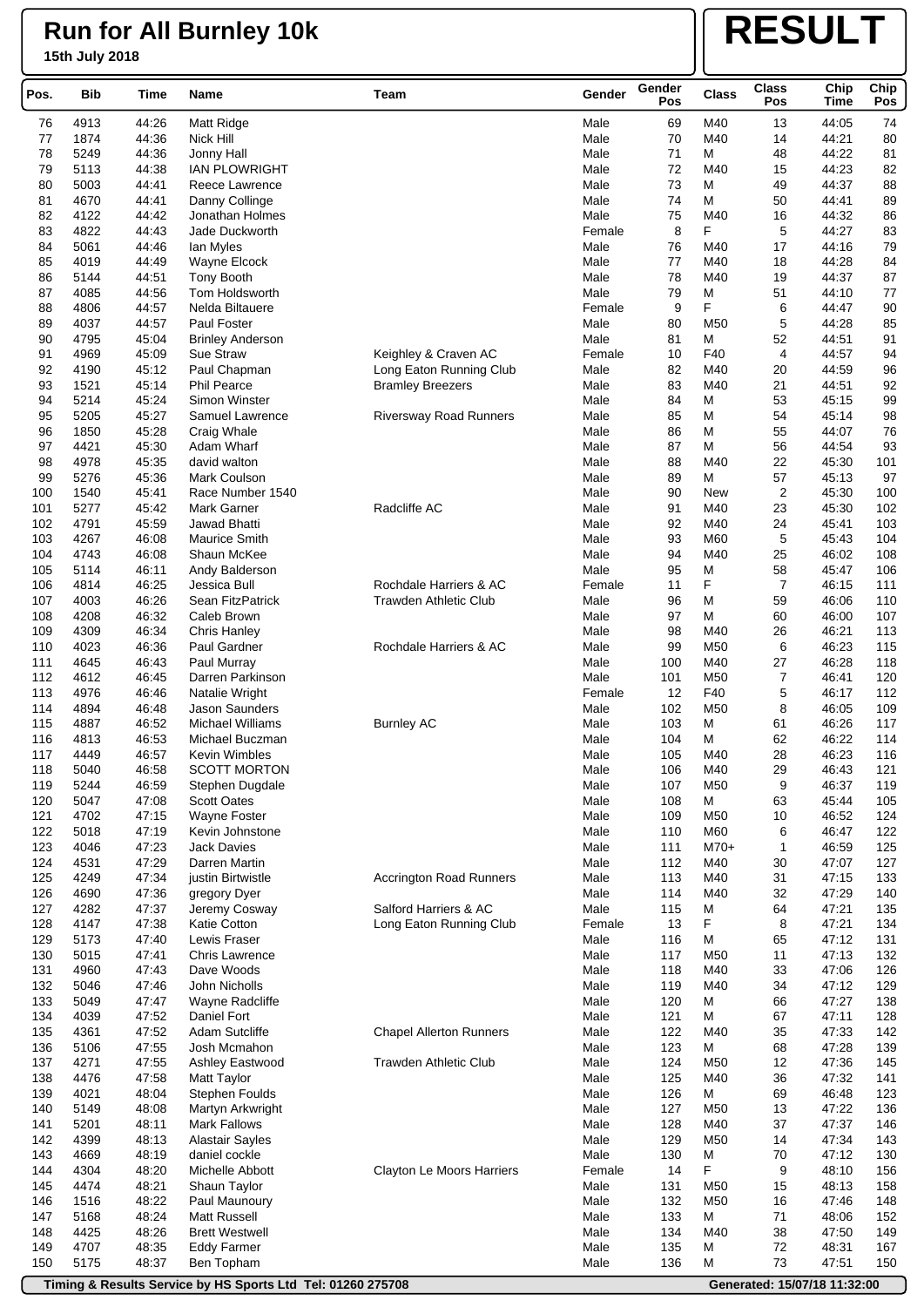# **RESULT**

|            |              |                |                                          |                                  |              | Gender     |                 | <b>Class</b> | Chip           |             |
|------------|--------------|----------------|------------------------------------------|----------------------------------|--------------|------------|-----------------|--------------|----------------|-------------|
| Pos.       | <b>Bib</b>   | Time           | Name                                     | Team                             | Gender       | Pos        | <b>Class</b>    | Pos          | Time           | Chip<br>Pos |
| 151        | 4973         | 48:38          | <b>Alfie White</b>                       |                                  | Male         | 137        | M               | 74           | 48:14          | 159         |
| 152        | 5138         | 48:38          | Lee Corns                                |                                  | Male         | 138        | M40             | 39           | 48:03          | 151         |
| 153        | 4801         | 48:39          | <b>Valentinas Bedalis</b>                |                                  | Male         | 139        | M40             | 40           | 48:07          | 154         |
| 154        | 4178         | 48:43          | <b>Christopher Brown</b>                 |                                  | Male         | 140        | M40             | 41           | 48:23          | 164         |
| 155        | 5013         | 48:44          | Terence Lamonby-Smith                    | Sowerby Bridge Snails            | Male         | 141        | M40             | 42           | 48:29          | 166         |
| 156        | 4834         | 48:44          | Martin Bradshaw                          |                                  | Male         | 142        | M40             | 43           | 48:23          | 163         |
| 157        | 4635         | 48:46          | George Morgan                            |                                  | Male         | 143        | М               | 75           | 48:12          | 157         |
| 158        | 4049         | 48:46          | Cassandra Darling                        | Clayton Le Moors Harriers        | Female       | 15         | F               | 10           | 48:36          | 170         |
| 159        | 4300         | 48:51          | leighton anforth                         |                                  | Male         | 144        | M40             | 44           | 48:29          | 165         |
| 160        | 4143         | 48:51          | Simon Gavin                              |                                  | Male         | 145        | M40             | 45           | 47:23          | 137         |
| 161        | 5178         | 48:52          | Lisa Ellis                               | <b>Clayton Le Moors Harriers</b> | Female       | 16         | F               | 11           | 48:32          | 168         |
| 162<br>163 | 5077<br>4590 | 48:55<br>49:00 | Carl Moggeridge                          |                                  | Male<br>Male | 146<br>147 | M40<br>M40      | 46<br>47     | 48:09<br>48:33 | 155<br>169  |
| 164        | 5252         | 49:00          | <b>Richard Ottaway</b><br>Chris Emmerson | Sowerby Bridge Snails            | Male         | 148        | M               | 76           | 48:45          | 176         |
| 165        | 4683         | 49:00          | gary ingham                              |                                  | Male         | 149        | M <sub>50</sub> | 17           | 48:37          | 172         |
| 166        | 4868         | 49:01          | joe goff                                 |                                  | Male         | 150        | M               | 77           | 48:07          | 153         |
| 167        | 4565         | 49:02          | <b>Phillip Larter</b>                    | <b>Trawden Athletic Club</b>     | Male         | 151        | M50             | 18           | 48:42          | 175         |
| 168        | 4828         | 49:03          | Nathan Black                             |                                  | Male         | 152        | М               | 78           | 44:58          | 95          |
| 169        | 5135         | 49:05          | Anthony Ridehalgh                        |                                  | Male         | 153        | M40             | 48           | 48:37          | 173         |
| 170        | 5284         | 49:09          | Jake Wallace                             |                                  | Male         | 154        | М               | 79           | 48:15          | 161         |
| 171        | 4096         | 49:10          | Aron Heaton                              |                                  | Male         | 155        | М               | 80           | 49:04          | 184         |
| 172        | 4389         | 49:14          | <b>Robert Quinn</b>                      |                                  | Male         | 156        | М               | 81           | 48:59          | 182         |
| 173        | 5010         | 49:19          | Chamu Narayana                           |                                  | Male         | 157        | М               | 82           | 48:57          | 181         |
| 174<br>175 | 4379<br>4341 | 49:20<br>49:22 | Ben Rigby<br>lan Taylor                  |                                  | Male<br>Male | 158<br>159 | М<br>М          | 83<br>84     | 48:48<br>48:49 | 178<br>179  |
| 176        | 5065         | 49:28          | Paul Spruce                              |                                  | Male         | 160        | M40             | 49           | 47:36          | 144         |
| 177        | 4519         | 49:35          | Chris Mason                              |                                  | Male         | 161        | М               | 85           | 47:44          | 147         |
| 178        | 5186         | 49:37          | Ezra Khan                                |                                  | Female       | 17         | F               | 12           | 49:12          | 186         |
| 179        | 1536         | 49:38          | Alan Hollings                            | <b>Bramley Breezers</b>          | Male         | 162        | M50             | 19           | 49:14          | 188         |
| 180        | 1802         | 49:42          | <b>Carl Whale</b>                        |                                  | Male         | 163        | М               | 86           | 48:20          | 162         |
| 181        | 5294         | 49:45          | <b>Gerard Dickinson</b>                  |                                  | Male         | 164        | M <sub>50</sub> | 20           | 49:23          | 192         |
| 182        | 4989         | 49:47          | Lee Wilkinson                            |                                  | Male         | 165        | М               | 87           | 48:57          | 180         |
| 183        | 4276         | 49:50          | Michael Dunning                          | Stainland Lions Running Club     | Male         | 166        | M40             | 50           | 49:24          | 194         |
| 184        | 4659         | 49:54          | Declan Murray                            |                                  | Male         | 167        | М               | 88           | 49:15          | 189         |
| 185        | 4800         | 49:54          | <b>Christopher Beckett</b>               |                                  | Male         | 168        | M50             | 21           | 49:23          | 193         |
| 186<br>187 | 4278<br>4716 | 49:57<br>49:58 | Gordon Dugdale<br>Adam Dennett           |                                  | Male<br>Male | 169<br>170 | M40<br>М        | 51<br>89     | 48:39<br>49:12 | 174<br>185  |
| 188        | 5145         | 50:00          | Mike Bond                                |                                  | Male         | 171        | М               | 90           | 49:13          | 187         |
| 189        | 4157         | 50:01          | <b>Jack Hartley</b>                      |                                  | Male         | 172        | М               | 91           | 49:25          | 195         |
| 190        | 4736         | 50:02          | James Kendall                            |                                  | Male         | 173        | М               | 92           | 48:37          | 171         |
| 191        | 4244         | 50:04          | Lynne Berbatiotis                        |                                  | Female       | 18         | F               | 13           | 49:38          | 199         |
| 192        | 5021         | 50:14          | Ethan Jones                              |                                  | Male         | 174        | М               | 93           | 48:47          | 177         |
| 193        | 4932         | 50:16          | Millie Stubbs                            |                                  | Female       | 19         | ۲               | 14           | 50.05          | 208         |
| 194        | 5220         | 50:17          | Ben Worthington                          |                                  | Male         | 175        | М               | 94           | 49:50          | 203         |
| 195        | 4335         | 50:20          | <b>Ben Smith</b>                         |                                  | Male         | 176        | М               | 95           | 49:18          | 190         |
| 196        | 4885         | 50:22          | <b>Emily Williams</b>                    |                                  | Female       | 20         | F               | 15           | 49:38          | 198         |
| 197<br>198 | 1524<br>5241 | 50:22<br>50:23 | mark colley<br>Antony Bradshaw           |                                  | Male<br>Male | 177<br>178 | M<br>M40        | 96<br>52     | 49:57<br>48:14 | 206<br>160  |
| 199        | 4521         | 50:23          | <b>Christopher McDonald</b>              |                                  | Male         | 179        | М               | 97           | 50:07          | 210         |
| 200        | 5147         | 50:27          | Gary Blackburn                           | <b>Blackburn Road Runners</b>    | Male         | 180        | M               | 98           | 49:22          | 191         |
| 201        | 5292         | 50:27          | <b>Phil Morton</b>                       | Ramsbottom Running Club          | Male         | 181        | M40             | 53           | 49:35          | 197         |
| 202        | 4487         | 50:30          | <b>Brian Topping</b>                     |                                  | Male         | 182        | M60             | 7            | 49:56          | 205         |
| 203        | 4454         | 50:36          | Brian Wildman                            |                                  | Male         | 183        | M50             | 22           | 49:49          | 201         |
| 204        | 5269         | 50:36          | Kevin Fowler                             |                                  | Male         | 184        | M40             | 54           | 50:10          | 214         |
| 205        | 4733         | 50:37          | Robyn Lucas                              |                                  | Female       | 21         | F               | 16           | 50:18          | 218         |
| 206        | 4949         | 50:37          | <b>Andrew Sumner</b>                     | Wigan & District H & AC          | Male         | 185        | M40             | 55           | 49:51          | 204         |
| 207        | 1841         | 50:39          | Michael Lester                           |                                  | Male         | 186        | M40             | 56           | 50:09          | 212         |
| 208<br>209 | 5223<br>4505 | 50:40<br>50:40 | Paul Whittaker<br>David Lord             |                                  | Male<br>Male | 187<br>188 | M40<br>M40      | 57<br>58     | 50:23<br>50:22 | 222<br>220  |
| 210        | 4632         | 50:42          | Daniel Merlo                             | Rochdale Harriers & AC           | Male         | 189        | M40             | 59           | 50:06          | 209         |
| 211        | 4322         | 50:44          | Thomas Ashcroft                          |                                  | Male         | 190        | М               | 99           | 48:59          | 183         |
| 212        | 4904         | 50:45          | Lee Ogden                                |                                  | Male         | 191        | M40             | 60           | 50:24          | 223         |
| 213        | 4773         | 50:47          | Andrew Ashworth                          |                                  | Male         | 192        | М               | 100          | 49:59          | 207         |
| 214        | 4974         | 50:50          | Neil Worthington                         |                                  | Male         | 193        | M40             | 61           | 50:16          | 217         |
| 215        | 5282         | 50:57          | Nicholas Hargreaves                      |                                  | Male         | 194        | М               | 101          | 50:39          | 228         |
| 216        | 4600         | 50:59          | Robert O'Brien                           |                                  | Male         | 195        | М               | 102          | 50:12          | 215         |
| 217        | 4419         | 51:01          | Colin White                              | <b>Clayton Le Moors Harriers</b> | Male         | 196        | M40             | 62           | 50:37          | 226         |
| 218        | 1529         | 51:03          | Ruaraidh Britton                         |                                  | Male         | 197        | М               | 103          | 50:54          | 233         |
| 219<br>220 | 4052<br>5028 | 51:04<br>51:06 | Lee Cunliffe<br>Simon Jones              |                                  | Male<br>Male | 198<br>199 | M40<br>М        | 63<br>104    | 50:08<br>50:22 | 211<br>221  |
| 221        | 5192         | 51:17          | Siobhan curtis                           |                                  | Female       | 22         | F               | 17           | 50:59          | 239         |
| 222        | 5005         | 51:17          | Pam Leyland                              |                                  | Female       | 23         | F               | 18           | 50:10          | 213         |
| 223        | 5164         | 51:21          | Paul Rockliffe                           |                                  | Male         | 200        | М               | 105          | 50:56          | 235         |
| 224        | 4569         | 51:23          | <b>Richard Lambert</b>                   |                                  | Male         | 201        | М               | 106          | 50:38          | 227         |
| 225        | 4115         | 51:24          | Chris Holloway                           |                                  | Male         | 202        | М               | 107          | 51:00          | 240         |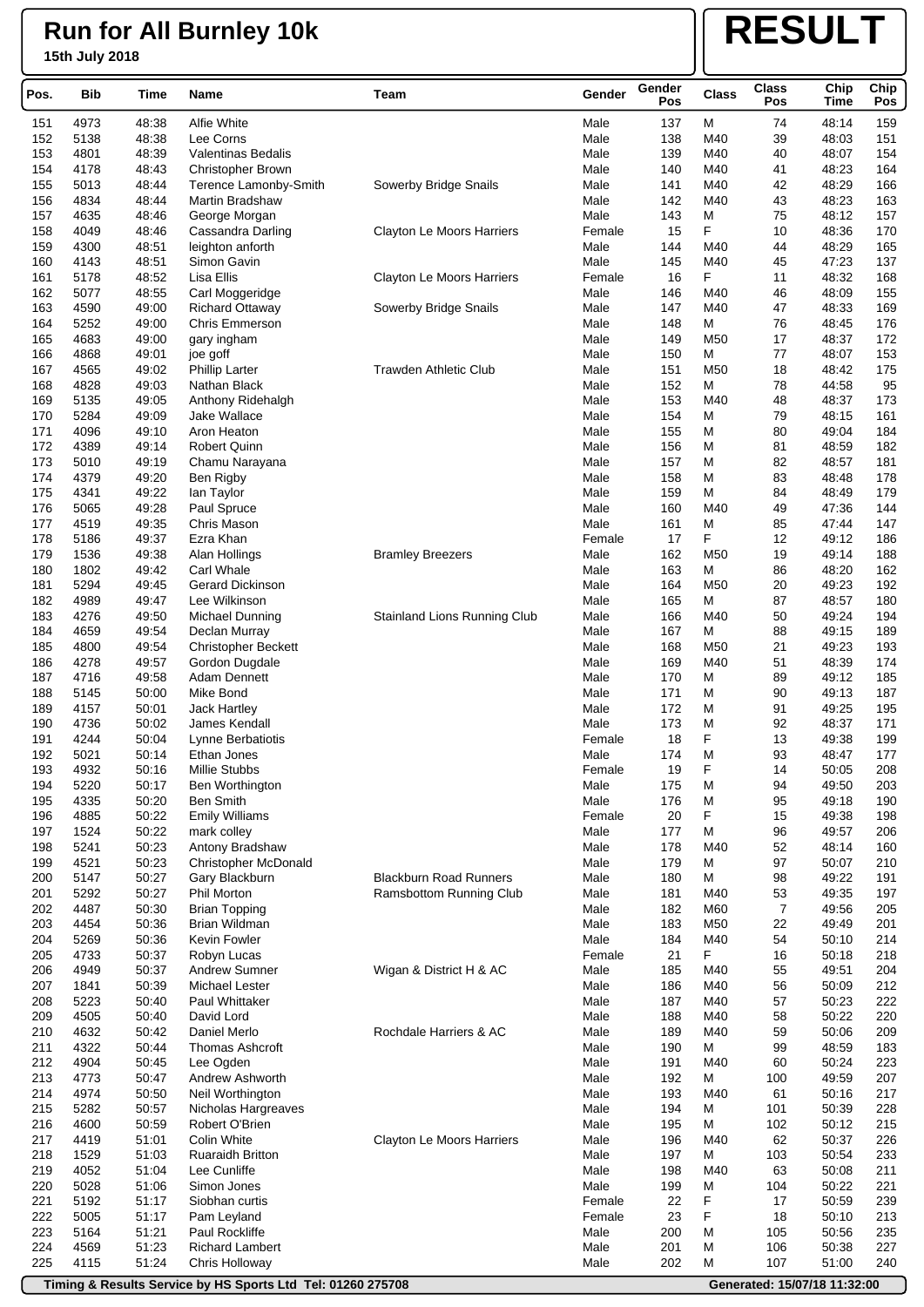# **RESULT**

| Pos.       | <b>Bib</b>   | Time           | Name                                       | Team                          | Gender         | Gender<br>Pos | <b>Class</b>    | <b>Class</b><br>Pos     | Chip<br>Time   | Chip<br>Pos |
|------------|--------------|----------------|--------------------------------------------|-------------------------------|----------------|---------------|-----------------|-------------------------|----------------|-------------|
| 226        | 4061         | 51:27          | Kerry Bamford                              |                               | Female         | 24            | F               | 19                      | 51:11          | 247         |
| 227        | 4799         | 51:28          | Jason Bateman                              |                               | Male           | 203           | M40             | 64                      | 49:42          | 200         |
| 228        | 4392         | 51:33          | <b>Stuart Proctor</b>                      | Clayton Le Moors Harriers     | Male           | 204           | M40             | 65                      | 51:04          | 244         |
| 229        | 5022         | 51:34          | Andrea Pilling                             |                               | Female         | 25            | F               | 20                      | 51:04          | 245         |
| 230        | 4500         | 51:34          | Aaron Lundie                               | Clayton Le Moors Harriers     | Male           | 205           | М               | 108                     | 51:23          | 254         |
| 231<br>232 | 4506<br>4418 | 51:37<br>51:39 | Amy Longworth<br><b>Steven White</b>       |                               | Female<br>Male | 26<br>206     | F<br>M40        | 21<br>66                | 51:03<br>51:01 | 243<br>242  |
| 233        | 5169         | 51:41          | ROB COX                                    | <b>Blackburn Road Runners</b> | Male           | 207           | M50             | 23                      | 50:59          | 238         |
| 234        | 5212         | 51:41          | <b>Tracy Stansfield</b>                    |                               | Female         | 27            | F40             | 6                       | 50:49          | 232         |
| 235        | 4694         | 51:42          | Lee Edmondson                              |                               | Male           | 208           | M40             | 67                      | 50:13          | 216         |
| 236        | 5102         | 51:48          | michael Winstanley                         | Rochdale Harriers & AC        | Male           | 209           | $M70+$          | $\overline{\mathbf{c}}$ | 51:18          | 251         |
| 237        | 4674         | 51:50          | David Gammage                              |                               | Male           | 210           | M50             | 24                      | 50:56          | 234         |
| 238        | 4820         | 51:53          | Jonathan Ford                              |                               | Male           | 211           | M40             | 68                      | 50:46          | 231         |
| 239        | 4374         | 51:54          | Da Redhead                                 | Sowerby Bridge Snails         | Male           | 212           | M50             | 25                      | 51:25          | 256         |
| 240<br>241 | 4210<br>5128 | 52:02<br>52:03 | Michael Beckett<br>Sienna Rattigan         |                               | Male<br>Female | 213<br>28     | M50<br>F        | 26<br>22                | 51:13<br>50:56 | 248<br>236  |
| 242        | 5041         | 52:08          | Rob Moss                                   |                               | Male           | 214           | M50             | 27                      | 51:31          | 259         |
| 243        | 4127         | 52:09          | marcus grendall                            |                               | Male           | 215           | М               | 109                     | 50:58          | 237         |
| 244        | 4230         | 52:09          | Victoria Chialton                          |                               | Female         | 29            | F               | 23                      | 51:33          | 261         |
| 245        | 4167         | 52:11          | nicholas brown                             |                               | Male           | 216           | M40             | 69                      | 51:38          | 265         |
| 246        | 4673         | 52:12          | Matt Fenn                                  |                               | Male           | 217           | М               | 110                     | 50:29          | 224         |
| 247        | 4706         | 52:14          | <b>Tom Clift</b>                           |                               | Male           | 218           | M40             | 70                      | 51:21          | 253         |
| 248        | 5104         | 52:14          | John Moore                                 | Halifax Harriers & AC         | Male           | 219           | M40             | 71                      | 50:42          | 229         |
| 249        | 5108         | 52:16          | Lauren Marsden<br><b>Russell Vinter</b>    | <b>Trawden Athletic Club</b>  | Female         | 30<br>220     | F               | 24                      | 51:32          | 260<br>252  |
| 250<br>251 | 5009<br>5053 | 52:19<br>52:23 | James Speechley                            |                               | Male<br>Male   | 221           | М<br>М          | 111<br>112              | 51:19<br>51:15 | 249         |
| 252        | 1508         | 52:25          | Ryan Gray                                  |                               | Male           | 222           | M               | 113                     | 51:49          | 267         |
| 253        | 4186         | 52:28          | Michael Bunkham                            |                               | Male           | 223           | М               | 114                     | 51:43          | 266         |
| 254        | 4719         | 52:28          | Craig Lucas                                |                               | Male           | 224           | M40             | 72                      | 50:43          | 230         |
| 255        | 1888         | 52:29          | <b>Ryan Pelling</b>                        |                               | Male           | 225           | М               | 115                     | 51:08          | 246         |
| 256        | 5089         | 52:29          | <b>Kirsty Procter</b>                      |                               | Female         | 31            | F40             | 7                       | 51:37          | 264         |
| 257        | 4876         | 52:30          | Scott Mckenzie                             |                               | Male           | 226           | M               | 116                     | 51:01          | 241         |
| 258        | 4889         | 52:34          | David Siguenza                             |                               | Male           | 227           | M <sub>50</sub> | 28                      | 52:05          | 274         |
| 259<br>260 | 4541<br>4205 | 52:35<br>52:36 | Adam Lee<br><b>Toby Campbell</b>           |                               | Male<br>Male   | 228<br>229    | М<br>M          | 117<br>118              | 51:55<br>51:17 | 271<br>250  |
| 261        | 5087         | 52:38          | Stephen Mctigue                            | <b>Blackburn Road Runners</b> | Male           | 230           | M <sub>50</sub> | 29                      | 51:35          | 262         |
| 262        | 4870         | 52:38          | Dane Harrison                              |                               | Male           | 231           | М               | 119                     | 52:20          | 281         |
| 263        | 1505         | 52:41          | <b>Mitch Downs</b>                         |                               | Male           | 232           | M               | 120                     | 51:30          | 258         |
| 264        | 4916         | 52:46          | Dermot Paterson                            |                               | Male           | 233           | M50             | 30                      | 51:52          | 268         |
| 265        | 4603         | 52:52          | David Pickles                              | <b>Trawden Athletic Club</b>  | Male           | 234           | M60             | 8                       | 52:33          | 287         |
| 266        | 4396         | 52:54          | Jonathan Taylor                            |                               | Male           | 235           | M40             | 73                      | 52:04          | 273         |
| 267        | 1853         | 52:58          | lan Wood                                   |                               | Male           | 236           | M40             | 74                      | 52:25          | 282         |
| 268<br>269 | 1715<br>4472 | 52:58<br>53:00 | Richard Hepworth<br><b>Steven Taylor</b>   |                               | Male<br>Male   | 237<br>238    | M<br>M50        | 121<br>31               | 52:29<br>52:20 | 285<br>280  |
| 270        | 4584         | 53:01          | Darren Parkinson                           | <b>Trawden Athletic Club</b>  | Male           | 239           | M40             | 75                      | 51:54          | 269         |
| 271        | 4830         | 53:05          | Nicola Blackett                            |                               | Female         | 32            | F               | 25                      | 52:14          | 277         |
| 272        | 4366         | 53:05          | Michelle Strutz                            |                               | Female         | 33            | F               | 26                      | 52:32          | 286         |
| 273        | 4074         | 53:06          | Duncan Edwards                             | <b>Trawden Athletic Club</b>  | Male           | 240           | M50             | 32                      | 52:26          | 283         |
| 274        | 1815         | 53:08          | Jamie Mason                                |                               | Male           | 241           | М               | 122                     | 49:49          | 202         |
| 275        | 4865         | 53:11          | Nick Di Nardo                              |                               | Male           | 242           | М               | 123                     | 52:18          | 279         |
| 276        | 4708         | 53:14          | joshua farrar<br>Simon Bowes               |                               | Male           | 243           | М               | 124                     | 49:26          | 196         |
| 277<br>278 | 4240<br>4693 | 53:18<br>53:19 | shahib bashir                              |                               | Male<br>Male   | 244<br>245    | M40<br>М        | 76<br>125               | 51:58<br>50:19 | 272<br>219  |
| 279        | 1801         | 53:19          | Chris Gill                                 |                               | Male           | 246           | М               | 126                     | 51:35          | 263         |
| 280        | 5000         | 53:23          | Samantha Slater                            |                               | Female         | 34            | F40             | 8                       | 52:27          | 284         |
| 281        | 4924         | 53:23          | <b>Andrew Parry</b>                        |                               | Male           | 247           | М               | 127                     | 51:30          | 257         |
| 282        | 4746         | 53:25          | Katie Halligan                             |                               | Female         | 35            | F               | 27                      | 52:18          | 278         |
| 283        | 4537         | 53:30          | <b>Robert Mager</b>                        |                               | Male           | 248           | М               | 128                     | 52:58          | 306         |
| 284        | 4211         | 53:32          | Dave Baxendale                             |                               | Male           | 249           | М               | 129                     | 52:49          | 302         |
| 285        | 5285         | 53:34          | Scott Watson                               |                               | Male           | 250           | М               | 130                     | 52:11          | 275         |
| 286<br>287 | 4289<br>4381 | 53:37<br>53:38 | <b>Robert Ballinger</b><br>Paul Richardson |                               | Male<br>Male   | 251<br>252    | М<br>M40        | 131<br>77               | 53:01<br>52:42 | 308<br>293  |
| 288        | 1887         | 53:38          | Anthony Baker                              |                               | Male           | 253           | М               | 132                     | 53:17          | 314         |
| 289        | 4679         | 53:40          | <b>Kurt Clemens</b>                        |                               | Male           | 254           | M               | 133                     | 52:41          | 291         |
| 290        | 4080         | 53:40          | <b>Helen Devitt</b>                        |                               | Female         | 36            | F               | 28                      | 52:42          | 292         |
| 291        | 5017         | 53:41          | Matt Johnston                              |                               | Male           | 255           | M40             | 78                      | 52:33          | 288         |
| 292        | 5088         | 53:42          | Craig Procter                              |                               | Male           | 256           | М               | 134                     | 52:50          | 303         |
| 293        | 4048         | 53:42          | Soutik Das                                 |                               | Male           | 257           | М               | 135                     | 51:24          | 255         |
| 294        | 5063         | 53:45          | Liam Obrien                                |                               | Male           | 258           | М               | 136                     | 52:45          | 296         |
| 295<br>296 | 4133<br>4850 | 53:48<br>53:51 | <b>Brian Gorman</b><br>claire bridge       | <b>Blackburn Road Runners</b> | Male<br>Female | 259<br>37     | M40<br>F40      | 79<br>9                 | 52:44<br>53:06 | 294<br>310  |
| 297        | 4387         | 53:51          | Andrew Ratcliffe                           |                               | Male           | 260           | M50             | 33                      | 52:49          | 301         |
| 298        | 4914         | 53:52          | Victoria Ridge                             |                               | Female         | 38            | F               | 29                      | 52:37          | 290         |
| 299        | 4413         | 53:54          | Sarah Roberts                              | Trawden Athletic Club         | Female         | 39            | F               | 30                      | 53:10          | 312         |
| 300        | 4833         | 53:55          | <b>STU BRADLEY</b>                         |                               | Male           | 261           | M40             | 80                      | 53:24          | 320         |

**Timing & Results Service by HS Sports Ltd Tel: 01260 275708 Generated: 15/07/18 11:32:00**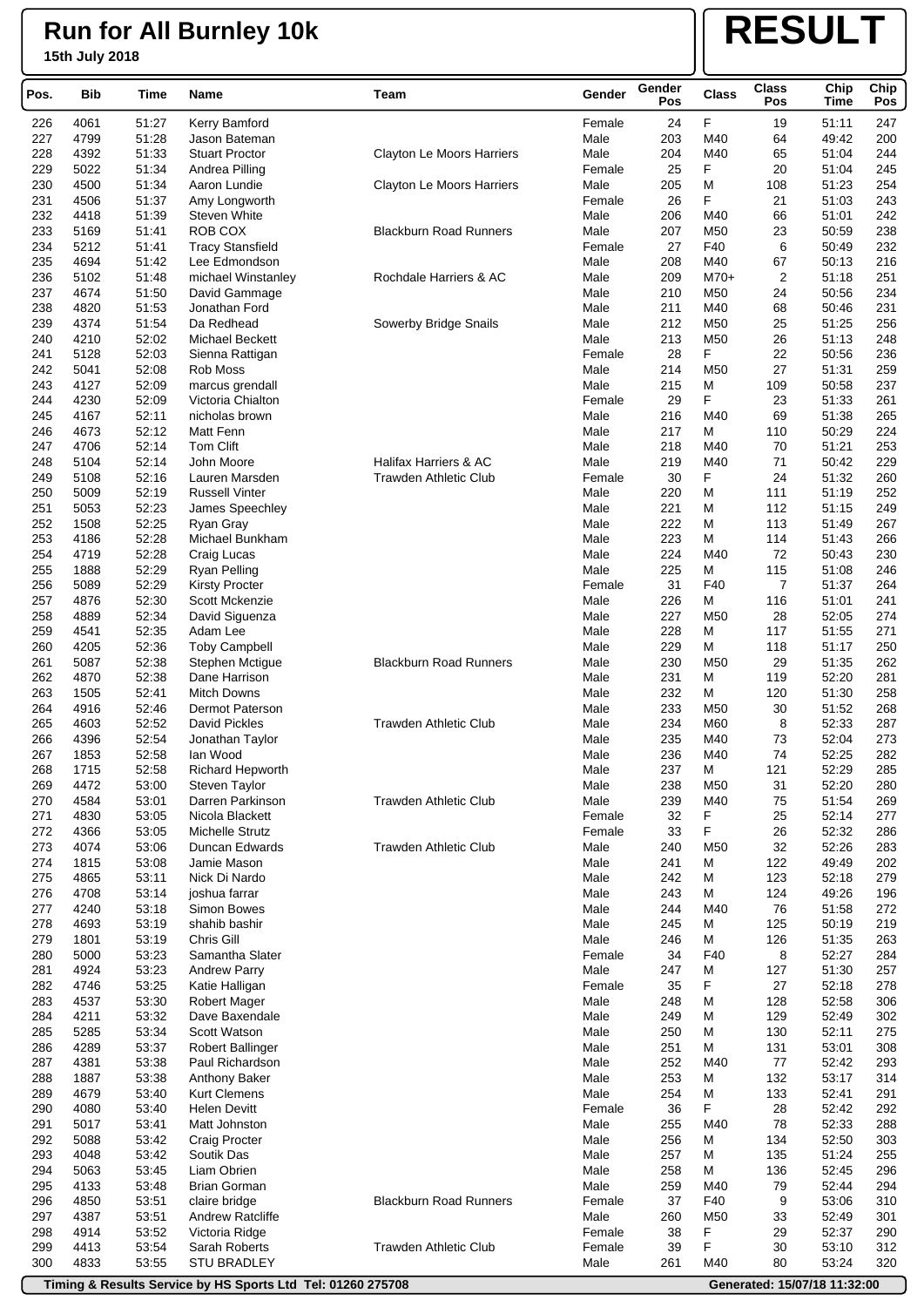# **RESULT**

| Pos.       | <b>Bib</b>   | Time           | Name                                    | Team                          | Gender           | Gender<br>Pos | <b>Class</b>    | <b>Class</b><br>Pos | Chip<br><b>Time</b> | Chip<br>Pos |
|------------|--------------|----------------|-----------------------------------------|-------------------------------|------------------|---------------|-----------------|---------------------|---------------------|-------------|
| 301        | 5033         | 53:56          | Laura Kay                               |                               | Female           | 40            | F               | 31                  | 53:26               | 321         |
| 302        | 5024         | 53:57          | Stephen Pickup                          |                               | Male             | 262           | M               | 137                 | 52:46               | 297         |
| 303        | 5298         | 54:06          | Neil Bond                               |                               | Male             | 263           | М               | 138                 | 52:44               | 295         |
| 304        | 5299         | 54:09          | Keiron Preston                          |                               | Male             | 264           | M               | 139                 | 52:47               | 299         |
| 305        | 4835         | 54:11          | Michael Brennan                         |                               | Male             | 265           | М               | 140                 | 53:06               | 309         |
| 306<br>307 | 5093<br>4764 | 54:15<br>54:16 | Gary Parkinson<br><b>Claire Hunter</b>  |                               | Male<br>Female   | 266<br>41     | M40<br>F40      | 81<br>10            | 53:34<br>53:13      | 326<br>313  |
| 308        | 4712         | 54:17          | Dan Dacey                               |                               | Male             | 267           | м               | 141                 | 51:55               | 270         |
| 309        | 5278         | 54:18          | Janette Wallis                          |                               | Female           | 42            | F50             | $\mathbf{1}$        | 52:36               | 289         |
| 310        | 5257         | 54:22          | Dean Clarkson                           |                               | Male             | 268           | M50             | 34                  | 52:51               | 304         |
| 311        | 4219         | 54:25          | Andrew Bell                             |                               | Male             | 269           | М               | 142                 | 53:59               | 344         |
| 312        | 4426         | 54:26          | Rachel Wilcock                          |                               | Female           | 43            | F               | 32                  | 53:48               | 339         |
| 313        | 4737         | 54:26          | Lee eric Kendall                        |                               | Male             | 270           | М               | 143                 | 54:08               | 351         |
| 314        | 4678         | 54:28          | Matt Homewood                           |                               | Male             | 271           | М               | 144                 | 53:21               | 317         |
| 315<br>316 | 4691<br>4549 | 54:28<br>54:28 | Rachel Holt<br>Sarah Kennedy            |                               | Female<br>Female | 44<br>45      | F<br>F          | 33<br>34            | 53:49<br>53:37      | 341<br>330  |
| 317        | 5303         | 54:29          | Hayley Woods                            |                               | Female           | 46            | F               | 35                  | 53:23               | 318         |
| 318        | 5019         | 54:30          | Kaie Jolly                              |                               | Male             | 272           | М               | 145                 | 54:13               | 357         |
| 319        | 4744         | 54:33          | Mark Jesson                             |                               | Male             | 273           | M50             | 35                  | 53:36               | 328         |
| 320        | 4794         | 54:33          | sheikh ahmed                            |                               | Male             | 274           | M               | 146                 | 53:10               | 311         |
| 321        | 1871         | 54:35          | Matt Lloyd                              |                               | Male             | 275           | М               | 147                 | 53:49               | 342         |
| 322        | 5225         | 54:36          | andrew cook                             |                               | Male             | 276           | M50             | 36                  | 54:28               | 365         |
| 323        | 4620         | 54:37          | Andrew Paterson                         |                               | Male             | 277           | M40             | 82                  | 53:35               | 327         |
| 324        | 4571         | 54:39          | Paul Kulyn                              |                               | Male             | 278           | M40<br>M        | 83                  | 53:29               | 323         |
| 325<br>326 | 4944<br>4631 | 54:46<br>54:48 | Connor Southam<br><b>ANDREA MILLS</b>   |                               | Male<br>Female   | 279<br>47     | F <sub>50</sub> | 148<br>2            | 54:08<br>54:01      | 350<br>346  |
| 327        | 5012         | 54:49          | <b>Thomas Lalor</b>                     |                               | Male             | 280           | М               | 149                 | 53:18               | 315         |
| 328        | 5232         | 54:51          | Gemma Carson                            | <b>Trawden Athletic Club</b>  | Female           | 48            | F               | 36                  | 54:02               | 347         |
| 329        | 4336         | 54:52          | <b>Ashley Smith</b>                     |                               | Male             | 281           | М               | 150                 | 53:42               | 334         |
| 330        | 5219         | 54:53          | Muazzim Nawaz                           |                               | Male             | 282           | М               | 151                 | 53:40               | 333         |
| 331        | 5157         | 54:54          | Nick Barker                             |                               | Male             | 283           | M               | 152                 | 54:07               | 349         |
| 332        | 4459         | 54:54          | Stephen Tomlinson                       |                               | Male             | 284           | M50             | 37                  | 50:37               | 225         |
| 333        | 5059         | 54:55          | Victoria Muscroft                       |                               | Female           | 49            | F40             | 11                  | 54:11               | 356         |
| 334<br>335 | 4975<br>4222 | 54:57<br>54:59 | James Wright<br><b>Margaret Britton</b> | Airecentre Pacers RC          | Male<br>Female   | 285<br>50     | М<br>F60        | 153<br>1            | 52:46<br>53:46      | 298<br>338  |
| 336        | 4443         | 55:02          | Levi Woolley                            |                               | Male             | 286           | м               | 154                 | 54:33               | 369         |
| 337        | 4199         | 55:06          | Walt Cartwright                         | <b>Tyne Bridge Harriers</b>   | Male             | 287           | M40             | 84                  | 54:09               | 353         |
| 338        | 4200         | 55:06          | Sue Cartwright                          | <b>Tyne Bridge Harriers</b>   | Female           | 51            | F40             | 12                  | 54:10               | 354         |
| 339        | 4623         | 55:08          | Mark Pillinger                          |                               | Male             | 288           | M50             | 38                  | 54:19               | 361         |
| 340        | 4410         | 55:08          | susan rodwell                           | Hyndburn AC                   | Female           | 52            | F40             | 13                  | 53:27               | 322         |
| 341        | 4957         | 55:11          | Helen Welsh                             |                               | Female           | 53            | F40             | 14                  | 54:39               | 374         |
| 342        | 4364         | 55:16          | Paul Spencer                            |                               | Male             | 289           | M40<br>F        | 85                  | 54:00               | 345         |
| 343<br>344 | 5043<br>4515 | 55:21<br>55:23 | Anita Roebuck<br>KATHRYN LEEDAM         |                               | Female           | 54<br>55      | F40             | 37<br>15            | 54:37<br>54:28      | 371<br>366  |
| 345        | 4234         | 55:23          | chris blyth                             |                               | Female<br>Male   | 290           | M40             | 86                  | 54:38               | 372         |
| 346        | 4365         | 55:24          | Andrea Sturgess                         | <b>Blackburn Road Runners</b> | Female           | 56            | F40             | 16                  | 55:01               | 391         |
| 347        | 1898         | 55:26          | Sineadh Wheeler                         |                               | Female           | 57            | F40             | 17                  | 54:49               | 380         |
| 348        | 4363         | 55:27          | Alison Sugden                           |                               | Female           | 58            | F50             | 3                   | 54:39               | 373         |
| 349        | 4798         | 55:27          | Jack Buchanan                           |                               | Male             | 291           | М               | 155                 | 53:48               | 340         |
| 350        | 4900         | 55:27          | Abdul Shahar                            |                               | Male             | 292           | M40             | 87                  | 54:22               | 362         |
| 351        | 4535         | 55:30          | <b>Richard Mander</b>                   |                               | Male             | 293           | M50             | 39                  | 54:04               | 348         |
| 352<br>353 | 5141<br>5181 | 55:31<br>55:32 | Andrew Berryman<br><b>Matthew Rouse</b> |                               | Male<br>Male     | 294<br>295    | М<br>M40        | 156<br>88           | 54:49<br>54:09      | 377<br>352  |
| 354        | 4961         | 55:33          | peter talbot                            |                               | Male             | 296           | M50             | 40                  | 53:38               | 331         |
| 355        | 5183         | 55:35          | Darius Kurbanovas                       |                               | Male             | 297           | М               | 157                 | 55:03               | 394         |
| 356        | 4958         | 55:37          | Andrew Wilson                           |                               | Male             | 298           | М               | 158                 | 54:10               | 355         |
| 357        | 5216         | 55:37          | <b>Marites Whiteley</b>                 |                               | Female           | 59            | F40             | 18                  | 53:43               | 335         |
| 358        | 5070         | 55:42          | Sarah Lopez                             |                               | Female           | 60            | F               | 38                  | 54:49               | 379         |
| 359        | 4152         | 55:42          | david harper                            |                               | Male             | 299           | M50             | 41                  | 54:59               | 388         |
| 360        | 5281         | 55:47          | <b>Stuart Wright</b>                    |                               | Male             | 300           | M40             | 89                  | 54:47               | 376         |
| 361<br>362 | 5270<br>5048 | 55:50<br>55:53 | Gareth Fothersgill<br>Caroline Obank    |                               | Male<br>Female   | 301<br>61     | М<br>F40        | 159<br>19           | 54:16<br>54:57      | 360<br>387  |
| 363        | 2025         | 55:56          | kevin forrest                           |                               | Male             | 302           | M60             | 9                   | 54:56               | 386         |
| 364        | 4766         | 55:59          | Ed Helme                                |                               | Male             | 303           | М               | 160                 | 54:50               | 381         |
| 365        | 5218         | 56:02          | Nadeem Nawaz                            |                               | Male             | 304           | М               | 161                 | 54:49               | 378         |
| 366        | 4538         | 56:03          | Debra Leah                              |                               | Female           | 62            | F40             | 20                  | 53:45               | 337         |
| 367        | 4137         | 56:04          | lan Giles                               |                               | Male             | 305           | М               | 162                 | 54:24               | 363         |
| 368        | 5185         | 56:04          | James King                              |                               | Male             | 306           | M               | 163                 | 53:40               | 332         |
| 369        | 1569         | 56:07          | <b>Matthew Walker</b>                   |                               | Male             | 307           | M               | 164                 | 55:01               | 390         |
| 370<br>371 | 4463<br>5025 | 56:08<br>56:14 | Alexandra Titley<br>Katie Narayana      | <b>UKRunChat Running Club</b> | Female<br>Female | 63<br>64      | F<br>F          | 39<br>40            | 54:30<br>55:13      | 367<br>396  |
| 372        | 5163         | 56:19          | matt room                               |                               | Male             | 308           | M               | 165                 | 54:50               | 382         |
| 373        | 5261         | 56:19          | Andrew Kerr                             |                               | Male             | 309           | M40             | 90                  | 54:15               | 359         |
| 374        | 4788         | 56:21          | Mark Benson-Brown                       |                               | Male             | 310           | М               | 166                 | 54:32               | 368         |
| 375        | 4888         | 56:22          | Peter Williams                          |                               | Male             | 311           | M50             | 42                  | 54:14               | 358         |

**Timing & Results Service by HS Sports Ltd Tel: 01260 275708 Generated: 15/07/18 11:32:00**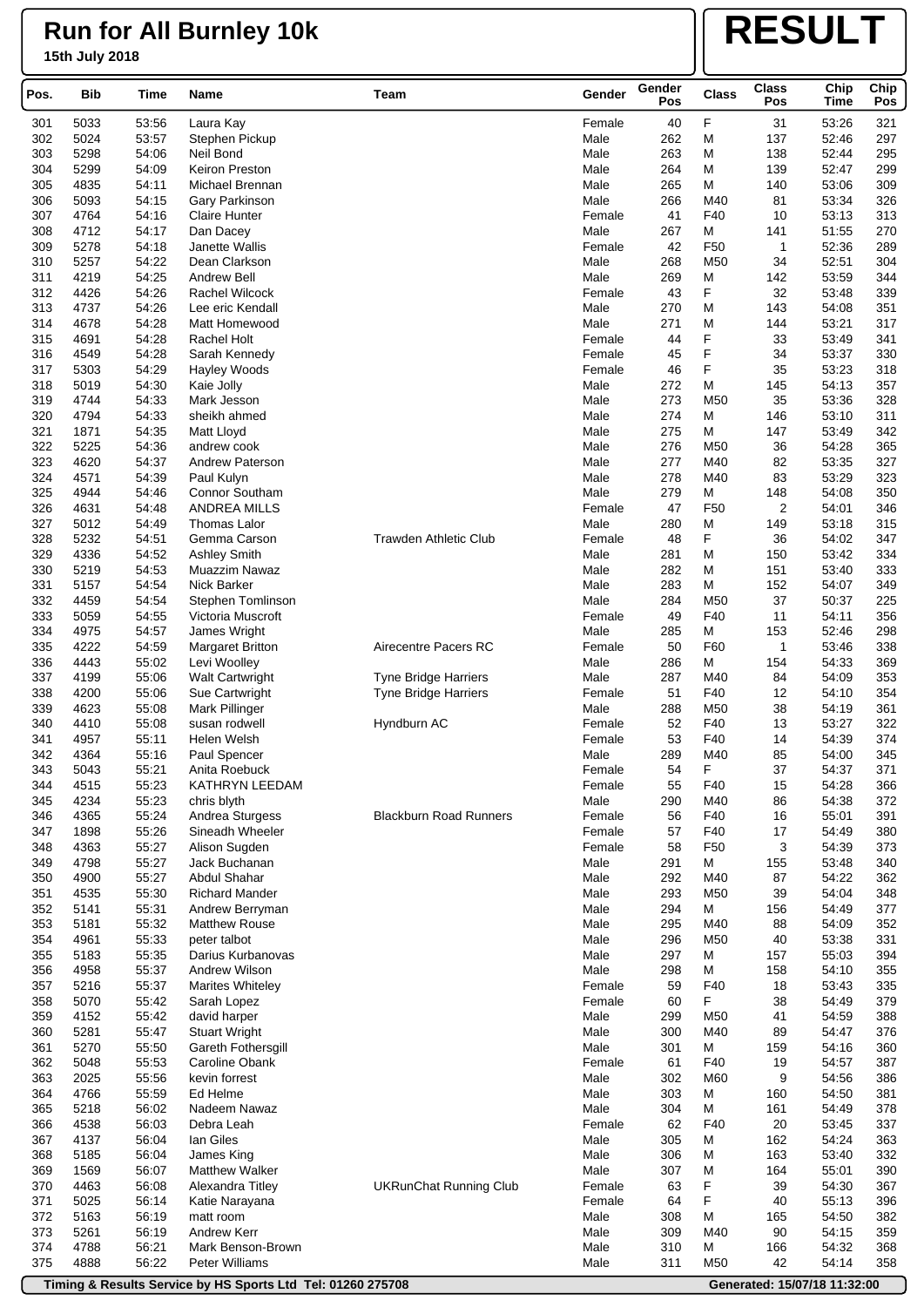# **RESULT**

| Pos.       | <b>Bib</b>   | Time           | <b>Name</b>                    | Team                        | Gender         | Gender<br>Pos | <b>Class</b>    | <b>Class</b><br>Pos | Chip<br><b>Time</b> | Chip<br>Pos |
|------------|--------------|----------------|--------------------------------|-----------------------------|----------------|---------------|-----------------|---------------------|---------------------|-------------|
| 376        | 2028         | 56:24          | Darren Clewley                 |                             | Male           | 312           | M40             | 91                  | 55:39               | 409         |
| 377        | 5237         | 56:24          | ANTHONY HUDSON                 |                             | Male           | 313           | M50             | 43                  | 53:53               | 343         |
| 378        | 4525         | 56:31          | <b>Caroline McBurney</b>       |                             | Female         | 65            | F40             | 21                  | 54:27               | 364         |
| 379        | 4606         | 56:31          | Kate Plowright                 |                             | Female         | 66            | F40             | 22                  | 55:26               | 406         |
| 380        | 4064         | 56:31          | Louise Gaskell                 |                             | Female         | 67            | F40             | 23                  | 55:26               | 405         |
| 381        | 4722         | 56:33          | <b>Will King</b>               |                             | Male           | 314           | М               | 167                 | 56:14               | 428         |
| 382        | 4398         | 56:33          | <b>Ellen Sayles</b>            |                             | Female         | 68            | F               | 41                  | 55:54               | 417         |
| 383        | 4201         | 56:33          | Mick Cartledge                 |                             | Male           | 315           | M50             | 44                  | 56:14               | 429         |
| 384        | 5134         | 56:34          | <b>Stewart Mccallum</b>        |                             | Male           | 316           | M50             | 45                  | 55:20               | 399         |
| 385        | 4370         | 56:34          | Mark Stephenson                |                             | Male           | 317           | M50             | 46                  | 53:24               | 319         |
| 386        | 4308         | 56:36          | David Hanson                   |                             | Male           | 318           | M40             | 92                  | 53:34               | 325         |
| 387        | 5121         | 56:37          | Neil Chirstopher Nelson        |                             | Male           | 319           | М               | 168                 | 55:54               | 418         |
| 388        | 4071         | 56:37          | Adam Drabble                   |                             | Male           | 320           | М               | 169                 | 55:08               | 395         |
| 389        | 1899         | 56:38          | <b>Bobby Bassett</b>           |                             | Male           | 321           | M40             | 93                  | 55:56               | 419         |
| 390        | 5112         | 56:39          | <b>Stuart Pilling</b>          |                             | Male           | 322           | M40             | 94                  | 55:49               | 415         |
| 391        | 4011         | 56:39          | Rebecca Forrester              |                             | Female         | 69            | F               | 42                  | 55:03               | 393         |
| 392        | 5078         | 56:40          | <b>ANTHONY MATTHEWS</b>        |                             | Male           | 323           | M50             | 47                  | 55:45               | 411         |
| 393        | 4705         | 56:40          | <b>Brian Enright</b>           |                             | Male           | 324           | M50             | 48                  | 55:45               | 410         |
| 394        | 4848         | 56:41          | Daniel Duperouzel              |                             | Male           | 325           | M               | 170                 | 55:33               | 408         |
| 395        | 4724         | 56:47          | peter ingham                   |                             | Male           | 326           | M40             | 95                  | 52:11               | 276         |
| 396        | 5159         | 56:47          | Michael Garbutt                |                             | Male           | 327           | М               | 171                 | 55:03               | 392         |
| 397        | 4663         | 56:50          | <b>Tracey Murgatroyd</b>       |                             | Female         | 70            | F<br>F40        | 43                  | 55:25               | 403         |
| 398<br>399 | 4544<br>4682 | 56:50<br>56:51 | Tina Kelly                     |                             | Female<br>Male | 71<br>328     | M               | 24<br>172           | 55:25<br>54:41      | 404<br>375  |
| 400        | 4861         | 56:52          | Alex Hyde<br>Neil Anderson     |                             | Male           | 329           | M40             | 96                  | 55:59               | 421         |
| 401        | 5051         | 56:53          | Stephen Pywell                 | Keighley & Craven AC        | Male           | 330           | M50             | 49                  | 53:36               | 329         |
| 402        | 2012         | 56:54          | <b>Matthew Howard</b>          |                             | Male           | 331           | M               | 173                 | 54:56               | 385         |
| 403        | 4824         | 56:55          | Tim Brown                      |                             | Male           | 332           | M60             | 10                  | 55:00               | 389         |
| 404        | 4923         | 56:57          | jade parkinson                 |                             | Female         | 72            | F               | 44                  | 55:49               | 414         |
| 405        | 4542         | 56:58          | Donna Kelsall                  |                             | Female         | 73            | F40             | 25                  | 56:10               | 424         |
| 406        | 4880         | 56:59          | <b>Katy Potts</b>              |                             | Female         | 74            | F               | 45                  | 55:47               | 412         |
| 407        | 4730         | 56:59          | Amanda Haines                  | <b>Barlick Fell Runners</b> | Female         | 75            | F               | 46                  | 55:47               | 413         |
| 408        | 5085         | 56:59          | Clive Mcmillan                 |                             | Male           | 333           | M50             | 50                  | 53:21               | 316         |
| 409        | 4030         | 56:59          | <b>Kate Forrest</b>            |                             | Female         | 76            | F               | 47                  | 55:20               | 400         |
| 410        | 5105         | 57:00          | Callum McVey                   |                             | Male           | 334           | M               | 174                 | 53:00               | 307         |
| 411        | 5083         | 57:01          | <b>Anthony Malpass</b>         |                             | Male           | 335           | M               | 175                 | 55:58               | 420         |
| 412        | 5132         | 57:03          | Mark Strutz                    |                             | Male           | 336           | M40             | 97                  | 56:00               | 422         |
| 413        | 4568         | 57:06          | <b>Tony Lambert</b>            | Pudsey Pacers RC            | Male           | 337           | M40             | 98                  | 55:29               | 407         |
| 414        | 4367         | 57:06          | <b>Callum Storey</b>           |                             | Male           | 338           | М               | 176                 | 56:11               | 427         |
| 415        | 4263         | 57:08          | Karen Smithstone               |                             | Female         | 77            | F <sub>50</sub> | 4                   | 52:51               | 305         |
| 416        | 5131         | 57:10          | <b>Rachael Strutz</b>          |                             | Female         | 78            | F               | 48                  | 56:16               | 430         |
| 417        | 5180         | 57:11          | Phil Edmondson                 |                             | Male           | 339           | M40             | 99                  | 52:47               | 300         |
| 418        | 5143         | 57:14          | Kurt Bergin                    |                             | Male           | 340           | M50             | 51                  | 56:37               | 437         |
| 419        | 4564         | 57:15          | David Lawrence                 |                             | Male           | 341           | M50             | 52                  | 56:40               | 442         |
| 420        | 4404         | 57:16          | <b>David Roberts</b>           |                             | Male           | 342           | M50             | 53                  | 56:11               | 426         |
| 421        | 5081         | 57:18          | Sahd Mahmood                   |                             | Male           | 343           | М               | 177                 | 56:37               | 436         |
| 422        | 4922         | 57:21          | James Parker                   |                             | Male           | 344           | М               | 178                 | 53:32               | 324         |
| 423        | 5116         | 57:23          | Lee Daley                      |                             | Male           | 345           | М               | 179                 | 55:18               | 397         |
| 424        | 4701         | 57:29          | michelle foster                |                             | Female         | 79            | F               | 49                  | 55:18               | 398         |
| 425        | 4493         | 57:37          | Jenny Turner                   |                             | Female         | 80            | F40             | 26                  | 56:49               | 449         |
| 426        | 1883         | 57:39          | Gavin Kulin                    |                             | Male           | 346           | M40             | 100                 | 56:10               | 425         |
| 427        | 4332         | 57:41          | Adam Ashworth                  |                             | Male           | 347           | М               | 180                 | 56:19               | 432         |
| 428        | 4831         | 57:45          | Andrew Booth                   |                             | Male           | 348           | M40             | 101                 | 56:55               | 455         |
| 429        | 4551         | 57:52          | Lyndsay Kerr<br>nickie drabble |                             | Female         | 81            | F50             | 5                   | 57:07               | 463         |
| 430<br>431 | 4070<br>4986 | 57:55<br>57:56 | <b>Andrew Porter</b>           |                             | Male<br>Male   | 349<br>350    | М<br>M50        | 181<br>54           | 56:33<br>55:21      | 433<br>401  |
| 432        | 4032         | 57:57          | <b>Kelly Forrest</b>           |                             | Female         | 82            | F40             | 27                  | 56:52               | 452         |
| 433        | 4448         | 58:00          | Tadeusz Wisniewski             |                             | Male           | 351           | M60             | 11                  | 56:03               | 423         |
| 434        | 4357         | 58:01          | Mohammed Tariq                 |                             | Male           | 352           | М               | 182                 | 57:14               | 466         |
| 435        | 4717         | 58:06          | Katie Hall                     |                             | Female         | 83            | F               | 50                  | 53:44               | 336         |
| 436        | 5197         | 58:11          | Lisa Miles                     |                             | Female         | 84            | F40             | 28                  | 57:19               | 471         |
| 437        | 4796         | 58:13          | lan Eaton                      |                             | Male           | 353           | M40             | 102                 | 55:54               | 416         |
| 438        | 4397         | 58:14          | Peter Schofield                |                             | Male           | 354           | М               | 183                 | 56:40               | 443         |
| 439        | 5238         | 58:14          | Matt Grogan                    |                             | Male           | 355           | М               | 184                 | 58:00               | 492         |
| 440        | 5060         | 58:16          | Helen My.es                    |                             | Female         | 85            | F               | 51                  | 57:47               | 482         |
| 441        | 4273         | 58:19          | Jayne Dyson                    |                             | Female         | 86            | F <sub>50</sub> | 6                   | 56:41               | 446         |
| 442        | 5156         | 58:20          | <b>Emily Ainsworth</b>         |                             | Female         | 87            | F               | 52                  | 56:41               | 445         |
| 443        | 4441         | 58:21          | James Worthington              |                             | Male           | 356           | M               | 185                 | 56:52               | 451         |
| 444        | 1953         | 58:21          | David Smith                    |                             | Male           | 357           | M40             | 103                 | 57:32               | 477         |
| 445        | 5092         | 58:21          | Sally Vickery-Aldred           |                             | Female         | 88            | F               | 53                  | 57:17               | 469         |
| 446        | 4353         | 58:22          | Kelvin Stuttard                |                             | Male           | 358           | M               | 186                 | 56:38               | 438         |
| 447        | 5129         | 58:23          | <b>Waheed Rashid</b>           |                             | Male           | 359           | M40             | 104                 | 56:50               | 450         |
| 448        | 4624         | 58:25          | <b>Richard Medford</b>         | Skipton AC                  | Male           | 360           | M50             | 55                  | 56:47               | 448         |
| 449        | 4714         | 58:26          | Nathan Daly                    |                             | Male           | 361           | М               | 187                 | 56:44               | 447         |
| 450        | 5029         | 58:26          | Joanne Jordan                  | Keighley & Craven AC        | Female         | 89            | F               | 54                  | 57:20               | 472         |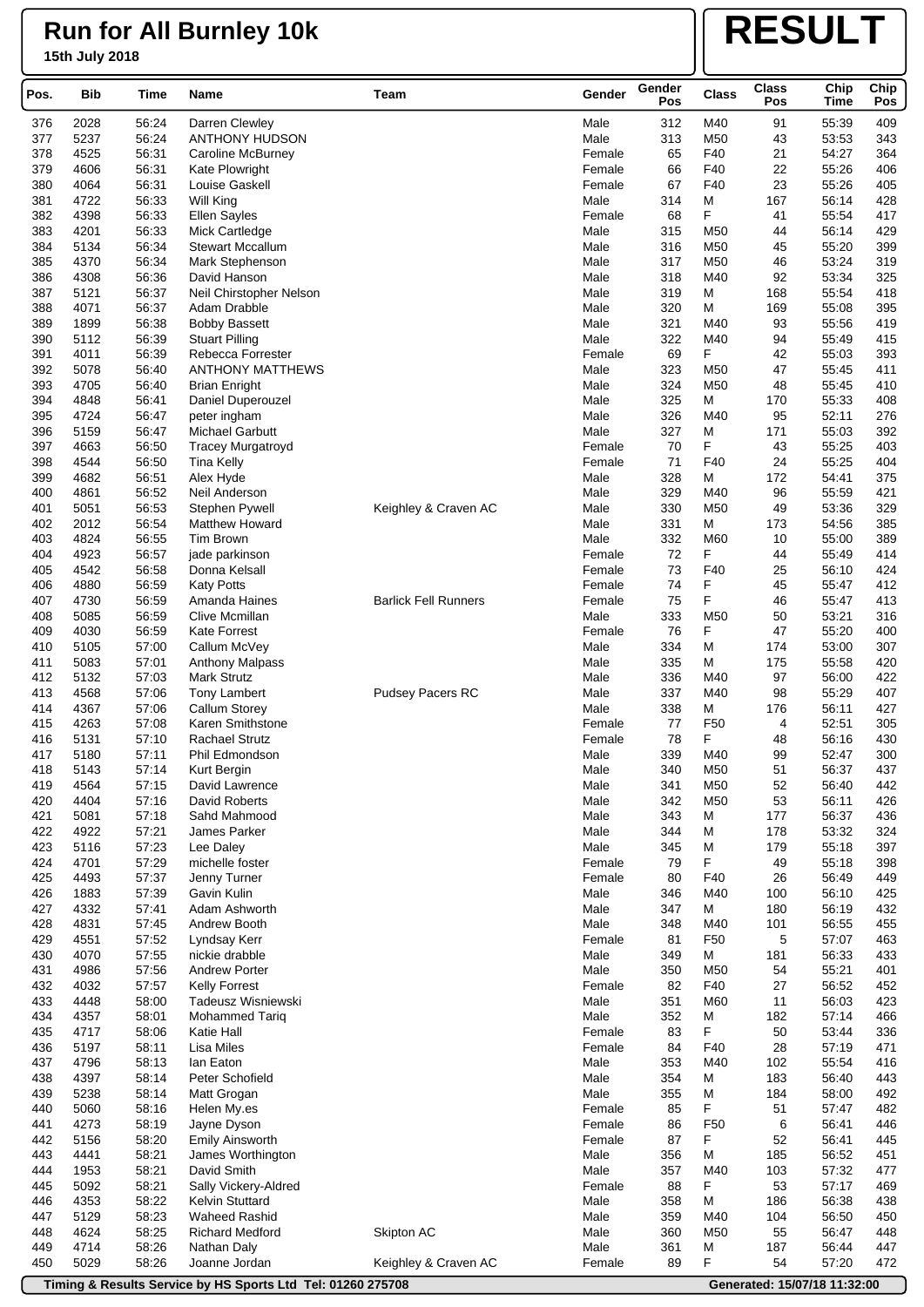# **RESULT**

| Pos.       | <b>Bib</b>   | Time               | Name                                         | Team                          | Gender           | Gender<br>Pos | <b>Class</b>           | <b>Class</b><br>Pos | Chip           | Chip       |
|------------|--------------|--------------------|----------------------------------------------|-------------------------------|------------------|---------------|------------------------|---------------------|----------------|------------|
|            |              |                    |                                              |                               |                  |               |                        |                     | Time           | Pos        |
| 451        | 4727         | 58:27              | James Ives                                   |                               | Male             | 362           | M                      | 188                 | 54:35          | 370        |
| 452        | 5301         | 58:29              | <b>Shanney Gorton</b>                        |                               | Female           | 90            | F<br>M50               | 55                  | 54:55          | 383        |
| 453<br>454 | 4231<br>4856 | 58:34<br>58:36     | <b>Mark Bottomley</b><br><b>Matt Chester</b> | <b>Blackburn Road Runners</b> | Male<br>Male     | 363<br>364    | м                      | 56<br>189           | 57:06<br>56:38 | 462<br>439 |
| 455        | 5126         | 58:38              | simon remond                                 |                               | Male             | 365           | M40                    | 105                 | 56:36          | 434        |
| 456        | 4384         | 58:38              | simon remond                                 |                               | Male             | 366           | M40                    | 106                 | 56:37          | 435        |
| 457        | 4376         | 58:42              | <b>Stephen Riley</b>                         |                               | Male             | 367           | M40                    | 107                 | 57:11          | 464        |
| 458        | 4069         | 58:44              | Paula drabble                                |                               | Female           | 91            | F                      | 56                  | 57:23          | 474        |
| 459        | 4259         | 58:44              | <b>Ryan Clapperton</b>                       |                               | Male             | 368           | м                      | 190                 | 55:22          | 402        |
| 460        | 4939         | 58:44              | <b>Andrew Taylor</b>                         |                               | Male             | 369           | м                      | 191                 | 56:18          | 431        |
| 461        | 4485         | 58:55              | <b>Brett Walker</b>                          |                               | Male             | 370           | M40                    | 108                 | 57:22          | 473        |
| 462        | 5057         | 58:55              | Kevin Robinson                               |                               | Male             | 371           | м                      | 192                 | 57:15          | 468        |
| 463        | 1571         | 58:58              | Ronan Sharkey                                |                               | Male             | 372           | M40                    | 109                 | 58:18          | 509        |
| 464        | 4198         | 58:59              | Gillian Camm                                 |                               | Female           | 92            | F                      | 57                  | 57:34          | 478        |
| 465        | 4375         | 59:00              | steven scott                                 |                               | Male             | 373<br>93     | M60<br>F <sub>50</sub> | 12<br>7             | 58:09          | 504<br>493 |
| 466<br>467 | 4652<br>4651 | 59:01<br>59:01     | <b>Cath Neil</b><br>Jess Neil                |                               | Female<br>Female | 94            | F                      | 58                  | 58:00<br>58:00 | 495        |
| 468        | 4343         | 59:03              | franco spinella                              | Wigan & District H & AC       | Male             | 374           | M50                    | 57                  | 58:01          | 496        |
| 469        | 4457         | 59:05              | <b>Richard Thomas</b>                        |                               | Male             | 375           | M                      | 193                 | 57:05          | 461        |
| 470        | 5217         | 59:06              | Nkosana Ndlovu                               |                               | Male             | 376           | M40                    | 110                 | 57:31          | 476        |
| 471        | 4428         | 59:06              | gary webster                                 |                               | Male             | 377           | M40                    | 111                 | 56:58          | 458        |
| 472        | 4504         | 59:07              | lan Lord                                     |                               | Male             | 378           | M40                    | 112                 | 56:58          | 457        |
| 473        | 4479         | 59:10              | Danny Pollard                                |                               | Male             | 379           | м                      | 194                 | 57:49          | 484        |
| 474        | 4350         | 59:13              | Alistair Shand                               | Yorkshire Race Walking Club   | Male             | 380           | M <sub>50</sub>        | 58                  | 57:12          | 465        |
| 475        | 4050         | 59:16              | edward curran                                |                               | Male             | 381           | M <sub>50</sub>        | 59                  | 58:50          | 539        |
| 476        | 4494         | 59:16              | Danny Turner                                 |                               | Male             | 382           | M40                    | 113                 | 56:40          | 444        |
| 477        | 5074         | 59:17              | Alexandra Mikita                             |                               | Female           | 95            | F                      | 59                  | 58:01          | 497        |
| 478        | 5020         | 59:18              | Chris Jones                                  |                               | Male             | 383           | M40                    | 114                 | 57:50          | 487        |
| 479        | 1697         | 59:19              | Karen Horton                                 |                               | Female           | 96            | F40                    | 29                  | 58:22          | 513        |
| 480<br>481 | 5031<br>4261 | 59:22<br>59:23     | Jason Kay                                    |                               | Male<br>Male     | 384<br>385    | M40<br>M <sub>50</sub> | 115<br>60           | 58:03<br>56:39 | 499<br>440 |
| 482        | 4164         | 59:23              | Martin snelling<br>Michelle Hall             |                               | Female           | 97            | F40                    | 30                  | 57:51          | 489        |
| 483        | 4298         | 59:24              | Bill Ali                                     |                               | Male             | 386           | M40                    | 116                 | 57:03          | 459        |
| 484        | 4182         | 59:24              | Dean Smith                                   |                               | Male             | 387           | M50                    | 61                  | 56:39          | 441        |
| 485        | 4760         | 59:26              | <b>Melanie Hirst</b>                         | Clayton Le Moors Harriers     | Female           | 98            | F40                    | 31                  | 58:54          | 542        |
| 486        | 5211         | 59:33              | <b>Richard Starkie</b>                       |                               | Male             | 388           | M50                    | 62                  | 57:49          | 486        |
| 487        | 4450         | 59:37              | Jason Wilkinson                              |                               | Male             | 389           | M40                    | 117                 | 58:47          | 537        |
| 488        | 4470         | 59:39              | <b>Steve Teasdale</b>                        |                               | Male             | 390           | M40                    | 118                 | 58:25          | 517        |
| 489        | 4713         | 59:40              | Angela Daley                                 |                               | Female           | 99            | F40                    | 32                  | 58:33          | 524        |
| 490        | 4560         | 59:46              | Adam Jopson                                  |                               | Male             | 391           | м                      | 195                 | 58:44          | 535        |
| 491        | 4895         | 59:46              | Carla Schofield                              |                               | Female           | 100           | F <sub>50</sub>        | 8                   | 57:05          | 460        |
| 492        | 1580         | 59:54              | Lausen Blair-Park                            |                               | Male             | 392           | M <sub>50</sub>        | 63                  | 58:43          | 533        |
| 493        | 5062         | 59:55              | tim mckenna                                  |                               | Male             | 393           | M40                    | 119                 | 57:18          | 470        |
| 494<br>495 | 4313<br>5037 | 59:58<br>59:58     | Merrill Jenkins<br>James Redmond             | <b>Ashford Triathlon Club</b> | Female<br>Male   | 101<br>394    | F<br>M60               | 60<br>13            | 58:20<br>54:55 | 511<br>384 |
| 496        | 4296         | 59:59              | Haleema Ali                                  |                               | Female           | 102           | F                      | 61                  | 57:39          | 479        |
| 497        | 1661         | 1:00:00            | Igor Marencin                                |                               | Male             | 395           | M                      | 196                 | 59:03          | 546        |
| 498        | 5221         | 1:00:01            | David Worrall                                |                               | Male             | 396           | M40                    | 120                 | 58:17          | 508        |
| 499        | 4655         | 1:00:03            | Sarah Nalborczyk                             |                               | Female           | 103           | F                      | 62                  | 58:24          | 516        |
| 500        | 5042         | 1:00:05            | Callum Robson                                |                               | Male             | 397           | M                      | 197                 | 58:02          | 498        |
| 501        | 4330         | 1:00:06            | Noreen Arif                                  |                               | Female           | 104           | F                      | 63                  | 58:00          | 494        |
| 502        | 4629         | 1:00:11            | <b>Chris Milner</b>                          |                               | Male             | 398           | M50                    | 64                  | 59:07          | 549        |
| 503        | 4081         | 1:00:12            | <b>Graham Denney</b>                         |                               | Male             | 399           | M <sub>50</sub>        | 65                  | 58:38          | 527        |
| 504        | 4013         | 1:00:12            | linda ensby                                  |                               | Female           | 105           | F <sub>50</sub>        | 9                   | 58:39          | 529        |
| 505        | 4864         | 1:00:13            | Jo Applegate                                 |                               | Female           | 106           | F40                    | 33                  | 57:14          | 467        |
| 506        | 4855         | 1:00:14            | Sally Charlton                               |                               | Female           | 107           | F                      | 64                  | 58:05          | 501        |
| 507        | 5038         | 1:00:14            | Leona Masterson                              |                               | Female           | 108           | F                      | 65                  | 1:00:03        | 588        |
| 508<br>509 | 4966<br>4171 | 1:00:22<br>1:00:25 | Elizabeth Webster<br>Keith Burrows           | <b>Red Rose Road Runners</b>  | Female<br>Male   | 109<br>400    | F<br>M50               | 66<br>66            | 59:08<br>58:07 | 550<br>502 |
| 510        | 4653         | 1:00:26            | Zoe Neesham                                  |                               | Female           | 110           | F40                    | 34                  | 57:51          | 488        |
| 511        | 4529         | 1:00:26            | John Mason                                   |                               | Male             | 401           | M <sub>50</sub>        | 67                  | 58:35          | 525        |
| 512        | 4967         | 1:00:30            | Jill Webster                                 |                               | Female           | 111           | F                      | 67                  | 58:19          | 510        |
| 513        | 4671         | 1:00:33            | Lavinia Collins                              |                               | Female           | 112           | F                      | 68                  | 59:07          | 548        |
| 514        | 4405         | 1:00:34            | Victoria Russell                             | Trawden Athletic Club         | Female           | 113           | F40                    | 35                  | 58:42          | 531        |
| 515        | 5091         | 1:00:35            | Aimee Pickles                                |                               | Female           | 114           | F                      | 69                  | 59:15          | 554        |
| 516        | 4583         | 1:00:37            | Sue Nutter                                   |                               | Female           | 115           | F40                    | 36                  | 58:56          | 543        |
| 517        | 5153         | 1:00:39            | Lee Beckett                                  |                               | Male             | 402           | М                      | 198                 | 59:35          | 563        |
| 518        | 4546         | 1:00:39            | Stephen Keenan                               |                               | Male             | 403           | M50                    | 68                  | 58:31          | 522        |
| 519        | 4615         | 1:00:40            | Abu Bakr Pervaiz                             |                               | Male             | 404           | м                      | 199                 | 57:49          | 485        |
| 520        | 5103         | 1:00:41            | Abu Bakr Pervaiz                             |                               | Male             | 405           | M                      | 200                 | 57:48          | 483        |
| 521        | 4246         | 1:00:41            | Gemma Benson                                 | Pudsey Pacers RC              | Female           | 116           | F                      | 70                  | 58:16          | 507        |
| 522        | 4604         | 1:00:41            | Antony Jarvis                                |                               | Male             | 406           | M                      | 201                 | 57:45          | 480        |
| 523<br>524 | 4411<br>4113 | 1:00:43<br>1:00:46 | Gillian Robinson<br>John Holland             |                               | Female<br>Male   | 117<br>407    | F <sub>50</sub><br>M   | 10<br>202           | 59:08<br>59:10 | 551<br>553 |
| 525        | 4955         | 1:00:50            | <b>Will Troup</b>                            |                               | Male             | 408           | м                      | 203                 | 58:27          | 518        |
|            |              |                    |                                              |                               |                  |               |                        |                     |                |            |

**Timing & Results Service by HS Sports Ltd Tel: 01260 275708 Generated: 15/07/18 11:32:00**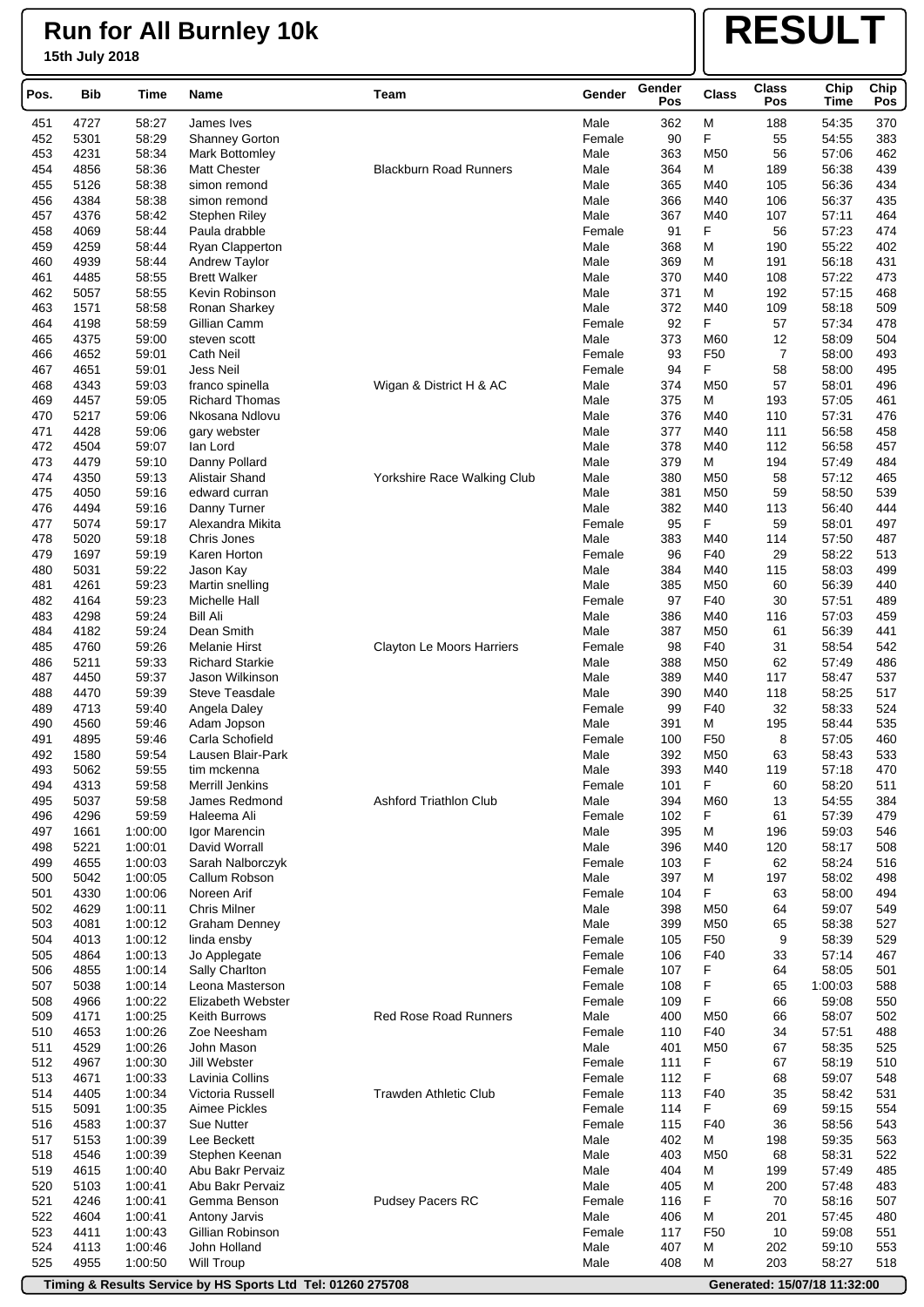# **RESULT**

| Pos.       | <b>Bib</b>   | Time               | Name                              | Team                           | Gender         | Gender<br>Pos | <b>Class</b>         | <b>Class</b><br>Pos | Chip<br>Time       | Chip<br>Pos |
|------------|--------------|--------------------|-----------------------------------|--------------------------------|----------------|---------------|----------------------|---------------------|--------------------|-------------|
| 526        | 4034         | 1:00:51            | <b>Craig Foulds</b>               |                                | Male           | 409           | M                    | 204                 | 58:33              | 523         |
| 527        | 4625         | 1:00:52            | John O'Neill                      |                                | Male           | 410           | M40                  | 121                 | 58:24              | 515         |
| 528        | 5027         | 1:00:53            | Eileen Newman                     | <b>Blackburn Road Runners</b>  | Female         | 118           | F60                  | $\overline{2}$      | 58:13              | 505         |
| 529        | 4816         | 1:00:53            | Gemma Burns                       |                                | Female         | 119           | F                    | 71                  | 59:35              | 564         |
| 530        | 4180         | 1:00:55            | Emma Smith                        |                                | Female         | 120           | F40                  | 37                  | 59:35              | 565         |
| 531        | 4218         | 1:00:57            | Jane Barnes                       |                                | Female         | 121           | F40                  | 38                  | 58:37              | 526         |
| 532        | 4486         | 1:00:59            | Anthony Walbank                   | <b>Fylde Coast Runners</b>     | Male           | 411           | M40                  | 122                 | 59:43              | 573         |
| 533        | 4177         | 1:01:02            | Steve Campbell                    |                                | Male           | 412           | M60                  | 14                  | 58:28              | 519         |
| 534        | 4119         | 1:01:02            | Paul Holt                         |                                | Male           | 413           | M40                  | 123                 | 59:44              | 574         |
| 535        | 4807         | 1:01:04            | Jayne Bird                        |                                | Female         | 122           | F                    | 72                  | 59:48              | 577         |
| 536        | 4327         | 1:01:04            | <b>Gary Arthur</b>                |                                | Male           | 414           | M50                  | 69                  | 58:40              | 530         |
| 537        | 4223         | 1:01:05            | vickie brindle                    |                                | Female         | 123           | F40                  | 39                  | 59:24              | 556         |
| 538        | 4573         | 1:01:05            | jackie knight                     |                                | Female         | 124           | $F70+$               | 1                   | 59:24              | 557         |
| 539<br>540 | 4841<br>4160 | 1:01:06<br>1:01:06 | Mark Cooper                       |                                | Male<br>Female | 415<br>125    | M<br>F <sub>50</sub> | 205<br>11           | 59:56<br>58:54     | 582<br>541  |
| 541        | 4354         | 1:01:09            | Angela Hargreaves<br>Steve Jansen |                                | Male           | 416           | M50                  | 70                  | 59:50              | 578         |
| 542        | 5195         | 1:01:09            | <b>Cameron Fawcett</b>            |                                | Male           | 417           | М                    | 206                 | 59:03              | 547         |
| 543        | 4334         | 1:01:10            | Emma Spark                        |                                | Female         | 126           | F                    | 73                  | 59:48              | 576         |
| 544        | 4227         | 1:01:11            | Tom Bamforth                      |                                | Male           | 418           | М                    | 207                 | 58:42              | 532         |
| 545        | 4908         | 1:01:13            | matthew ross                      |                                | Male           | 419           | М                    | 208                 | 57:26              | 475         |
| 546        | 4793         | 1:01:14            | Keiran Adamson                    |                                | Male           | 420           | М                    | 209                 | 58:46              | 536         |
| 547        | 1609         | 1:01:15            | <b>Colin Coulthurst</b>           |                                | Male           | 421           | M60                  | 15                  | 1:00:05            | 590         |
| 548        | 4145         | 1:01:17            | judith goodway                    |                                | Female         | 127           | F40                  | 40                  | 59:01              | 545         |
| 549        | 5006         | 1:01:18            | Rebekah Livsey                    |                                | Female         | 128           | F                    | 74                  | 59:31              | 561         |
| 550        | 4930         | 1:01:25            | <b>Catherine Rispin</b>           |                                | Female         | 129           | F                    | 75                  | 56:53              | 454         |
| 551        | 4783         | 1:01:25            | Chelsea Boyle                     |                                | Female         | 130           | F                    | 76                  | 56:53              | 453         |
| 552        | 4235         | 1:01:26            | Steve Bloomer                     |                                | Male           | 422           | M60                  | 16                  | 59:58              | 583         |
| 553        | 5305         | 1:01:31            | Kamran Chaudhary                  |                                | Male           | 423           | M                    | 210                 | 58:44              | 534         |
| 554        | 4970         | 1:01:32            | Joanne Weir                       |                                | Female         | 131           | F40                  | 41                  | 59:41              | 572         |
| 555        | 4985         | 1:01:32            | David Port                        |                                | Male           | 424           | M50                  | 71                  | 56:57              | 456         |
| 556        | 4675         | 1:01:36            | Kierran Garnett                   |                                | Male           | 425           | M                    | 211                 | 58:28              | 520         |
| 557        | 4851         | 1:01:37            | <b>Shaun Garnett</b>              |                                | Male           | 426           | М                    | 212                 | 58:31              | 521         |
| 558        | 4488         | 1:01:38            | Andrew Wade                       |                                | Male           | 427           | М                    | 213                 | 59:41              | 571         |
| 559        | 4838         | 1:01:38            | Karl Healey                       |                                | Male           | 428           | M40                  | 124                 | 59:09              | 552         |
| 560        | 4832         | 1:01:43            | <b>Richard Bradley</b>            |                                | Male           | 429           | М                    | 214                 | 58:04              | 500         |
| 561        | 4281         | 1:01:46            | liam collins                      |                                | Male           | 430           | М                    | 215                 | 58:57              | 544         |
| 562        | 1938         | 1:01:48            | Ronnie Taylor                     |                                | Male           | 431           | M40                  | 125                 | 59:21              | 555         |
| 563        | 4036         | 1:01:50            | Simon Foster                      |                                | Male           | 432           | M40                  | 126                 | 59:29              | 559         |
| 564        | 1670         | 1:01:55            | James Nicholson                   |                                | Male           | 433           | М                    | 216                 | 58:49              | 538         |
| 565        | 4772         | 1:02:05            | Anna Barcroft                     | <b>Blackburn Road Runners</b>  | Female         | 132           | F <sub>50</sub>      | 12                  | 1:00:08            | 591         |
| 566        | 4401         | 1:02:06            | stephen sanderson                 |                                | Male           | 434           | M50                  | 72                  | 1:00:52            | 606         |
| 567        | 4215         | 1:02:09            | Mark Barton                       |                                | Male           | 435           | М                    | 217                 | 59:37              | 566         |
| 568        | 4214         | 1:02:09            | Samantha Barton                   |                                | Female         | 133           | F                    | 77                  | 59:38              | 567         |
| 569        | 4658         | 1:02:10            | Lindsey Murray                    |                                | Female         | 134           | F40                  | 42                  | 59:39              | 569         |
| 570<br>571 | 4660<br>4433 | 1:02:10<br>1:02:12 | David Murray<br>James Wareing     |                                | Male<br>Male   | 436<br>437    | M40<br>М             | 127<br>218          | 59:38<br>57:46     | 568<br>481  |
| 572        | 5245         | 1:02:13            | Adam Duerden                      |                                | Male           | 438           | М                    | 219                 | 1:00:11            | 593         |
| 573        | 5008         | 1:02:15            | <b>Thomas Mason</b>               |                                | Male           | 439           | М                    | 220                 | 1:00:25            | 598         |
| 574        | 4540         | 1:02:16            | Michael Johnson                   |                                | Male           | 440           | M40                  | 128                 | 58:21              | 512         |
| 575        | 4530         | 1:02:18            | Chris Machon                      |                                | Male           | 441           | M50                  | 73                  | 58:23              | 514         |
| 576        | 4654         | 1:02:19            | Julie-Anne Mitchell               |                                | Female         | 135           | F40                  | 43                  | 59:24              | 558         |
| 577        | 1989         | 1:02:20            | sally moran                       |                                | Female         | 136           | F40                  | 44                  | 57:56              | 490         |
| 578        | 1988         | 1:02:21            | simon moran                       |                                | Male           | 442           | M50                  | 74                  | 57:57              | 491         |
| 579        | 4007         | 1:02:21            | Alex Fensome                      | <b>Accrington Road Runners</b> | Female         | 137           | F40                  | 45                  | 59:51              | 579         |
| 580        | 4696         | 1:02:22            | <b>Terry Edwards</b>              |                                | Male           | 443           | М                    | 221                 | 58:09              | 503         |
| 581        | 4839         | 1:02:23            | Lesley Brooks                     |                                | Female         | 138           | F <sub>50</sub>      | 13                  | 1:01:26            | 621         |
| 582        | 4534         | 1:02:25            | Mohammad Mannan                   |                                | Male           | 444           | M                    | 222                 | 59:34              | 562         |
| 583        | 5198         | 1:02:25            | james mercer                      |                                | Male           | 445           | М                    | 223                 | 58:39              | 528         |
| 584        | 5280         | 1:02:29            | Duane Knappett                    |                                | Male           | 446           | М                    | 224                 | 58:13              | 506         |
| 585        | 4068         | 1:02:31            | Sarah Drachenberg                 |                                | Female         | 139           | F40                  | 46                  | 1:00:46            | 602         |
| 586        | 5167         | 1:02:31            | Samantha Stockdale                |                                | Female         | 140           | F <sub>50</sub>      | 14                  | 59:53              | 580         |
| 587        | 4688         | 1:02:33            | Mike Hadfield                     |                                | Male           | 447           | M40                  | 129                 | 59:48              | 575         |
| 588        | 4846         | 1:02:35            | <b>Andrew Emmett</b>              |                                | Male           | 448           | м                    | 225                 | 1:00:02            | 587         |
| 589        | 4035         | 1:02:37            | <b>Wendy Foster</b>               |                                | Female         | 141           | F40                  | 47                  | 1:00:23            | 597         |
| 590        | 1641         | 1:02:39            | Race Number 1641                  |                                | Male           | 449           | New                  | 3                   | 1:00:04            | 589         |
| 591        | 4144         | 1:02:40            | laura gaskill                     |                                | Female         | 142           | F                    | 78                  | 1:01:05            | 612         |
| 592        | 4594         | 1:02:42            | Jo Oliver                         |                                | Female         | 143           | F40                  | 48                  | 1:00:21            | 594         |
| 593        | 4950         | 1:02:42            | <b>Catherine Swift</b>            |                                | Female         | 144           | F40                  | 49                  | 59:39              | 570         |
| 594        | 4204         | 1:02:46            | Lauren Canavan                    |                                | Female         | 145           | F                    | 79                  | 1:01:06            | 613         |
| 595        | 4351         | 1:02:48            | gabriel serota                    |                                | Male           | 450           | M60                  | 17                  | 1:00:26            | 599         |
| 596        | 1655         | 1:02:48            | Race Number 1655                  |                                | Male           | 451           | <b>New</b>           | 4                   | 1:00:00            | 586         |
| 597        | 4699         | 1:02:49            | <b>Lindsey Calvert</b>            |                                | Female         | 146           | F                    | 80                  | 1:00:47            | 605         |
| 598<br>599 | 4576<br>4503 | 1:02:51<br>1:02:52 | Allan Kirby<br>Sam Lord           |                                | Male<br>Male   | 452<br>453    | M60<br>М             | 18<br>226           | 1:00:39<br>1:00:57 | 601<br>609  |
| 600        | 4883         | 1:02:53            | Julie Preston                     |                                | Female         | 147           | F40                  | 50                  | 1:00:09            | 592         |
|            |              |                    |                                   |                                |                |               |                      |                     |                    |             |

**Timing & Results Service by HS Sports Ltd Tel: 01260 275708 Generated: 15/07/18 11:32:00**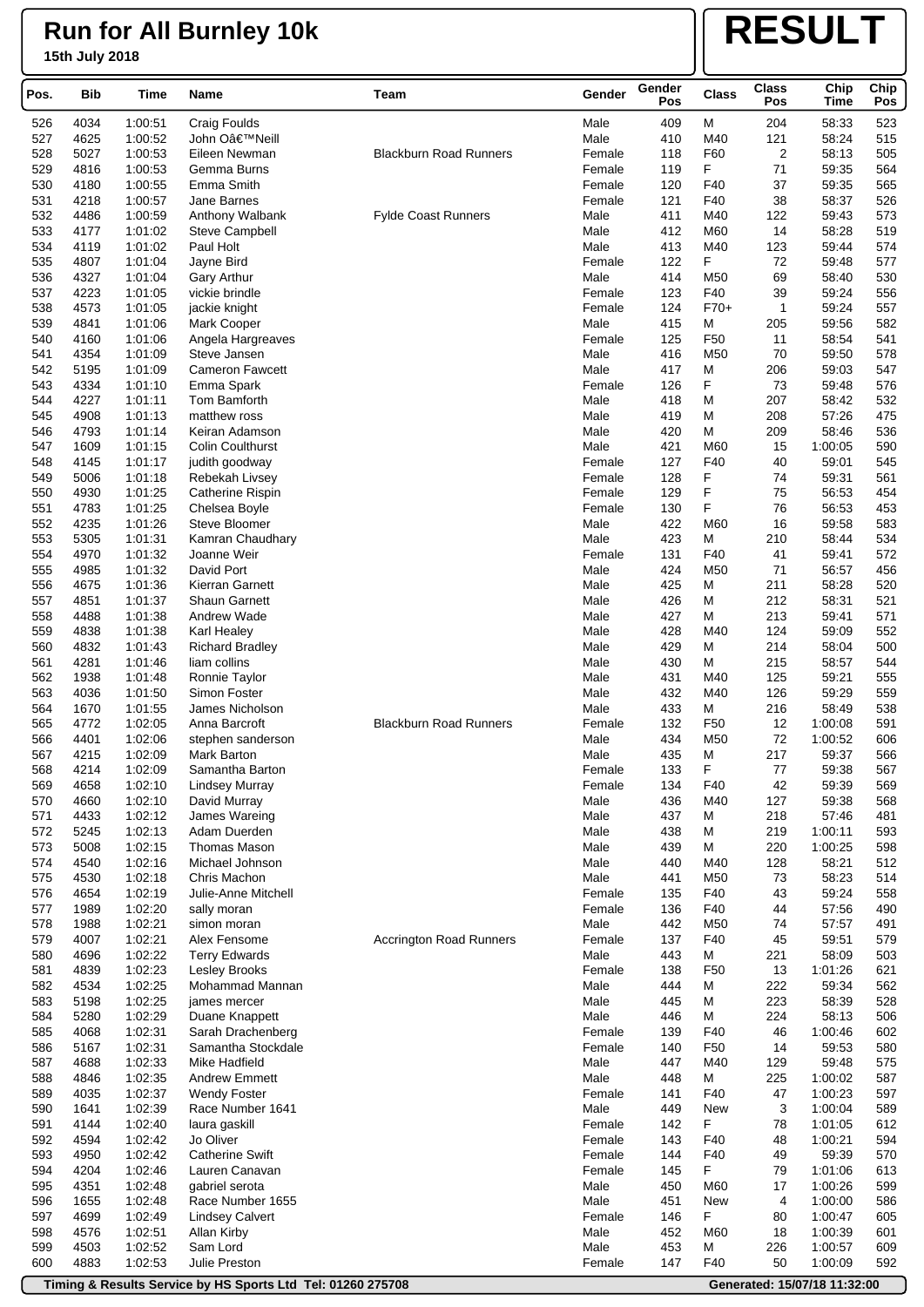# **RESULT**

| Pos. | Bib  | Time    | <b>Name</b>              | Team                           | Gender | Gender<br>Pos | <b>Class</b>    | <b>Class</b><br>Pos | Chip<br><b>Time</b> | Chip<br>Pos |
|------|------|---------|--------------------------|--------------------------------|--------|---------------|-----------------|---------------------|---------------------|-------------|
| 601  | 5286 | 1:02:57 | <b>Mark Sutcliffe</b>    |                                | Male   | 454           | M               | 227                 | 59:29               | 560         |
| 602  | 4927 | 1:02:57 | <b>TONY RUSHTON</b>      |                                | Male   | 455           | M               | 228                 | 1:01:39             | 633         |
| 603  | 5002 | 1:03:02 | Norma Smith              | <b>Blackburn Road Runners</b>  | Female | 148           | $F70+$          | $\overline{2}$      | 1:00:22             | 596         |
| 604  | 4277 | 1:03:04 | Jane Dunleavey           |                                | Female | 149           | F40             | 51                  | 1:01:37             | 632         |
| 605  | 4117 | 1:03:08 | <b>Brendan Horne</b>     |                                | Male   | 456           | Μ               | 229                 | 59:59               | 584         |
| 606  | 5050 | 1:03:18 | <b>JOHN RAMSDEN</b>      |                                | Male   | 457           | M <sub>50</sub> | 75                  | 1:01:00             | 611         |
| 607  | 1700 | 1:03:21 | Sharon Shillito          |                                | Female | 150           | F40             | 52                  | 1:01:33             | 624         |
| 608  | 4711 | 1:03:23 | Rebecca Cullen           |                                | Female | 151           | F               | 81                  | 1:01:00             | 610         |
| 609  | 4348 | 1:03:23 | Chris Sharp              |                                | Male   | 458           | М               | 230                 | 58:54               | 540         |
| 610  | 5191 | 1:03:23 | paul davies              |                                | Male   | 459           | M50             | 76                  | 1:02:02             | 645         |
| 611  | 5115 | 1:03:24 | carole Davies            |                                | Female | 152           | F50             | 15                  | 1:02:04             | 646         |
| 612  | 4312 | 1:03:24 | <b>Philip Ashcroft</b>   |                                | Male   | 460           | M <sub>50</sub> | 77                  | 1:01:34             | 627         |
| 613  | 5096 | 1:03:24 | Lucy Olyott              |                                | Female | 153           | F               | 82                  | 1:01:24             | 620         |
| 614  | 5146 | 1:03:25 | Neil Cronin              |                                | Male   | 461           | M40             | 130                 | 1:00:28             | 600         |
| 615  | 5174 | 1:03:27 | Fiona Tormey             |                                | Female | 154           | F               | 83                  | 1:02:07             | 650         |
| 616  | 4668 | 1:03:31 | <b>Ted Cockett</b>       |                                | Male   | 462           | M               | 231                 | 1:01:20             | 617         |
| 617  | 4704 | 1:03:31 | Amanda Cockett           |                                | Female | 155           | F               | 84                  | 1:01:20             | 616         |
| 618  | 4067 | 1:03:31 | <b>Alison Driver</b>     |                                | Female | 156           | F50             | 16                  | 1:02:06             | 648         |
| 619  | 4578 | 1:03:32 | Cath Kippax              |                                | Female | 157           | F40             | 53                  | 1:02:17             | 657         |
| 620  | 5160 | 1:03:33 | Natalie Heys             | <b>Trawden Athletic Club</b>   | Female | 158           | F               | 85                  | 1:01:22             | 619         |
| 621  | 4339 | 1:03:34 | <b>Edward Slattery</b>   |                                | Male   | 463           | Μ               | 232                 | 1:01:41             | 635         |
| 622  | 4618 | 1:03:36 | joanne peak              |                                | Female | 159           | F40             | 54                  | 1:01:40             | 634         |
| 623  | 4869 | 1:03:38 | Neil Hargreaves          |                                | Male   | 464           | M60             | 19                  | 1:02:04             | 647         |
| 624  | 4818 | 1:03:42 | Amanda Fleming           |                                | Female | 160           | F50             | 17                  | 1:02:22             | 660         |
| 625  | 4718 | 1:03:47 | Pam Crawford             |                                | Female | 161           | F <sub>50</sub> | 18                  | 1:01:53             | 642         |
| 626  | 4777 | 1:03:48 | adrian atkinson          |                                | Male   | 465           | М               | 233                 | 59:59               | 585         |
| 627  | 4196 | 1:03:52 | alan calvert             |                                | Male   | 466           | M60             | 20                  | 1:01:50             | 638         |
| 628  | 5004 | 1:03:54 | Judith Leavy             |                                | Female | 162           | F               | 86                  | 1:02:08             | 652         |
| 629  | 4759 | 1:03:56 | Kevin Holgate            |                                | Male   | 467           | M               | 234                 | 1:00:47             | 604         |
| 630  | 4009 | 1:03:58 | <b>Verity Garside</b>    | Sowerby Bridge Snails          | Female | 163           | F               | 87                  | 1:01:51             | 639         |
| 631  | 4324 | 1:03:58 | Jane Ashcroft            |                                | Female | 164           | F <sub>50</sub> | 19                  | 1:02:09             | 653         |
| 632  | 4661 | 1:03:59 | Phil Murphy              | <b>Trawden Athletic Club</b>   | Male   | 468           | M <sub>50</sub> | 78                  | 1:01:29             | 622         |
| 633  | 5289 | 1:04:01 | John Jackson             |                                | Male   | 469           | M50             | 79                  | 1:02:50             | 671         |
| 634  | 4664 | 1:04:04 | Yasir Munir              |                                | Male   | 470           | М               | 235                 | 1:01:15             | 614         |
| 635  | 4512 | 1:04:06 | Crispin Limmer           |                                | Male   | 471           | M <sub>50</sub> | 80                  | 1:00:54             | 608         |
| 636  | 4430 | 1:04:12 | Carly Watson             |                                | Female | 165           | F               | 88                  | 59:54               | 581         |
| 637  | 4785 | 1:04:13 | Susie Duerden            |                                | Female | 166           | F40             | 55                  | 1:01:53             | 641         |
| 638  | 4165 | 1:04:14 | <b>Graham Hacking</b>    |                                | Male   | 472           | М               | 236                 | 1:01:19             | 615         |
| 639  | 4311 | 1:04:14 | rehan akhtar             |                                | Male   | 473           | М               | 237                 | 1:01:21             | 618         |
| 640  | 4779 | 1:04:15 | Nathan Banister          |                                | Male   | 474           | М               | 238                 | 1:01:43             | 636         |
| 641  | 4836 | 1:04:18 |                          |                                | Male   | 475           | M50             | 81                  | 1:00:21             | 595         |
|      | 4408 |         | william bowden           |                                |        | 167           | F               |                     |                     |             |
| 642  |      | 1:04:22 | Fiona Routh              |                                | Female |               | F40             | 89                  | 1:01:33             | 625         |
| 643  | 4028 | 1:04:22 | Suzanne fretwell         | Sowerby Bridge Snails          | Female | 168           | F               | 56                  | 1:03:10             | 683         |
| 644  | 4207 | 1:04:23 | <b>Isabel Catlow</b>     |                                | Female | 169           |                 | 90                  | 1:02:26             | 663         |
| 645  | 5054 | 1:04:28 | Paul Robertson           |                                | Male   | 476           | M40             | 131                 | 1:02:06             | 649         |
| 646  | 4731 | 1:04:31 | James Johnson            | <b>Blackburn Road Runners</b>  | Male   | 477           | М               | 239                 | 1:02:16             | 656         |
| 647  | 4415 | 1:04:32 | Linda Rusyn              |                                | Female | 170           | F60             | 3                   | 1:01:37             | 630         |
| 648  | 4867 | 1:04:32 | Karen Glenister          |                                | Female | 171           | F40             | 57                  | 1:02:12             | 655         |
| 649  | 4778 | 1:04:34 | Paul Balderson           |                                | Male   | 478           | M60             | 21                  | 1:02:07             | 651         |
| 650  | 4038 | 1:04:37 | Madeleine Foster         |                                | Female | 172           | F               | 91                  | 1:02:38             | 665         |
| 651  | 5086 | 1:04:38 | Siobhan McNamara         |                                | Female | 173           | F               | 92                  | 1:02:50             | 669         |
| 652  | 5279 | 1:04:39 | Saima Afzaal             |                                | Female | 174           | F40             | 58                  | 1:03:26             | 689         |
| 653  | 5251 | 1:04:46 | Mary Liversidge          | Pudsey Pacers RC               | Female | 175           | F <sub>50</sub> | 20                  | 1:02:23             | 661         |
| 654  | 4239 | 1:04:47 | James Birchall           |                                | Male   | 479           | М               | 240                 | 1:02:58             | 678         |
| 655  | 4940 | 1:04:56 | <b>Charlotte Taylor</b>  |                                | Female | 176           | F               | 93                  | 1:02:51             | 672         |
| 656  | 4471 | 1:04:58 | <b>Bryan Teal</b>        |                                | Male   | 480           | M50             | 82                  | 1:03:39             | 698         |
| 657  | 4202 | 1:04:58 | Gillian Cartledge        |                                | Female | 177           | F40             | 59                  | 1:01:37             | 631         |
| 658  | 4395 | 1:04:58 | lain Russell             |                                | Male   | 481           | M40             | 132                 | 1:02:45             | 667         |
| 659  | 4440 | 1:04:58 | Emma Wright              |                                | Female | 178           | F40             | 60                  | 1:01:37             | 629         |
| 660  | 4524 | 1:04:59 | James McBurney           |                                | Male   | 482           | M40             | 133                 | 1:02:53             | 674         |
| 661  | 5230 | 1:05:01 | Emma Hodge               |                                | Female | 179           | F               | 94                  | 1:02:56             | 677         |
| 662  | 4992 | 1:05:02 | Karen Young              |                                | Female | 180           | F <sub>50</sub> | 21                  | 1:02:36             | 664         |
| 663  | 4739 | 1:05:02 | Sinead Kennedy-Peers     |                                | Female | 181           | F               | 95                  | 1:03:14             | 684         |
| 664  | 4592 | 1:05:08 | Sarah Olyott             |                                | Female | 182           | F40             | 61                  | 1:03:08             | 681         |
| 665  | 5193 | 1:05:12 | Sally Whiteside          |                                | Female | 183           | F               | 96                  | 1:00:46             | 603         |
| 666  | 4756 | 1:05:14 | Matthew Hargreaves       |                                | Male   | 483           | M <sub>50</sub> | 83                  | 1:02:54             | 675         |
| 667  | 4754 | 1:05:14 | <b>Hilary Hargreaves</b> |                                | Female | 184           | F50             | 22                  | 1:02:54             | 676         |
| 668  | 4166 | 1:05:17 | Sue Hargreaves           |                                | Female | 185           | F50             | 23                  | 1:02:47             | 668         |
| 669  | 4407 | 1:05:18 | Lesley Rushworth         | Sowerby Bridge Snails          | Female | 186           | F40             | 62                  | 1:04:06             | 710         |
| 670  | 4962 | 1:05:19 | Paul Waterworth          |                                | Male   | 484           | M40             | 134                 | 1:01:30             | 623         |
| 671  | 4091 | 1:05:20 | Christian Hill           | <b>Accrington Road Runners</b> | Male   | 485           | М               | 241                 | 1:01:47             | 637         |
| 672  | 4260 | 1:05:21 | <b>Brian Connell</b>     |                                | Male   | 486           | M <sub>50</sub> | 84                  | 1:02:52             | 673         |
| 673  | 4158 | 1:05:24 | Joe Hargreaves           |                                | Male   | 487           | M40             | 135                 | 1:03:10             | 682         |
| 674  | 1685 | 1:05:24 | <b>Mark Gallimore</b>    |                                | Male   | 488           | M40             | 136                 | 1:00:52             | 607         |
| 675  | 4029 | 1:05:27 | Melissa Freeman          | Rossendale Harriers & AC       | Female | 187           | F40             | 63                  | 1:03:33             | 692         |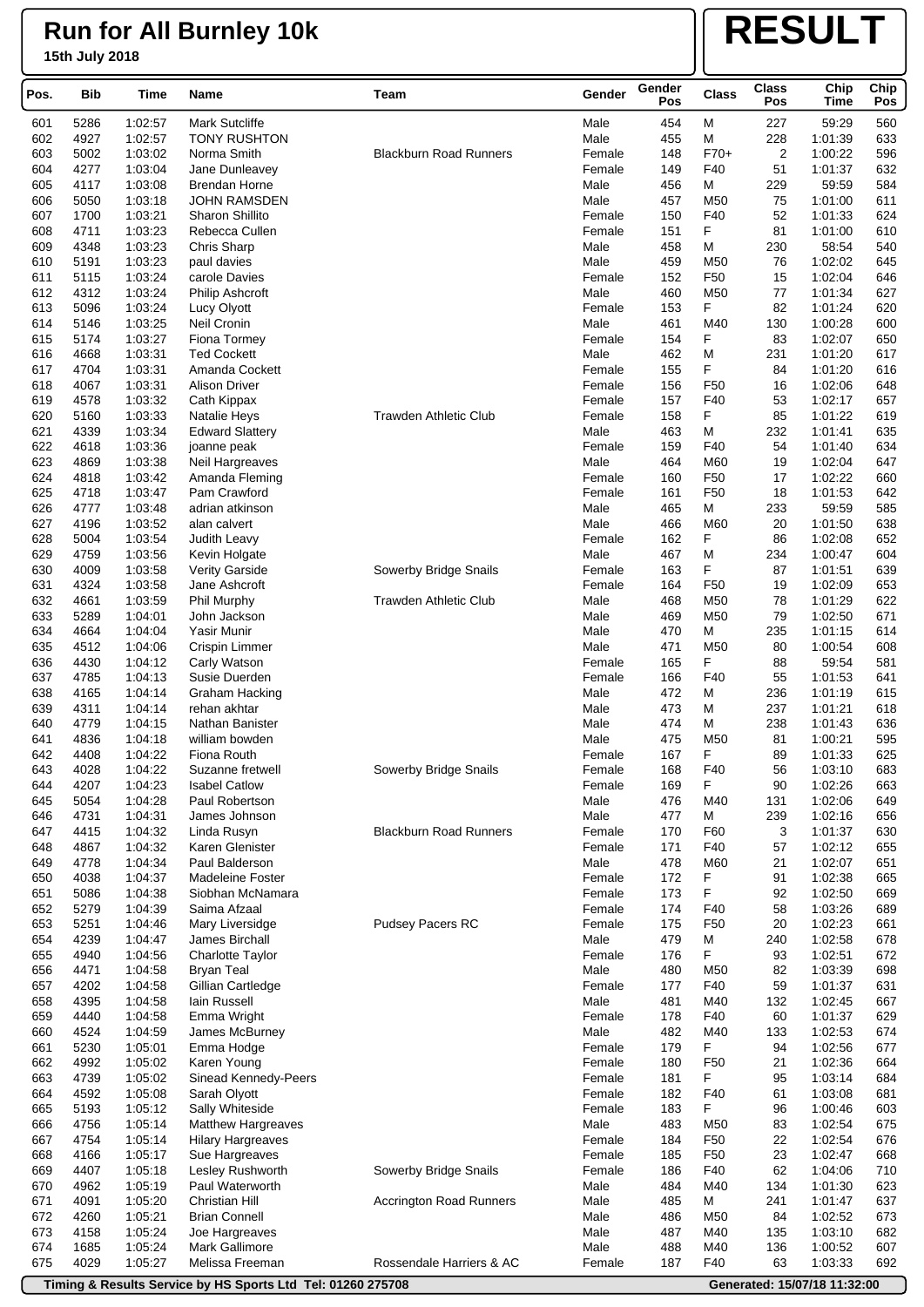## **Run for All Burnley 10k**

### **15th July 2018**

# **RESULT**

| Pos.       | <b>Bib</b>   | Time               | Name                                   | <b>Team</b>                    | Gender           | Gender<br>Pos | <b>Class</b>    | <b>Class</b><br>Pos | Chip<br><b>Time</b> | Chip<br>Pos |
|------------|--------------|--------------------|----------------------------------------|--------------------------------|------------------|---------------|-----------------|---------------------|---------------------|-------------|
| 676        | 4725         | 1:05:28            | Stephen Ingham                         |                                | Male             | 489           | M               | 242                 | 1:01:35             | 628         |
| 677        | 4040         | 1:05:29            | Jon edmondson                          | <b>Trawden Athletic Club</b>   | Male             | 490           | M40             | 137                 | 1:03:01             | 680         |
| 678        | 4526         | 1:05:34            | Gemma McAuley                          |                                | Female           | 188           | F               | 97                  | 1:03:36             | 694         |
| 679        | 5079         | 1:05:35            | Joanne Mohammed                        |                                | Female           | 189           | F40             | 64                  | 1:01:52             | 640         |
| 680        | 4284         | 1:05:38            | Peter Cooper                           |                                | Male             | 491           | M40             | 138                 | 1:03:50             | 705         |
| 681        | 4879         | 1:05:40            | Elouise Sylkie Pemberton               | <b>Trawden Athletic Club</b>   | Female           | 190           | F               | 98                  | 1:02:21             | 658         |
| 682        | 4786         | 1:05:43            | Lauren Baron                           |                                | Female           | 191           | F               | 99                  | 1:02:01             | 644         |
| 683        | 4570         | 1:05:53            | Georgina Kennedy                       |                                | Female           | 192           | F40             | 65                  | 1:04:14             | 713         |
| 684        | 4266         | 1:05:53            | Paul Smith                             |                                | Male             | 492           | M40             | 139                 | 1:02:38             | 666         |
| 685        | 4098         | 1:05:54            | Gareth Heaney                          |                                | Male             | 493           | М               | 243                 | 1:02:21             | 659         |
| 686        | 4823         | 1:05:57            | Judith Brackstone                      |                                | Female           | 193           | F40             | 66                  | 1:02:11             | 654         |
| 687        | 5293         | 1:06:04            | Chris Goodwin                          |                                | Male             | 494           | M50             | 85                  | 1:03:18             | 686         |
| 688        | 4250         | 1:06:07            | James Sockett                          |                                | Male             | 495           | М               | 244                 | 1:03:25             | 688         |
| 689        | 4917         | 1:06:07            | natalie roberts                        |                                | Female           | 194           | F               | 100                 | 1:01:34             | 626         |
| 690        | 4508         | 1:06:08            | <b>Tony Livingstone</b>                |                                | Male             | 496           | M50             | 86                  | 1:03:37             | 695         |
| 691        | 4821         | 1:06:10            | <b>Matthew Doyle</b>                   |                                | Male             | 497           | M40             | 140                 | 1:04:17             | 717         |
| 692        | 4983         | 1:06:16            | Ashley Weir                            |                                | Male             | 498           | M40             | 141                 | 1:04:21             | 719         |
| 693        | 4844         | 1:06:17            | Neil Egerton                           |                                | Male             | 499           | M50             | 87                  | 1:03:34             | 693         |
| 694        | 5300         | 1:06:18            | Kayley Almond                          | <b>Blackburn Road Runners</b>  | Female           | 195           | F               | 101                 | 1:04:27             | 724         |
| 695        | 4972         | 1:06:23            | Lauren West                            |                                | Female           | 196           | F               | 102                 | 1:03:53             | 707         |
| 696        | 4168         | 1:06:23            | Kirsty Byrne                           |                                | Female           | 197           | F               | 103                 | 1:03:53             | 706         |
| 697        | 4803         | 1:06:24            | val bellingham                         | Warrington Running Club        | Female           | 198           | F <sub>50</sub> | 24                  | 1:03:40             | 699         |
| 698        | 4100         | 1:06:28            | Sarah Haston                           |                                | Female           | 199           | F40             | 67                  | 1:01:57             | 643         |
| 699        | 4735         | 1:06:28            | David Pickering                        |                                | Male             | 500           | M50             | 88                  | 1:03:46             | 703         |
| 700<br>701 | 5170<br>5274 | 1:06:28<br>1:06:28 | Franny Gaughan<br><b>Isobel Healey</b> |                                | Male<br>Female   | 501<br>200    | M40<br>F        | 142<br>104          | 1:03:46<br>1:03:31  | 704<br>691  |
|            |              |                    |                                        |                                |                  |               |                 |                     |                     |             |
| 702<br>703 | 5239<br>5267 | 1:06:36<br>1:06:36 | <b>LIANNE FIELDEN</b><br>claire irvine |                                | Female<br>Female | 201<br>202    | F<br>F          | 105<br>106          | 1:03:42<br>1:03:42  | 700<br>701  |
| 704        | 4741         | 1:06:43            | ian Menzies                            |                                | Male             | 502           | $M70+$          | 3                   | 1:05:15             | 744         |
| 705        | 5243         | 1:06:46            | <b>Martin Duperouzel</b>               |                                | Male             | 503           | М               | 245                 | 1:02:50             | 670         |
| 706        | 4641         | 1:06:46            | Luke McKavett                          |                                | Male             | 504           | M               | 246                 | 1:04:55             | 735         |
| 707        | 4548         | 1:06:48            | Julian Jordan                          |                                | Male             | 505           | M <sub>50</sub> | 89                  | 1:04:47             | 732         |
| 708        | 4608         | 1:06:53            | <b>Richard Platt</b>                   |                                | Male             | 506           | M40             | 143                 | 1:04:22             | 721         |
| 709        | 5101         | 1:06:55            | <b>Stephen Pickles</b>                 |                                | Male             | 507           | M50             | 90                  | 1:03:16             | 685         |
| 710        | 5227         | 1:06:57            | Radek Briszka                          |                                | Male             | 508           | М               | 247                 | 1:05:12             | 741         |
| 711        | 4436         | 1:06:58            | Simon Wood                             |                                | Male             | 509           | М               | 248                 | 1:02:24             | 662         |
| 712        | 4685         | 1:07:01            | Michelle Grimes                        |                                | Female           | 203           | F               | 107                 | 1:05:23             | 749         |
| 713        | 5075         | 1:07:02            | Jess Milne                             |                                | Female           | 204           | F               | 108                 | 1:03:38             | 696         |
| 714        | 4630         | 1:07:03            | Sophie Milne                           |                                | Female           | 205           | F               | 109                 | 1:03:38             | 697         |
| 715        | 5166         | 1:07:05            | <b>Ellie Stockwell</b>                 |                                | Female           | 206           | F               | 110                 | 1:05:19             | 747         |
| 716        | 4758         | 1:07:08            | Valerie Hickey                         |                                | Female           | 207           | F <sub>50</sub> | 25                  | 1:05:25             | 751         |
| 717        | 4732         | 1:07:09            | Amie Hodgson                           |                                | Female           | 208           | F               | 111                 | 1:04:38             | 726         |
| 718        | 4890         | 1:07:09            | Ian Sanders                            |                                | Male             | 510           | M50             | 91                  | 1:04:44             | 730         |
| 719        | 4697         | 1:07:11            | Rebecca Cain                           |                                | Female           | 209           | F               | 112                 | 1:04:14             | 712         |
| 720        | 5290         | 1:07:11            | Steven Huddart                         |                                | Male             | 511           | M               | 249                 | 1:04:15             | 714         |
| 721        | 4179         | 1:07:11            | <b>Gill Smith</b>                      | <b>Trawden Athletic Club</b>   | Female           | 210           | F <sub>50</sub> | 26                  | 1:04:45             | 731         |
| 722        | 4224         | 1:07:12            | Helen Barker-Helme                     |                                | Female           | 211           | F40             | 68                  | 1:04:48             | 733         |
| 723        | 4516         | 1:07:13            | stephen lee                            |                                | Male             | 512           | M60             | 22                  | 1:04:26             | 723         |
| 724        | 4995         | 1:07:13            | Dan Standing                           |                                | Male             | 513           | M               | 250                 | 1:02:59             | 679         |
| 725        | 4539         | 1:07:17            | <b>Trudy Mason</b>                     |                                | Female           | 212           | F40             | 69                  | 1:05:26             | 752         |
| 726        | 4518         | 1:07:19            | Michelle Lobedan                       |                                | Female           | 213           | F               | 113                 | 1:04:43             | 728         |
| 727        | 4226         | 1:07:19            | Michelle Banks                         |                                | Female           | 214           | F               | 114                 | 1:04:41             | 727         |
| 728        | 4424         | 1:07:19            | Catherine Taylor                       |                                | Female           | 215           | F               | 115                 | 1:04:43             | 729         |
| 729        | 4329         | 1:07:20            | Laura Armstrong                        | Sowerby Bridge Snails          | Female           | 216           | F               | 116                 | 1:05:14             | 742         |
| 730        | 4431         | 1:07:21            | Kate Waterhouse                        | <b>Stafford Triathlon Club</b> | Female           | 217           | F               | 117                 | 1:04:16             | 716         |
| 731        | 4077         | 1:07:28            | Lynne Dobson                           |                                | Female           | 218           | F40             | 70                  | 1:04:15             | 715         |
| 732        | 4195         | 1:07:31            | <b>Richard Catlow</b>                  |                                | Male             | 514           | M40             | 144                 | 1:05:35             | 757         |
| 733        | 4197         | 1:07:31            | <b>Emma Catlow</b>                     |                                | Female           | 219           | F40             | 71                  | 1:05:34             | 756         |
| 734        | 4891         | 1:07:37            | Rachel Ryan                            |                                | Female           | 220           | F               | 118                 | 1:03:43             | 702         |
| 735        | 5260         | 1:07:38            | Anthony Howarth                        |                                | Male             | 515           | м               | 251                 | 1:03:24             | 687         |
| 736        | 4293         | 1:07:39            | Lee Anderson                           |                                | Male             | 516           | M40             | 145                 | 1:04:58             | 736         |
| 737        | 5272         | 1:07:41            | Arron Churchill Smith                  |                                | Male             | 517           | M               | 252                 | 1:03:27             | 690         |
| 738        | 5273         | 1:07:46            | James Dacey                            |                                | Male             | 518           | М               | 253                 | 1:05:24             | 750         |
| 739<br>740 | 5271<br>4755 | 1:07:52<br>1:07:58 | Rachel Fletcher<br>Janet Hargreaves    |                                | Female<br>Female | 221<br>222    | F<br>F40        | 119<br>72           | 1:04:35<br>1:04:22  | 725<br>720  |
| 741        | 4971         | 1:07:59            | Sarah Southam                          |                                | Female           | 223           | F               | 120                 | 1:05:03             | 738         |
| 742        | 5210         | 1:08:01            | Justine Taylor                         |                                | Female           | 224           | F40             | 73                  | 1:04:53             | 734         |
| 743        | 4547         | 1:08:08            | Lewis Kean                             |                                | Male             | 519           | М               | 254                 | 1:06:15             | 781         |
| 744        | 4866         | 1:08:08            | scott gifford                          |                                | Male             | 520           | M40             | 146                 | 1:06:12             | 778         |
| 745        | 4857         | 1:08:12            | Rebekah Crawford                       |                                | Female           | 225           | F               | 121                 | 1:06:18             | 783         |
| 746        | 4899         | 1:08:14            | Sheila Shackleton                      |                                | Female           | 226           | F60             | 4                   | 1:06:49             | 799         |
| 747        | 4097         | 1:08:15            | Lisa Heap                              |                                | Female           | 227           | F               | 122                 | 1:05:06             | 739         |
| 748        | 4740         | 1:08:17            | Helen McVey                            |                                | Female           | 228           | F40             | 74                  | 1:04:17             | 718         |
| 749        | 4188         | 1:08:19            | Rachel Cox                             | <b>Trawden Athletic Club</b>   | Female           | 229           | F40             | 75                  | 1:06:27             | 786         |
| 750        | 4563         | 1:08:20            | jack leach                             | Red Rose Road Runners          | Male             | 521           | M60             | 23                  | 1:05:15             | 745         |
|            |              |                    |                                        |                                |                  |               |                 |                     |                     |             |

**Timing & Results Service by HS Sports Ltd Tel: 01260 275708 Generated: 15/07/18 11:32:00**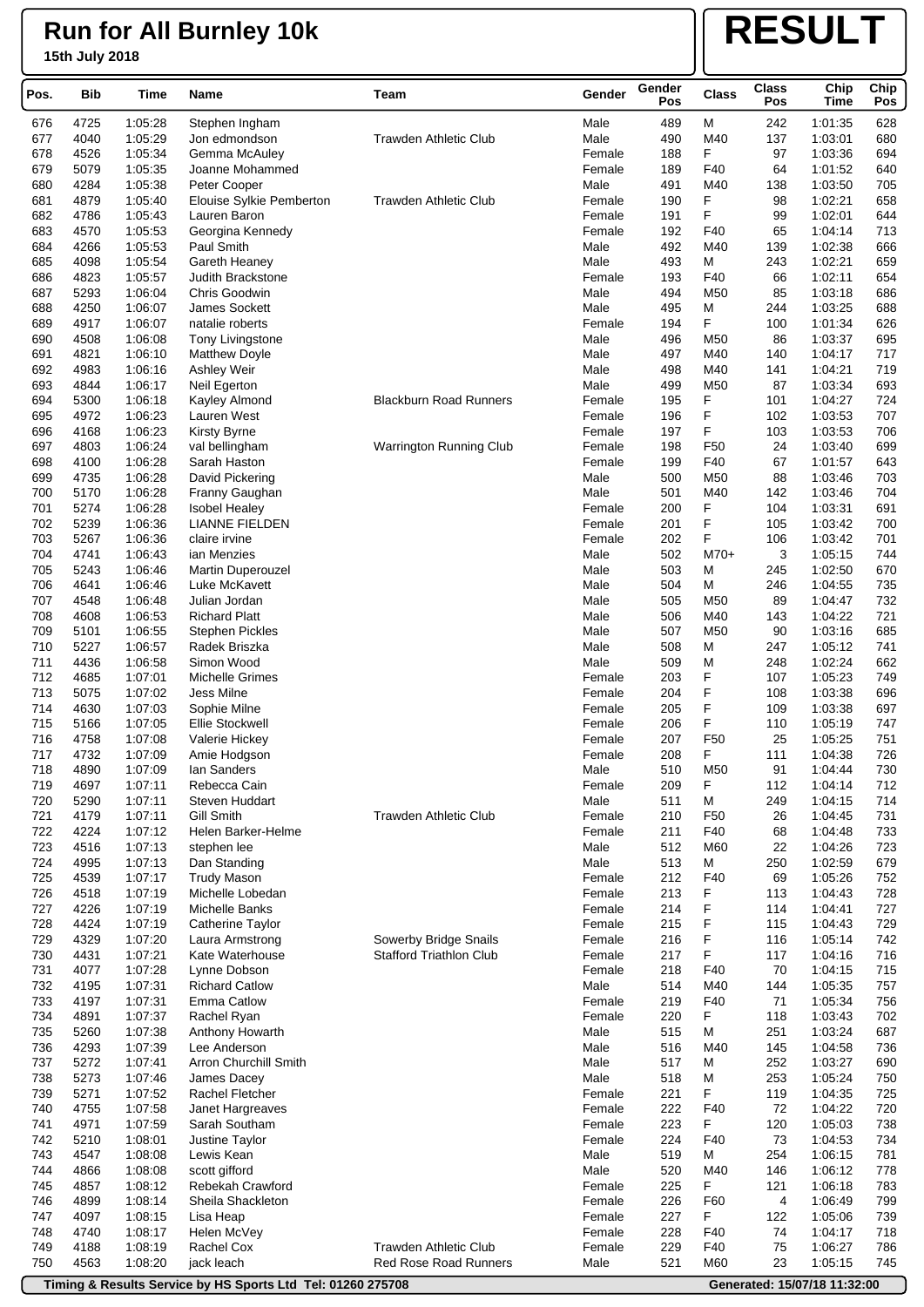# **RESULT**

| Pos. | Bib  | Time    | Name                      | Team                         | Gender | Gender<br>Pos | Class           | <b>Class</b><br>Pos | Chip<br><b>Time</b> | Chip<br>Pos |
|------|------|---------|---------------------------|------------------------------|--------|---------------|-----------------|---------------------|---------------------|-------------|
| 751  | 4643 | 1:08:21 | carl pope                 |                              | Male   | 522           | M50             | 92                  | 1:07:13             | 809         |
| 752  | 1857 | 1:08:23 | Alistair Cameron          |                              | Male   | 523           | M40             | 147                 | 1:03:57             | 709         |
| 753  | 4059 | 1:08:24 | Annette Crocombe          |                              | Female | 230           | F40             | 76                  | 1:03:57             | 708         |
| 754  | 4390 | 1:08:25 | Megan Quinn               |                              | Female | 231           | F               | 123                 | 1:06:02             | 774         |
| 755  | 5142 | 1:08:26 | keeley berry              |                              | Female | 232           | F               | 124                 | 1:05:18             | 746         |
| 756  | 5165 | 1:08:27 | Rebecca Robertson         |                              | Female | 233           | F               | 125                 | 1:06:00             | 771         |
| 757  | 5034 | 1:08:31 | Maureen Kelly             |                              | Female | 234           | F50             | 27                  | 1:06:48             | 798         |
| 758  | 5139 | 1:08:34 | Amanda Corns              |                              | Female | 235           | F40             | 77                  | 1:05:37             | 758         |
| 759  | 4921 | 1:08:35 | Liz Park                  |                              | Female | 236           | F40             | 78                  | 1:05:32             | 755         |
| 760  | 4156 | 1:08:37 | Rachel Hargreaves         |                              | Female | 237           | F40             | 79                  | 1:05:57             | 769         |
| 761  | 4667 | 1:08:37 | <b>Nathalie Cockett</b>   |                              | Female | 238           | F.              | 126                 | 1:06:16             | 782         |
| 762  | 5209 | 1:08:39 | Nigel Taylor              |                              | Male   | 524           | M50             | 93                  | 1:05:47             | 764         |
| 763  | 4636 | 1:08:40 | Nicola Mead               | <b>Fylde Coast Runners</b>   | Female | 239           | F               | 127                 | 1:05:58             | 770         |
| 764  | 4228 | 1:08:40 | Liz Barnes                |                              | Female | 240           | F40             | 80                  | 1:06:01             | 772         |
| 765  | 4829 | 1:08:40 | Cheryl Blackburn          |                              | Female | 241           | F               | 128                 | 1:04:13             | 711         |
| 766  | 4307 | 1:08:44 | Natasha Hanson            |                              | Female | 242           | F <sub>50</sub> | 28                  | 1:05:14             | 743         |
| 767  | 4138 | 1:08:45 | Daniel Gibson             |                              | Male   | 525           | М               | 255                 | 1:07:19             | 813         |
| 768  | 4994 | 1:08:45 | Michael Zwierzanski       |                              | Male   | 526           | М               | 256                 | 1:04:22             | 722         |
| 769  | 5082 | 1:08:47 | Colette MALLABOURN        |                              | Female | 243           | F40             | 81                  | 1:05:08             | 740         |
| 770  | 4110 | 1:08:47 | Ghalib Hussain            |                              | Male   | 527           | М               | 257                 | 1:06:01             | 773         |
| 771  | 4572 | 1:08:48 | Michael Leckey            |                              | Male   | 528           | M40             | 148                 | 1:06:03             | 775         |
| 772  | 4556 | 1:08:49 | Emma Johnson              |                              | Female | 244           | F               | 129                 | 1:06:03             | 776         |
| 773  | 1703 | 1:08:49 | Paul Hollings             | <b>Bramley Breezers</b>      | Male   | 529           | М               | 258                 | 1:07:03             | 807         |
| 774  | 4107 | 1:08:50 | imran iqbal               |                              | Male   | 530           | М               | 259                 | 1:05:54             | 768         |
| 775  | 4241 | 1:08:55 | Daniel Birch              |                              | Male   | 531           | M               | 260                 | 1:04:59             | 737         |
| 776  | 5130 | 1:08:56 | Wendy Schofield           |                              | Female | 245           | F <sub>50</sub> | 29                  | 1:05:39             | 759         |
| 777  | 5265 | 1:08:56 | Jackie Johnston           |                              | Female | 246           | F50             | 30                  | 1:05:40             | 760         |
| 778  | 4344 | 1:08:57 | Fiaz Siddique             |                              | Male   | 532           | M               | 261                 | 1:06:08             | 777         |
| 779  | 4005 | 1:08:59 | Laura Fitton              | Rochdale Harriers & AC       | Female | 247           | F               | 130                 | 1:07:21             | 815         |
| 780  | 4948 | 1:09:00 | Lucy Tetler               | Radcliffe AC                 | Female | 248           | F40             | 82                  | 1:06:26             | 785         |
| 781  | 5200 | 1:09:01 | <b>Matthew Hargreaves</b> |                              | Male   | 533           | M               | 262                 | 1:06:13             | 779         |
| 782  | 4316 | 1:09:10 | Usman Azam                |                              | Male   | 534           | М               | 263                 | 1:06:23             | 784         |
| 783  | 4497 | 1:09:13 | Rosie Townsend            |                              | Female | 249           | F               | 131                 | 1:05:41             | 762         |
| 784  | 4588 | 1:09:14 | Kate Palich               |                              | Female | 250           | F               | 132                 | 1:06:42             | 796         |
| 785  | 4303 | 1:09:16 | Ishtiaq Ahmed             |                              | Male   | 535           | М               | 264                 | 1:06:29             | 788         |
| 786  | 4621 | 1:09:17 | Salman Patel              |                              | Male   | 536           | M               | 265                 | 1:07:59             | 826         |
| 787  | 4047 | 1:09:25 | Caitlin Davenport         |                              | Female | 251           | F               | 133                 | 1:06:33             | 791         |
| 788  | 4265 | 1:09:33 | Phil Smith                |                              | Male   | 537           | М               | 266                 | 1:06:47             | 797         |
| 789  | 5158 | 1:09:33 | Ken Bolton                |                              | Male   | 538           | M60             | 24                  | 1:06:54             | 800         |
| 790  | 4747 | 1:09:33 | Simone Hammer             |                              | Female | 252           | F40             | 83                  | 1:06:27             | 787         |
| 791  | 4232 | 1:09:34 | Kim Bottomley             |                              | Female | 253           | F               | 134                 | 1:07:28             | 819         |
| 792  | 4439 | 1:09:34 | Mohammed Yasin            |                              | Male   | 539           | M               | 267                 | 1:06:35             | 793         |
| 793  | 4945 | 1:09:35 | Craig Taylor              |                              | Male   | 540           | М               | 268                 | 1:06:33             | 792         |
| 794  | 4362 | 1:09:36 | Carol Spencer             |                              | Female | 254           | F40             | 84                  | 1:08:20             | 836         |
| 795  | 4340 | 1:09:36 | Annie Skillings           |                              | Female | 255           | F               | 135                 | 1:06:55             | 801         |
| 796  | 4461 | 1:09:39 | Joanne Tomlinson          |                              | Female | 256           | F40             | 85                  | 1:05:22             | 748         |
| 797  | 5288 | 1:09:39 | Alison King               |                              | Female | 257           | F.              | 136                 | 1:05:40             | 761         |
| 798  | 4523 | 1:09:45 | Liz McCardle              |                              | Female | 258           | F40             | 86                  | 1:07:18             | 812         |
| 799  | 4511 | 1:09:49 | Julie Limmer              |                              | Female | 259           | F50             | 31                  | 1:06:37             | 795         |
| 800  | 4346 | 1:09:59 | Liz Shaw                  | <b>Trawden Athletic Club</b> | Female | 260           | F <sub>50</sub> | 32                  | 1:06:35             | 794         |
| 801  | 5258 | 1:10:00 | jemma byrom               |                              | Female | 261           | F               | 137                 | 1:05:27             | 753         |
| 802  | 4554 | 1:10:01 | Jenny Johnson             |                              | Female | 262           | F               | 138                 | 1:05:30             | 754         |
| 803  | 5246 | 1:10:03 | Neil Dawson               |                              | Male   | 541           | M50             | 94                  | 1:05:47             | 765         |
| 804  | 4464 | 1:10:05 | <b>Caroline Thorpe</b>    |                              | Female | 263           | F40             | 87                  | 1:08:02             | 828         |
| 805  | 4787 | 1:10:07 | <b>Robert Bennett</b>     |                              | Male   | 542           | M60             | 25                  | 1:07:03             | 806         |
| 806  | 4942 | 1:10:12 | Damian Sharples           | Clayton Le Moors Harriers    | Male   | 543           | М               | 269                 | 1:05:50             | 766         |
| 807  | 5224 | 1:10:19 | Stephen Whiteside         |                              | Male   | 544           | M50             | 95                  | 1:05:54             | 767         |
| 808  | 4792 | 1:10:21 | Sam Abdoollah             |                              | Female | 264           | F               | 139                 | 1:07:16             | 810         |
| 809  | 4378 | 1:10:21 | Cecilia Rigby             |                              | Female | 265           | F40             | 88                  | 1:06:14             | 780         |
| 810  | 5055 | 1:10:21 | Debbie Robinson           |                              | Female | 266           | F               | 140                 | 1:05:46             | 763         |
| 811  | 4649 | 1:10:22 | Jonathan Newton           |                              | Male   | 545           | M40             | 149                 | 1:07:00             | 802         |
| 812  | 4306 | 1:10:22 | Abigail Hargreaves        |                              | Female | 267           | F               | 141                 | 1:07:12             | 808         |
| 813  | 4650 | 1:10:22 | Jessica Newton            |                              | Female | 268           | F               | 142                 | 1:07:00             | 803         |
| 814  | 4320 | 1:10:23 | Sarah Ashworth            |                              | Female | 269           | F               | 143                 | 1:08:58             | 853         |
| 815  | 4043 | 1:10:24 | Nick Edwards              |                              | Male   | 546           | M40             | 150                 | 1:07:01             | 804         |
| 816  | 4684 | 1:10:26 | cliff graham              |                              | Male   | 547           | M50             | 96                  | 1:06:32             | 790         |
| 817  | 4977 | 1:10:27 | Zak Wright                | <b>Trawden Athletic Club</b> | Male   | 548           | M40             | 151                 | 1:06:30             | 789         |
| 818  | 5094 | 1:10:27 | Jon Palich                |                              | Male   | 549           | M40             | 152                 | 1:08:44             | 847         |
| 819  | 5287 | 1:10:28 | Stuart Leyland            |                              | Male   | 550           | M40             | 153                 | 1:09:03             | 855         |
| 820  | 1686 | 1:10:32 | Will Frame                |                              | Male   | 551           | М               | 270                 | 1:08:31             | 841         |
| 821  | 5123 | 1:10:37 | Kelly Wilson              |                              | Female | 270           | F               | 144                 | 1:07:35             | 820         |
| 822  | 4797 | 1:10:41 | <b>Julie Caffrey</b>      |                              | Female | 271           | F40             | 89                  | 1:08:29             | 840         |
| 823  | 4854 | 1:10:46 | Paul Carroll              |                              | Male   | 552           | М               | 271                 | 1:08:50             | 851         |
| 824  | 4726 | 1:10:52 | Sohel Islam               |                              | Male   | 553           | M40             | 154                 | 1:08:07             | 830         |
| 825  | 4004 | 1:10:52 | mark fitzpatrick          |                              | Male   | 554           | M50             | 97                  | 1:08:36             | 843         |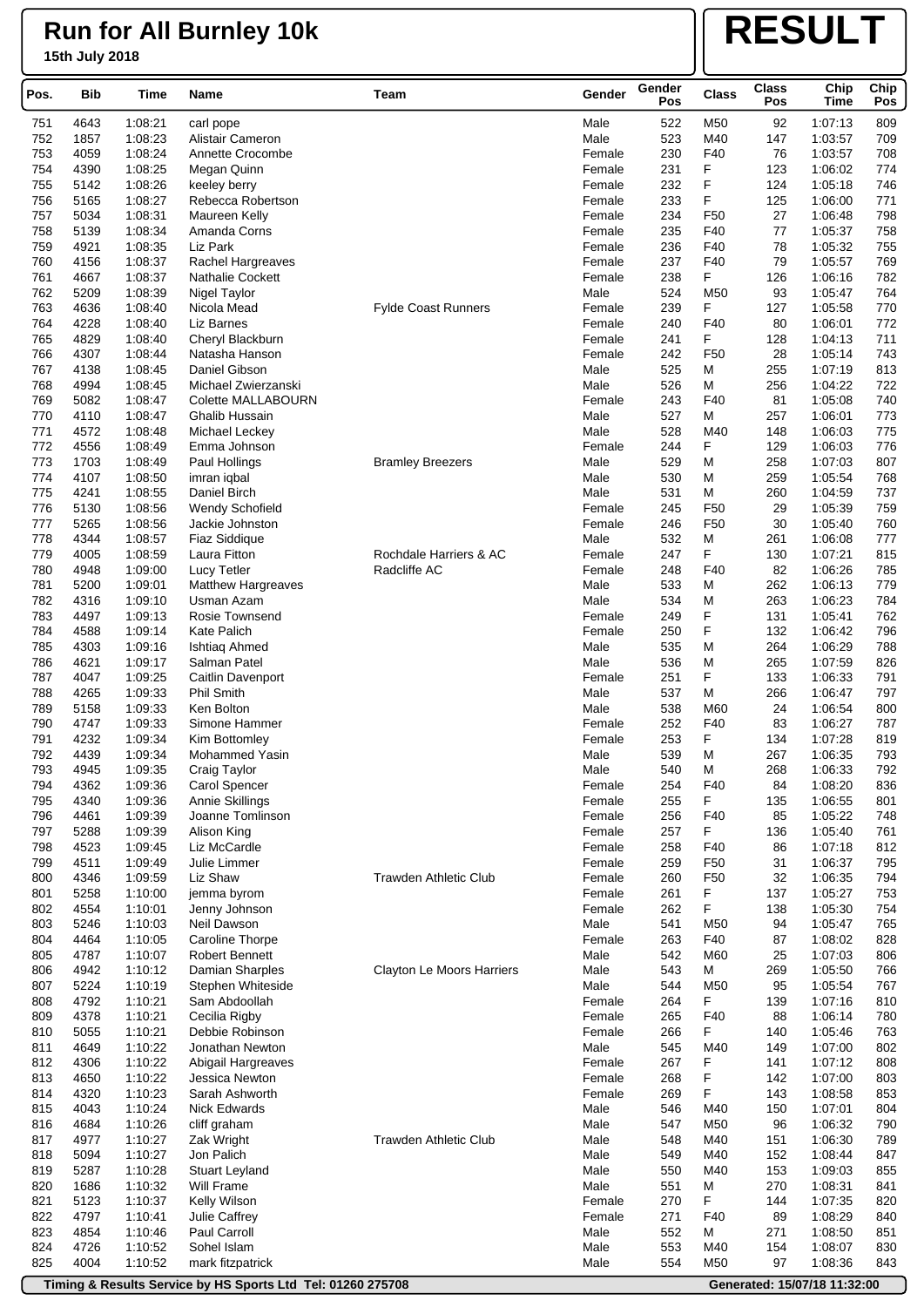# **RESULT**

| Pos.       | Bib          | Time               | Name                                 | Team                         | Gender           | Gender<br>Pos | Class           | <b>Class</b><br>Pos | Chip<br>Time       | Chip<br>Pos |
|------------|--------------|--------------------|--------------------------------------|------------------------------|------------------|---------------|-----------------|---------------------|--------------------|-------------|
| 826        | 4033         | 1:10:58            | Damian FOULDS                        |                              | Male             | 555           | М               | 272                 | 1:07:45            | 823         |
| 827        | 4918         | 1:11:00            | Sue Passmore                         |                              | Female           | 272           | F60             | 5                   | 1:07:53            | 824         |
| 828        | 4946         | 1:11:00            | Lawrence Taylor                      | <b>Trawden Athletic Club</b> | Male             | 556           | M60             | 26                  | 1:07:53            | 825         |
| 829        | 5234         | 1:11:02            | Emma Broady                          |                              | Female           | 273           | F               | 145                 | 1:08:28            | 839         |
| 830        | 4609         | 1:11:02            | Claire Plane                         |                              | Female           | 274           | F               | 146                 | 1:08:13            | 833         |
| 831        | 5035         | 1:11:03            | Derek Maytum                         |                              | Male             | 557           | M60             | 27                  | 1:08:31            | 842         |
| 832        | 4135         | 1:11:03            | leah Goddard                         |                              | Female           | 275           | F<br>F          | 147                 | 1:08:10            | 832         |
| 833<br>834 | 5182<br>5058 | 1:11:05<br>1:11:08 | Chelsea Crossey<br>Amanda Murray     |                              | Female<br>Female | 276<br>277    | F40             | 148<br>90           | 1:07:03<br>1:09:43 | 805<br>871  |
| 835        | 4700         | 1:11:10            | Andrew Cannon                        |                              | Male             | 558           | М               | 273                 | 1:07:17            | 811         |
| 836        | 4842         | 1:11:14            | Simon Figg                           |                              | Male             | 559           | M40             | 155                 | 1:07:20            | 814         |
| 837        | 4008         | 1:11:16            | <b>Matthew Fenney</b>                | <b>Trawden Athletic Club</b> | Male             | 560           | М               | 274                 | 1:09:07            | 857         |
| 838        | 4762         | 1:11:16            | sharon howarth                       |                              | Female           | 278           | F40             | 91                  | 1:08:48            | 850         |
| 839        | 4253         | 1:11:22            | <b>Stacey Cock</b>                   |                              | Female           | 279           | F               | 149                 | 1:07:23            | 817         |
| 840        | 4079         | 1:11:24            | Lauren Dickens                       |                              | Female           | 280           | F               | 150                 | 1:08:21            | 837         |
| 841        | 4176         | 1:11:24            | <b>Andrew Bullock</b>                |                              | Male             | 561           | M40             | 156                 | 1:08:24            | 838         |
| 842        | 4703         | 1:11:26            | <b>Richard Cowell</b>                |                              | Male             | 562           | M40             | 157                 | 1:08:01            | 827         |
| 843<br>844 | 5098<br>5097 | 1:11:28<br>1:11:28 | David Young<br>Jeni Young            |                              | Male<br>Female   | 563<br>281    | М<br>F          | 275<br>151          | 1:07:41<br>1:07:42 | 821<br>822  |
| 845        | 1916         | 1:11:31            | Rebecca Hollick                      |                              | Female           | 282           | F40             | 92                  | 1:08:16            | 834         |
| 846        | 1919         | 1:11:31            | <b>Steve Hollick</b>                 |                              | Male             | 564           | M50             | 98                  | 1:08:16            | 835         |
| 847        | 4006         | 1:11:35            | Joyce Finn                           |                              | Female           | 283           | F60             | 6                   | 1:07:22            | 816         |
| 848        | 5154         | 1:11:38            | Jabed Baksh                          |                              | Male             | 565           | M50             | 99                  | 1:10:20            | 890         |
| 849        | 4896         | 1:11:39            | Martin Schofield                     |                              | Male             | 566           | M50             | 100                 | 1:08:04            | 829         |
| 850        | 5016         | 1:11:40            | Philip Johnson                       |                              | Male             | 567           | M               | 276                 | 1:09:25            | 861         |
| 851        | 4863         | 1:11:40            | Emma D'Ippolito                      |                              | Female           | 284           | F               | 152                 | 1:09:25            | 862         |
| 852        | 4460         | 1:11:44            | Rachel Tomlinson                     |                              | Female           | 285           | F40             | 93                  | 1:07:27            | 818         |
| 853        | 4465         | 1.11.44            | Heather Thompson                     |                              | Female           | 286           | F               | 153                 | 1:09:30            | 864         |
| 854<br>855 | 4467<br>4811 | 1:11:44<br>1:11:49 | Andrew Thompson<br>Rukhsana Browning |                              | Male<br>Female   | 568<br>287    | М<br>F          | 277<br>154          | 1:09:30<br>1:08:45 | 863<br>849  |
| 856        | 1960         | 1:11:55            | Kevin Williams                       |                              | Male             | 569           | $M70+$          | 4                   | 1:08:59            | 854         |
| 857        | 4002         | 1:11:56            | Carrie Ford                          |                              | Female           | 288           | F40             | 94                  | 1:08:38            | 846         |
| 858        | 4151         | 1:11:56            | <b>Alison Harris</b>                 |                              | Female           | 289           | F40             | 95                  | 1:08:38            | 845         |
| 859        | 4060         | 1:11:56            | <b>Keeley Crabtree</b>               |                              | Female           | 290           | F40             | 96                  | 1:08:38            | 844         |
| 860        | 4108         | 1:12:06            | Robyn Hyatt                          |                              | Female           | 291           | F               | 155                 | 1:10:09            | 882         |
| 861        | 4767         | 1:12:06            | Kenny Helme                          |                              | Male             | 570           | М               | 278                 | 1:08:08            | 831         |
| 862        | 4906         | 1:12:11            | Clare Rose                           |                              | Female           | 292           | F40             | 97                  | 1:08:44            | 848         |
| 863        | 4185         | 1:12:12            | charles briggs                       |                              | Male             | 571           | M60             | 28                  | 1:10:57            | 900         |
| 864<br>865 | 4561<br>5118 | 1:12:12<br>1:12:13 | Joanne Knight<br>Donna Oiller        |                              | Female<br>Female | 293<br>294    | F40<br>F        | 98<br>156           | 1:10:30<br>1:10:17 | 894<br>888  |
| 866        | 4723         | 1:12:13            | Callum Krzysik                       |                              | Male             | 572           | М               | 279                 | 1:11:37            | 915         |
| 867        | 4290         | 1:12:18            | Gary Dugdale                         |                              | Male             | 573           | M40             | 158                 | 1:10:10            | 883         |
| 868        | 5151         | 1:12:22            | Nicola Alden                         |                              | Female           | 295           | F               | 157                 | 1:10:15            | 887         |
| 869        | 4468         | 1:12:23            | lan Townsend                         |                              | Male             | 574           | M50             | 101                 | 1:08:52            | 852         |
| 870        | 1993         | 1:12:26            | Lee Wicks                            |                              | Male             | 575           | M50             | 102                 | 1:09:36            | 867         |
| 871        | 5196         | 1:12:28            | jon mitchell                         |                              | Male             | 576           | M40             | 159                 | 1:10:32            | 895         |
| 872        | 4380         | 1:12:29            | katie ridge                          |                              | Female           | 296           | F               | 158                 | 1:10:05            | 880         |
| 873        | 4782         | 1:12:36            | lan Bythell<br><b>Kirsty Coomber</b> |                              | Male             | 577           | M50             | 103                 | 1:09:04            | 856         |
| 874<br>875 | 5262<br>5189 | 1:12:43<br>1:12:43 | Ben Murphy                           |                              | Female<br>Male   | 297<br>578    | F40<br>М        | 99<br>280           | 1:09:36<br>1:09:42 | 866<br>870  |
| 876        | 4141         | 1:12:45            | David Gee                            |                              | Male             | 579           | M60             | 29                  | 1:11:08            | 904         |
| 877        | 4264         | 1:12:45            | <b>Richard Smith</b>                 | Sowerby Bridge Snails        | Male             | 580           | M40             | 160                 | 1:11:08            | 905         |
| 878        | 4928         | 1:12:54            | Jonathan Russell                     |                              | Male             | 581           | М               | 281                 | 1:11:07            | 903         |
| 879        | 4987         | 1:12:54            | Sam Wilcock                          |                              | Male             | 582           | М               | 282                 | 1:11:06            | 902         |
| 880        | 5250         | 1:12:54            | Ryan Jones                           |                              | Male             | 583           | М               | 283                 | 1:11:08            | 906         |
| 881        | 4750         | 1:13:04            | Gemma Hartley                        |                              | Female           | 298           | F               | 159                 | 1:09:59            | 877         |
| 882        | 4936         | 1:13:05            | Nathan Thorowgood                    |                              | Male             | 584           | M               | 284                 | 1:10:00            | 879         |
| 883        | 5226         | 1:13:09            | <b>Emily Smith</b>                   |                              | Female           | 299           | F.              | 160                 | 1:09:49            | 872         |
| 884<br>885 | 5240<br>4528 | 1:13:11<br>1:13:14 | Vicky Bradshaw<br>Lianne Lundie      |                              | Female<br>Female | 300<br>301    | F40<br>F40      | 100<br>101          | 1:10:11<br>1:09:14 | 884<br>859  |
| 886        | 5236         | 1:13:16            | Karen Hanley                         |                              | Female           | 302           | F40             | 102                 | 1:10:06            | 881         |
| 887        | 4123         | 1:13:21            | Ewan Hartley                         |                              | Male             | 585           | М               | 285                 | 1:09:37            | 868         |
| 888        | 4102         | 1:13:22            | <b>Philip Hartley</b>                |                              | Male             | 586           | M40             | 161                 | 1:09:37            | 869         |
| 889        | 4938         | 1:13:25            | Sam Tasker                           |                              | Male             | 587           | М               | 286                 | 1:09:55            | 876         |
| 890        | 4937         | 1:13:25            | <b>Catherine Tasker</b>              |                              | Female           | 303           | F               | 161                 | 1:09:54            | 875         |
| 891        | 5208         | 1:13:26            | Steven Taylor                        |                              | Male             | 588           | M               | 287                 | 1:09:31            | 865         |
| 892        | 4681         | 1:13:27            | Katie Hyatt                          |                              | Female           | 304           | F               | 162                 | 1:10:13            | 885         |
| 893        | 4288         | 1:13:28            | <b>Stuart Conway</b>                 |                              | Male             | 589           | M40             | 162                 | 1:09:50            | 873         |
| 894<br>895 | 4877<br>5297 | 1:13:35<br>1:13:37 | Paul Andrews<br>Paul Bedford         |                              | Male<br>Male     | 590<br>591    | M60<br>М        | 30<br>288           | 1:09:13<br>1:10:22 | 858<br>891  |
| 896        | 1932         | 1:13:38            | Julie Bithell                        |                              | Male             | 592           | M60             | 31                  | 1:11:12            | 907         |
| 897        | 4748         | 1:13:42            | John Hanley                          |                              | Male             | 593           | M40             | 163                 | 1:11:06            | 901         |
| 898        | 4873         | 1:13:45            | Suzanne Haworth                      |                              | Female           | 305           | F40             | 103                 | 1:09:59            | 878         |
| 899        | 4757         | 1:13:46            | Debbie Holland                       |                              | Female           | 306           | F <sub>50</sub> | 33                  | 1:11:38            | 916         |
| 900        | 1949         | 1:13:48            | Pete Jones                           |                              | Male             | 594           | M60             | 32                  | 1:11:22            | 912         |

**Timing & Results Service by HS Sports Ltd Tel: 01260 275708 Generated: 15/07/18 11:32:00**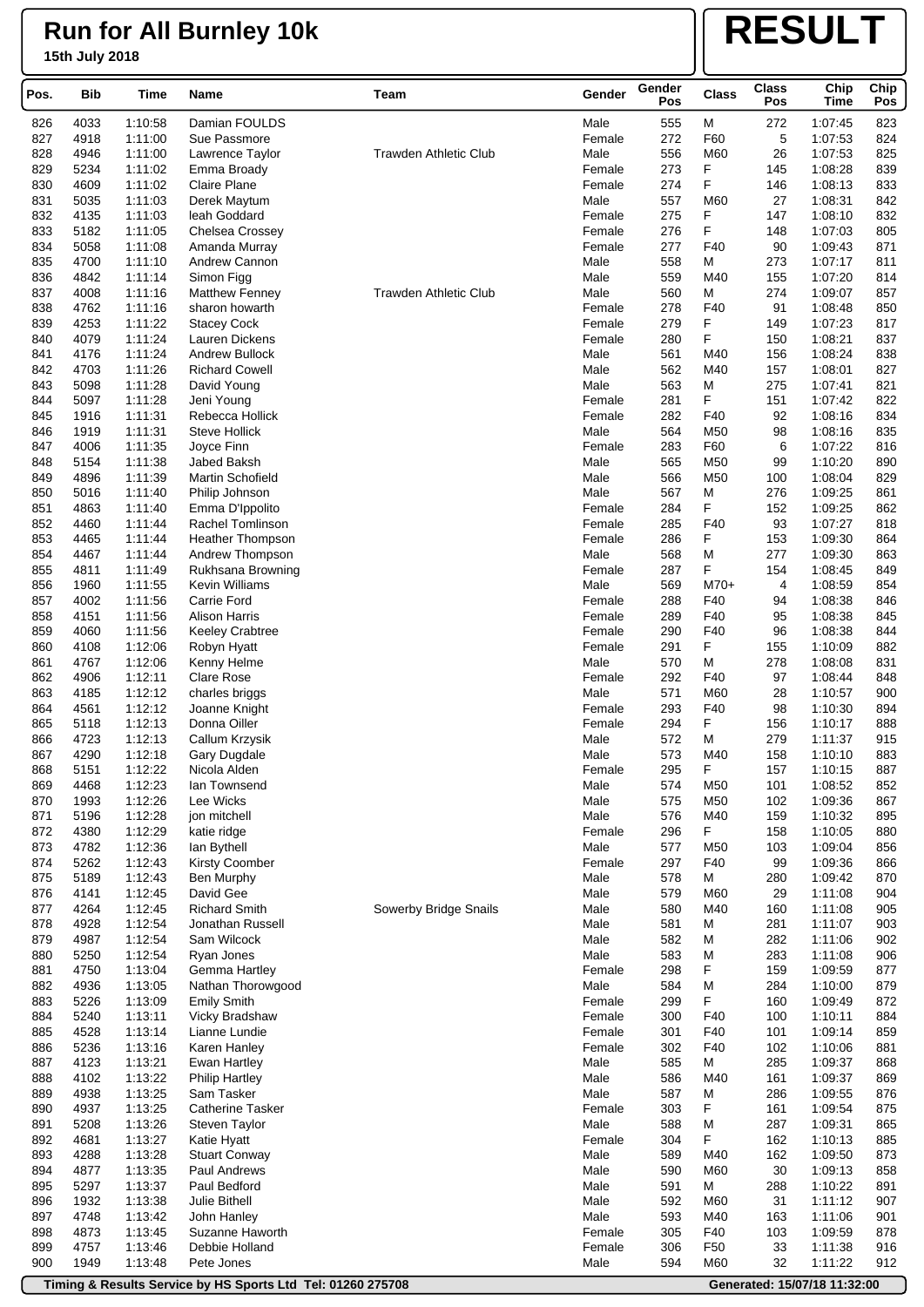# **RESULT**

| Pos.       | Bib          | Time               | Name<br>Team                                 |                              | Gender           | Gender<br>Pos | <b>Class</b>         | <b>Class</b><br>Pos | Chip<br>Time       | Chip<br>Pos |
|------------|--------------|--------------------|----------------------------------------------|------------------------------|------------------|---------------|----------------------|---------------------|--------------------|-------------|
| 901        | 4749         | 1:13:55            | Denise Hartley                               |                              | Female           | 307           | F50                  | 34                  | 1:10:24            | 892         |
| 902        | 4954         | 1:13:55            | Gavin Toal                                   |                              | Male             | 595           | M50                  | 104                 | 1:09:24            | 860         |
| 903        | 4790         | 1:13:58            | Nathan Bentley                               |                              | Male             | 596           | М                    | 289                 | 1:10:13            | 886         |
| 904        | 4979         | 1:14:01            | Hannah Ward                                  |                              | Female           | 308           | F                    | 163                 | 1:10:43            | 897         |
| 905        | 4385         | 1:14:13            | <b>Helen Roberts</b>                         |                              | Female           | 309           | F                    | 164                 | 1:11:15            | 908         |
| 906        | 5302         | 1:14:19            | Anna Laverick                                |                              | Female           | 310           | F                    | 165                 | 1:11:18            | 910         |
| 907        | 4323         | 1:14:22            | <b>Crispin Balmer</b>                        |                              | Male             | 597           | М<br>F               | 290                 | 1:12:23            | 926         |
| 908<br>909 | 4769<br>4550 | 1:14:23<br>1:14:33 | Alexandra Hoban<br>Phil Jones                |                              | Female<br>Male   | 311<br>598    | М                    | 166<br>291          | 1:11:17<br>1:12:05 | 909<br>922  |
| 910        | 5125         | 1:14:41            | <b>Richard Wilson</b>                        |                              | Male             | 599           | M50                  | 105                 | 1:10:35            | 896         |
| 911        | 4237         | 1:14:42            | Cameron Bishop                               |                              | Male             | 600           | M50                  | 106                 | 1:10:17            | 889         |
| 912        | 1503         | 1.14:44            | andrew duffy                                 |                              | Male             | 601           | M50                  | 107                 | 1:12:27            | 929         |
| 913        | 1657         | 1:14:44            | lucy mcpherson                               |                              | Female           | 312           | F                    | 167                 | 1:12:26            | 927         |
| 914        | 1626         | 1:14:44            | Alastair Hunt                                |                              | Male             | 602           | М                    | 292                 | 1:10:30            | 893         |
| 915        | 4502         | 1:14:47            | Justine Lorriman                             |                              | Female           | 313           | F                    | 168                 | 1:10:56            | 899         |
| 916        | 4734         | 1:14:52            | Chris Lunt                                   |                              | Male             | 603           | М                    | 293                 | 1:10:52            | 898         |
| 917<br>918 | 4507<br>4393 | 1:14:53<br>1:14:53 | Karen Prince<br><b>Stephanie Prince</b>      |                              | Female<br>Female | 314<br>315    | F<br>F               | 169<br>170          | 1:11:33<br>1:11:33 | 913<br>914  |
| 919        | 4808         | 1:14:56            | Andrea Birkett                               |                              | Female           | 316           | F                    | 171                 | 1:11:50            | 919         |
| 920        | 4728         | 1:15:08            | <b>ADAM JACKSON</b>                          |                              | Male             | 604           | M40                  | 164                 | 1:11:20            | 911         |
| 921        | 4078         | 1:15:09            | samantha dixon                               |                              | Female           | 317           | F                    | 172                 | 1:11:41            | 917         |
| 922        | 4545         | 1:15:23            | Janine Kelly                                 |                              | Female           | 318           | F40                  | 104                 | 1:12:05            | 921         |
| 923        | 5127         | 1:15:26            | Wajid Raza                                   | Dewsbury Road Runners        | Male             | 605           | M50                  | 108                 | 1:15:05            | 980         |
| 924        | 4090         | 1:15:27            | Genna Hill                                   |                              | Female           | 319           | F                    | 173                 | 1:12:27            | 928         |
| 925        | 4634         | 1:15:27            | <b>Steven Medley</b>                         |                              | Male             | 606           | М                    | 294                 | 1:12:27            | 930         |
| 926        | 4513         | 1:15:28            | Ariane Limmer                                |                              | Female           | 320           | F                    | 174                 | 1:12:16            | 924         |
| 927<br>928 | 4103<br>4355 | 1:15:29<br>1:15:29 | <b>CHRIS HILL</b><br><b>Charlotte Tauson</b> |                              | Female<br>Female | 321<br>322    | F<br>F               | 175<br>176          | 1:13:12<br>1:13:12 | 947<br>948  |
| 929        | 5259         | 1:15:34            | joanna Burtonwood                            |                              | Female           | 323           | F40                  | 105                 | 1:12:55            | 937         |
| 930        | 5306         | 1:15:35            | <b>Graham Bonney</b>                         |                              | Male             | 607           | M40                  | 165                 | 1:11:47            | 918         |
| 931        | 4965         | 1:15:39            | Damien Webster                               |                              | Male             | 608           | М                    | 295                 | 1:12:56            | 938         |
| 932        | 4633         | 1:15:39            | Nikki Moore                                  |                              | Female           | 324           | F40                  | 106                 | 1:12:56            | 939         |
| 933        | 4860         | 1:15:54            | <b>Brian Crowther</b>                        |                              | Male             | 609           | $M70+$               | 5                   | 1:13:03            | 940         |
| 934        | 4753         | 1:16:01            | Sara Hardacre                                |                              | Female           | 325           | F40                  | 107                 | 1:12:52            | 935         |
| 935        | 5150         | 1:16:01            | Shannon Appleby                              |                              | Female           | 326           | F                    | 177                 | 1:12:17            | 925         |
| 936<br>937 | 4677<br>4847 | 1:16:04            | <b>Emily Haire</b><br><b>Nick Emmett</b>     |                              | Female<br>Male   | 327<br>610    | F<br>M40             | 178<br>166          | 1:13:03<br>1:13:34 | 941<br>953  |
| 938        | 4274         | 1:16:07<br>1:16:13 | Owen Dykes                                   |                              | Male             | 611           | M40                  | 167                 | 1:11:51            | 920         |
| 939        | 4435         | 1:16:15            | Jeni Wetton                                  |                              | Female           | 328           | F <sub>50</sub>      | 35                  | 1:12:50            | 934         |
| 940        | 4349         | 1:16:18            | Mark Shapland                                |                              | Male             | 612           | M40                  | 168                 | 1:13:05            | 942         |
| 941        | 4619         | 1:16:18            | Nicki Paynter                                | Sowerby Bridge Snails        | Female           | 329           | F40                  | 108                 | 1:13:25            | 950         |
| 942        | 4155         | 1:16:19            | Adele Gribbin                                |                              | Female           | 330           | F40                  | 109                 | 1:13:25            | 949         |
| 943        | 1695         | 1:16:20            | Merv Davison                                 |                              | Male             | 613           | M60                  | 33                  | 1:13:30            | 952         |
| 944        | 4607         | 1:16:24            | Rhonda Plews                                 |                              | Female           | 331           | F60                  | 7                   | 1:14:13            | 962         |
| 945<br>946 | 4999<br>5248 | 1:16:31<br>1:16:31 | Kelly Singleton<br>Liz Hickson               |                              | Female<br>Female | 332<br>333    | F<br>F <sub>50</sub> | 179<br>36           | 1:12:49<br>1:09:52 | 933<br>874  |
| 947        | 4065         | 1:16:32            | <b>Chris Eccles</b>                          |                              | Male             | 614           | M40                  | 169                 | 1:13:06            | 943         |
| 948        | 4543         | 1:16:32            | Vanessa Kelly                                |                              | Female           | 334           | F <sub>50</sub>      | 37                  | 1:12:53            | 936         |
| 949        | 4689         | 1:16:39            | Jennifer Haigh                               |                              | Female           | 335           | F                    | 180                 | 1:12:15            | 923         |
| 950        | 4780         | 1:16:45            | Joanne Butterworth                           |                              | Female           | 336           | F                    | 181                 | 1:13:08            | 945         |
| 951        | 5036         | 1:16:46            | Linda Jones                                  |                              | Female           | 337           | F <sub>50</sub>      | 38                  | 1:13:07            | 944         |
| 952        | 4874         | 1:16:46            | Louise Hayhurst                              |                              | Female           | 338           | F <sub>50</sub>      | 39                  | 1:13:08            | 946         |
| 953        | 4422         | 1:16:46            | Ella Whalley                                 |                              | Female           | 339           | F.                   | 182                 | 1:13:34            | 954         |
| 954        | 4943         | 1:16:46            | Roy Woosey                                   |                              | Male             | 615           | M50                  | 109                 | 1:13:28            | 951         |
| 955<br>956 | 1628<br>4114 | 1:16:52<br>1:16:55 | Matthew Horton<br>Rebecca House              |                              | Male<br>Female   | 616<br>340    | M40<br>F40           | 170<br>110          | 1:14:00<br>1:14:36 | 956<br>971  |
| 957        | 4128         | 1:16:55            | Gail Gregory                                 |                              | Female           | 341           | F <sub>50</sub>      | 40                  | 1:14:36            | 972         |
| 958        | 4121         | 1:16:57            | Daniel Holt                                  |                              | Male             | 617           | М                    | 296                 | 1:14:43            | 974         |
| 959        | 4559         | 1:17:09            | Umbreen Zulfequer                            |                              | Female           | 342           | F                    | 183                 | 1:13:47            | 955         |
| 960        | 4446         | 1:17:13            | Peter Woodcock                               |                              | Male             | 618           | M40                  | 171                 | 1:14:15            | 964         |
| 961        | 4142         | 1:17:13            | <b>Lindsey Gawthrop</b>                      |                              | Female           | 343           | F <sub>50</sub>      | 41                  | 1:12:46            | 932         |
| 962        | 4084         | 1:17:14            | Louise Heppleston                            |                              | Female           | 344           | F <sub>50</sub>      | 42                  | 1:14:11            | 959         |
| 963        | 4662         | 1:17:16            | <b>Elizabeth Murphy</b>                      | <b>Trawden Athletic Club</b> | Female           | 345           | F50                  | 43                  | 1:12:41            | 931         |
| 964<br>965 | 1926<br>4934 | 1:17:25<br>1:17:25 | Melvyn Burton<br>Danielle Thompson           |                              | Male<br>Female   | 619<br>346    | M60<br>F             | 34<br>184           | 1:14:26<br>1:15:51 | 968<br>999  |
| 966        | 4423         | 1:17:25            | Amanda Whalley                               |                              | Female           | 347           | F40                  | 111                 | 1:14:13            | 961         |
| 967        | 4720         | 1:17:29            | Amy Kerr                                     |                              | Female           | 348           | F                    | 185                 | 1:14:09            | 958         |
| 968        | 4027         | 1:17:32            | <b>Richard Frost</b>                         |                              | Male             | 620           | M50                  | 110                 | 1:14:40            | 973         |
| 969        | 4066         | 1:17:33            | Carole Drysdale                              |                              | Female           | 349           | F40                  | 112                 | 1:14:06            | 957         |
| 970        | 4042         | 1.17.41            | Dawn Cunliffe                                |                              | Female           | 350           | F40                  | 113                 | 1:15:38            | 992         |
| 971        | 4347         | 1.17.41            | Kelvin Shaw                                  |                              | Male             | 621           | M40                  | 172                 | 1:15:38            | 994         |
| 972        | 4120         | 1:17:44            | Miami Holt                                   |                              | Female           | 351           | F                    | 186                 | 1:15:31            | 990         |
| 973<br>974 | 4784<br>4849 | 1:17:47<br>1:17:52 | Diane Barber<br>Sarah Durber                 |                              | Female<br>Female | 352<br>353    | F40<br>F             | 114<br>187          | 1:14:12<br>1:14:46 | 960<br>977  |
| 975        | 4132         | 1.17:54            | Wayne Graham                                 |                              | Male             | 622           | M40                  | 173                 | 1:14:23            | 967         |
|            |              |                    |                                              |                              |                  |               |                      |                     |                    |             |

**Timing & Results Service by HS Sports Ltd Tel: 01260 275708 Generated: 15/07/18 11:32:00**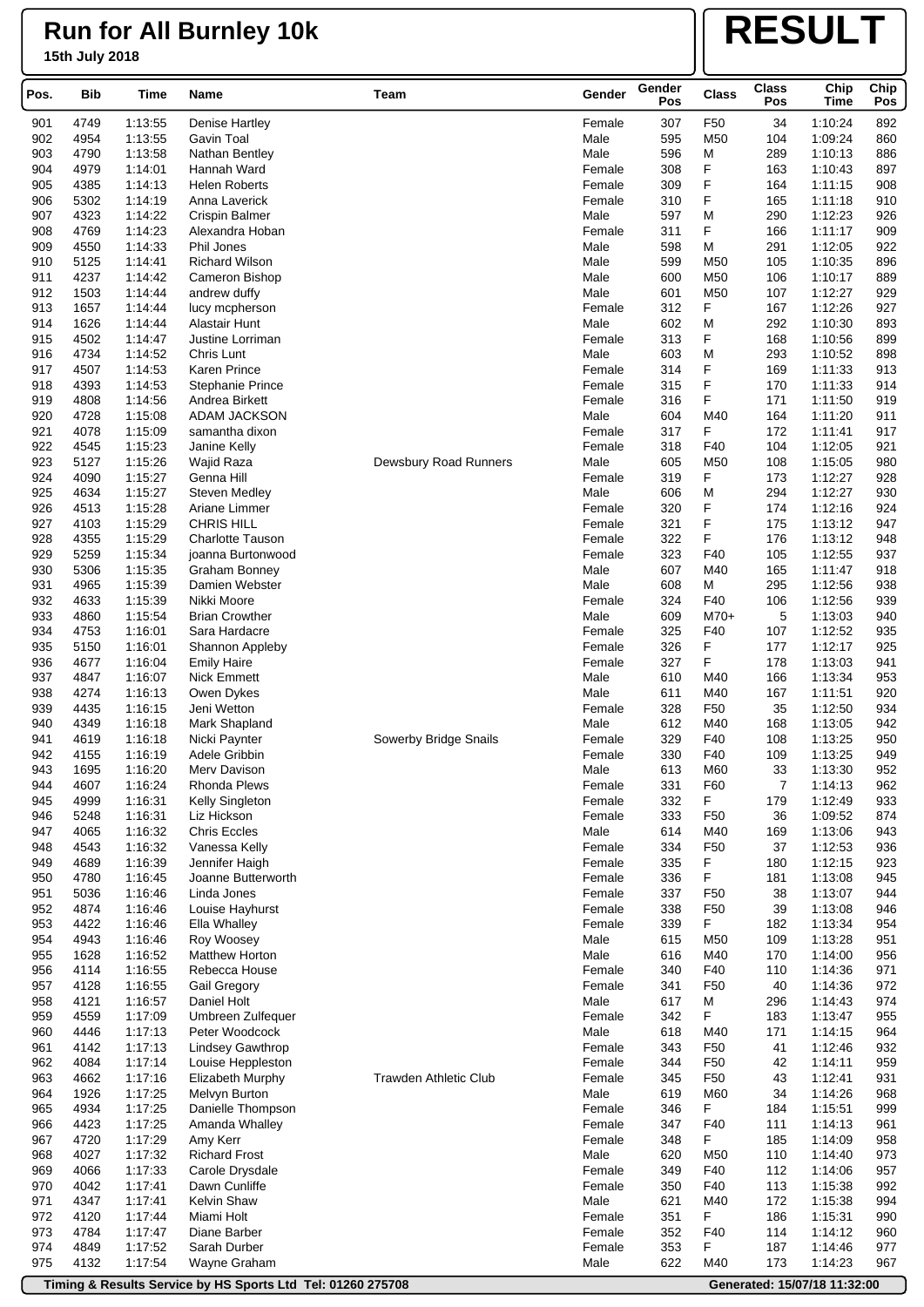# **RESULT**

| Pos.         | Bib          | <b>Time</b>        | Name<br>Team                               |                              | Gender           | Gender<br>Pos | <b>Class</b>         | <b>Class</b><br>Pos | Chip<br>Time       | Chip<br>Pos  |
|--------------|--------------|--------------------|--------------------------------------------|------------------------------|------------------|---------------|----------------------|---------------------|--------------------|--------------|
| 976          | 5295         | 1:17:56            | Joshua Barnett                             |                              | Male             | 623           | М                    | 297                 | 1:15:08            | 981          |
| 977          | 4305         | 1:18:00            | Amy Hargreaves                             |                              | Female           | 354           | F                    | 188                 | 1:14:13            | 963          |
| 978          | 4715         | 1:18:15            | Jordan Dean                                |                              | Male             | 624           | М                    | 298                 | 1:14:23            | 966          |
| 979          | 1913         | 1:18:25            | Bryan Wright                               |                              | Male             | 625           | M40                  | 174                 | 1:15:14            | 983          |
| 980          | 5032         | 1:18:27            | Joanne Kay                                 |                              | Female           | 355           | F40                  | 115                 | 1:15:15            | 984          |
| 981          | 4220         | 1:18:28            | Kellie Brotherton                          |                              | Female           | 356           | F40                  | 116                 | 1:15:17            | 986          |
| 982          | 4149         | 1:18:34            | Rachel Harrison                            |                              | Female           | 357           | F                    | 189                 | 1:14:22            | 965          |
| 983<br>984   | 1650<br>4129 | 1:18:38<br>1:18:41 | <b>Christopher Mumby</b><br>karl greenwood |                              | Male<br>Male     | 626<br>627    | M60<br>M50           | 35<br>111           | 1:14:50<br>1:15:30 | 978<br>988   |
| 985          | 4326         | 1:18:42            | Lorraine Asbery                            |                              | Female           | 358           | F <sub>50</sub>      | 44                  | 1:15:31            | 989          |
| 986          | 4325         | 1:18:42            | <b>Richard Asbery</b>                      |                              | Male             | 628           | M40                  | 175                 | 1:15:30            | 987          |
| 987          | 4638         | 1:18:50            | Darcie Mclaren-Bailey                      |                              | Female           | 359           | F                    | 190                 | 1:15:40            | 997          |
| 988          | 4676         | 1:18:55            | Eric Holt                                  |                              | Male             | 629           | $M70+$               | 6                   | 1:14:45            | 976          |
| 989          | 4356         | 1:19:00            | Lorretta Tatham                            |                              | Female           | 360           | F                    | 191                 | 1:15:39            | 995          |
| 990          | 4251         | 1:19:02            | Lisa Collett                               |                              | Female           | 361           | F                    | 192                 | 1:14:28            | 969          |
| 991          | 4371         | 1:19:02            | Sue Stephens                               | <b>Fylde Coast Runners</b>   | Female           | 362           | F <sub>50</sub>      | 45                  | 1:14:28            | 970          |
| 992          | 5172         | 1:19:03            | Sophie Funnell                             |                              | Female           | 363           | F                    | 193                 | 1:15:34            | 991          |
| 993          | 4656         | 1:19:08            | Michelle McGowan                           |                              | Female           | 364           | F                    | 194                 | 1:15:39            | 996          |
| 994          | 4245         | 1:19:08            | <b>Tony Benson</b>                         |                              | Male             | 630           | М                    | 299                 | 1:16:44            | 1006         |
| 995<br>996   | 4495<br>4892 | 1:19:14<br>1:19:29 | Sadia Tubassum                             |                              | Female           | 365<br>366    | F<br>F <sub>50</sub> | 195<br>46           | 1:15:51<br>1:15:16 | 1000<br>985  |
| 997          | 4294         | 1:19:37            | <b>Wendy Sanders</b><br>Janella Anderson   |                              | Female<br>Female | 367           | F40                  | 117                 | 1:15:38            | 993          |
| 998          | 4627         | 1:19:39            | <b>Bhavesh Mistry</b>                      |                              | Male             | 631           | М                    | 300                 | 1:17:24            | 1015         |
| 999          | 4591         | 1:19:39            | Jaina Parmar                               |                              | Female           | 368           | F                    | 196                 | 1:17:24            | 1016         |
| 1000         | 4626         | 1:19:41            | Dhara Mistry                               |                              | Female           | 369           | F                    | 197                 | 1:17:27            | 1017         |
| 1001         | 4557         | 1:19:42            | Amy Jinks                                  |                              | Female           | 370           | F                    | 198                 | 1:16:14            | 1003         |
| 1002         | 4105         | 1:19:47            | Rhonda Jackson                             |                              | Female           | 371           | F <sub>50</sub>      | 47                  | 1:15:09            | 982          |
| 1003         | 4533         | 1:19:51            | Paula Markham                              |                              | Female           | 372           | F                    | 199                 | 1:16:30            | 1005         |
| 1004         | 4018         | 1:19:54            | <b>Deirdre Elliott</b>                     |                              | Female           | 373           | F60                  | 8                   | 1:16:50            | 1007         |
| 1005         | 4083         | 1:19:55            | Lauren Downing                             |                              | Female           | 374           | F                    | 200                 | 1:16:14            | 1002         |
| 1006         | 4553         | 1:19:57            | joanne johnson                             |                              | Female           | 375           | F                    | 201                 | 1:15:51            | 1001         |
| 1007         | 5052         | 1:20:07            | Trish redmond                              |                              | Female           | 376           | F60                  | 9                   | 1:15:04            | 979          |
| 1008<br>1009 | 5296<br>4420 | 1:20:09<br>1:20:12 | Dominic Aunger<br>Barbara Wharton          |                              | Male             | 632<br>377    | M40<br>$F70+$        | 176                 | 1:15:42<br>1:16:28 | 998<br>1004  |
| 1010         | 4469         | 1:20:23            | Babs Thomas                                |                              | Female<br>Female | 378           | F                    | 3<br>202            | 1:16:53            | 1008         |
| 1011         | 4933         | 1:20:27            | Nicola Thomas                              |                              | Female           | 379           | F40                  | 118                 | 1:16:57            | 1009         |
| 1012         | 4585         | 1:20:45            | Kath Parker                                |                              | Female           | 380           | F <sub>50</sub>      | 48                  | 1:17:36            | 1019         |
| 1013         | 4169         | 1:20:45            | Kay butterworth                            |                              | Female           | 381           | F <sub>50</sub>      | 49                  | 1:17:36            | 1018         |
| 1014         | 4150         | 1:20:45            | Diane Harrison                             |                              | Female           | 382           | F <sub>50</sub>      | 50                  | 1:17:37            | 1020         |
| 1015         | 4225         | 1:20:48            | <b>Tracey Barker</b>                       |                              | Female           | 383           | F <sub>50</sub>      | 51                  | 1:19:08            | 1029         |
| 1016         | 4109         | 1:21:01            | <b>LEAH HUTCHINSON</b>                     |                              | Female           | 384           | F                    | 203                 | 1:17:59            | 1024         |
| 1017         | 4482         | 1:21:06            | Jessica Walsh                              |                              | Female           | 385           | F                    | 204                 | 1:17:16            | 1013         |
| 1018         | 4644         | 1:21:06            | Louise Meloy                               |                              | Female           | 386           | F                    | 205                 | 1:17:16            | 1014         |
| 1019         | 5268         | 1:21:14            | Amanda Hunt                                |                              | Female           | 387           | F50<br>F             | 52                  | 1:17:02            | 1011         |
| 1020<br>1021 | 4025<br>4520 | 1:21:14<br>1:21:39 | Carly Gallacher<br>STEPHEN MCDONALD        |                              | Female<br>Male   | 388<br>633    | M50                  | 206<br>112          | 1:17:02<br>1:17:03 | 1010<br>1012 |
| 1022         | 4963         | 1:21:40            | Kathryn Watson                             |                              | Female           | 389           | F                    | 207                 | 1:18:24            | 1025         |
| 1023         | 5001         | 1:21:40            | Clare Smith                                |                              | Female           | 390           | F                    | 208                 | 1:18:24            | 1026         |
| 1024         | 4477         | 1:21:45            | Dale Thompson                              | <b>Trawden Athletic Club</b> | Male             | 634           | М                    | 301                 | 1:17:48            | 1021         |
| 1025         | 4745         | 1:21:54            | <b>Elizabeth Hirst</b>                     |                              | Female           | 391           | F40                  | 119                 | 1:17:50            | 1022         |
| 1026         | 5056         | 1:22:00            | Emma Robinson                              |                              | Female           | 392           | F40                  | 120                 | 1:17:57            | 1023         |
| 1027         | 5007         | 1:22:10            | <b>Natalie Martin</b>                      |                              | Female           | 393           | F                    | 209                 | 1:21:12            | 1043         |
| 1028         | 4458         | 1:22:11            | Rebekah Warburton                          |                              | Female           | 394           | F                    | 210                 | 1:21:12            | 1044         |
| 1029         | 5084         | 1:22:23            | louise mangan                              |                              | Female           | 395           | F                    | 211                 | 1:14:44            | 975          |
| 1030         | 4130         | 1:22:50            | <b>Emma Greaves</b>                        | Sowerby Bridge Snails        | Female           | 396           | F                    | 212                 | 1:19:07            | 1027         |
| 1031         | 4952         | 1:22:51            | Danielle Whitworth                         | Sowerby Bridge Snails        | Female           | 397           | F                    | 213                 | 1:19:08            | 1028         |
| 1032<br>1033 | 4001<br>4980 | 1:23:01<br>1:23:02 | wendy evans<br>Sharon Ward                 | Sowerby Bridge Snails        | Female<br>Female | 398<br>399    | F40<br>F40           | 121<br>122          | 1:19:23<br>1:19:44 | 1031<br>1035 |
| 1034         | 5119         | 1:23:04            | Deborah O'Brien                            |                              | Female           | 400           | F <sub>50</sub>      | 53                  | 1:19:29            | 1033         |
| 1035         | 5120         | 1:23:04            | Kevin Obrien                               |                              | Male             | 635           | M50                  | 113                 | 1:19:30            | 1034         |
| 1036         | 4170         | 1:23:15            | Deborah Butterworth                        |                              | Female           | 401           | F40                  | 123                 | 1:23:15            | 1055         |
| 1037         | 4438         | 1:23:18            | Raza Yasin                                 |                              | Male             | 636           | М                    | 302                 | 1:20:31            | 1039         |
| 1038         | 4041         | 1:23:22            | Debbie Francis                             |                              | Female           | 402           | F <sub>50</sub>      | 54                  | 1:19:53            | 1036         |
| 1039         | 4687         | 1:23:25            | Lorena Haddrell                            |                              | Female           | 403           | F                    | 214                 | 1:20:19            | 1037         |
| 1040         | 4452         | 1:23:36            | Hayley Wilkinson                           |                              | Female           | 404           | F                    | 215                 | 1:19:25            | 1032         |
| 1041         | 4252         | 1:23:43            | Dominic Coll                               |                              | Male             | 637           | M40                  | 177                 | 1:19:12            | 1030         |
| 1042         | 4484         | 1:24:25            | Megan Walker                               |                              | Female           | 405           | F                    | 216                 | 1:20:20            | 1038         |
| 1043         | 4897         | 1:24:35            | Amanda Scott                               |                              | Female           | 406           | F40                  | 124                 | 1:20:42            | 1040         |
| 1044         | 4172         | 1:24:46            | Emma Burrett                               |                              | Female           | 407           | F40                  | 125                 | 1:21:48            | 1048         |
| 1045<br>1046 | 4368<br>4909 | 1:24:47<br>1:24:48 | Barbara Stockdale<br>Pauline Ross          |                              | Female           | 408<br>409    | F <sub>50</sub><br>F | 55<br>217           | 1:21:48<br>1:21:01 | 1049<br>1042 |
| 1047         | 4905         | 1:25:21            | Gareth Stansfield                          |                              | Female<br>Male   | 638           | М                    | 303                 | 1:20:57            | 1041         |
| 1048         | 4610         | 1.25:24            | <b>Heather Pinn</b>                        |                              | Female           | 410           | F                    | 218                 | 1:22:03            | 1050         |
| 1049         | 4843         | 1.25:34            | Denise Fishwick                            |                              | Female           | 411           | F <sub>50</sub>      | 56                  | 1:21:22            | 1045         |
| 1050         | 4817         | 1:25:35            | <b>Maxine Fishwick</b>                     |                              | Female           | 412           | F <sub>50</sub>      | 57                  | 1:21:23            | 1046         |

**Timing & Results Service by HS Sports Ltd Tel: 01260 275708 Generated: 15/07/18 11:32:00**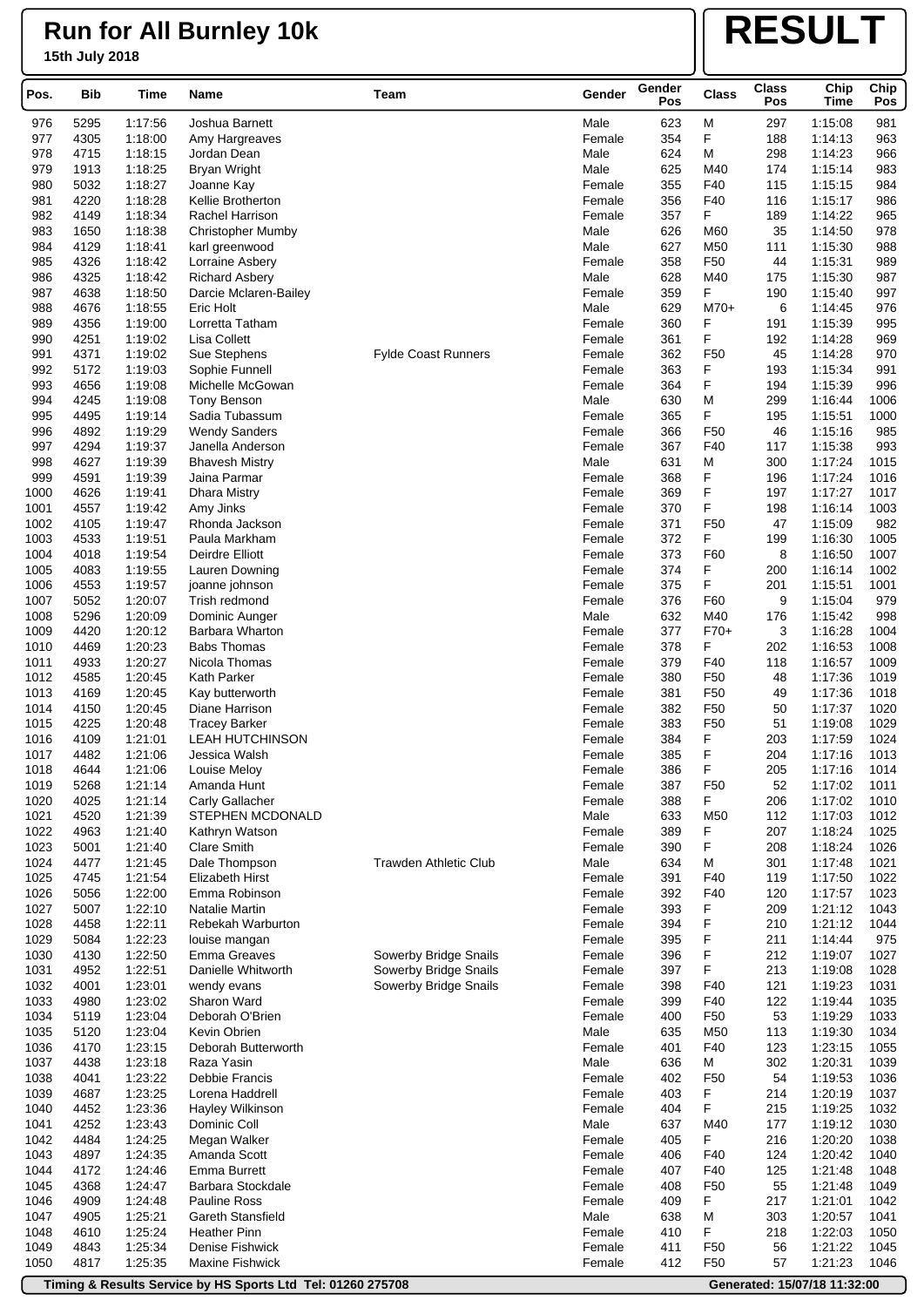# **RESULT**

| Pos.         | Bib          | Time               | Name                                       | Team                         | Gender           |            | <b>Class</b>           | <b>Class</b><br>Pos | Chip<br><b>Time</b> | Chip<br>Pos  |
|--------------|--------------|--------------------|--------------------------------------------|------------------------------|------------------|------------|------------------------|---------------------|---------------------|--------------|
| 1051         | 5109         | 1:25:51            | Kalpesh Makanji                            |                              | Male             | 639        | м                      | 304                 | 1:23:43             | 1059         |
| 1052         | 5199         | 1:26:06            | <b>Caroline Mercer</b>                     |                              | Female           | 413        | F <sub>50</sub>        | 58                  | 1:21:45             | 1047         |
| 1053         | 4310         | 1:26:19            | <b>Stephen Chivers</b>                     |                              | Male             | 640        | M40                    | 178                 | 1:23:06             | 1053         |
| 1054         | 5111         | 1:26:29            | Abbie Lowe                                 |                              | Female           | 414        | F                      | 219                 | 1:23:30             | 1058         |
| 1055         | 4810         | 1:26:31            | Farnaz Arshid                              | Fit 2 Run                    | Female           | 415        | F40                    | 126                 | 1:24:07             | 1060         |
| 1056         | 4947         | 1:26:54            | Andrew Templeton                           |                              | Male             | 641        | М                      | 305                 | 1:22:41             | 1051         |
| 1057         | 4328         | 1:27:09            | Irfan Arshad                               |                              | Male             | 642        | М                      | 306                 | 1:24:18             | 1061         |
| 1058         | 4710         | 1:27:16            | Martyn Cullen                              |                              | Male             | 643        | М                      | 307                 | 1:23:26             | 1057         |
| 1059         | 4285         | 1:27:27            | <b>Kerry Cooper</b>                        |                              | Female           | 416        | F40                    | 127                 | 1:23:06             | 1052         |
| 1060         | 4295         | 1:27:27            | <b>Matthew Allison</b>                     |                              | Male             | 644        | M40                    | 179                 | 1:23:06             | 1054         |
| 1061         | 4935         | 1:27:34            | Suzanne Thornber                           |                              | Female           | 417        | F <sub>50</sub>        | 59                  | 1:24:53             | 1065         |
| 1062         | 5124         | 1:27:42            | <b>Chloe Powell</b>                        |                              | Female           | 418        | F                      | 220                 | 1:23:24             | 1056         |
| 1063         | 4369         | 1:28:06            | Melissa Stewart                            |                              | Female           | 419        | F<br>F                 | 221                 | 1:24:37             | 1063         |
| 1064<br>1065 | 4582<br>4386 | 1:28:08<br>1:28:23 | <b>Lindsey Ollerton</b><br>Kevin Rawcliffe |                              | Female<br>Male   | 420<br>645 | M50                    | 222<br>114          | 1:25:30<br>1:24:52  | 1066<br>1064 |
| 1066         | 4517         | 1:28:58            | <b>Matthew Lee</b>                         |                              | Male             | 646        | M                      | 308                 | 1:24:27             | 1062         |
| 1067         | 4611         | 1:29:57            | Sandra Pinder                              | Sowerby Bridge Snails        | Female           | 421        | F <sub>50</sub>        | 60                  | 1:26:19             | 1068         |
| 1068         | 5107         | 1:29:57            | Pam McGhee                                 | Sowerby Bridge Snails        | Female           | 422        | F60                    | 10                  | 1:26:20             | 1069         |
| 1069         | 5203         | 1:30:03            | Emma Cutler                                |                              | Female           | 423        | F                      | 223                 | 1:26:26             | 1071         |
| 1070         | 5117         | 1:30:04            | kirsty cutler                              |                              | Female           | 424        | F                      | 224                 | 1:26:26             | 1072         |
| 1071         | 5099         | 1:30:05            | sharon wright                              |                              | Female           | 425        | F <sub>50</sub>        | 61                  | 1:26:29             | 1073         |
| 1072         | 4752         | 1:30:23            | Paul Haworth                               |                              | Male             | 647        | M50                    | 115                 | 1:26:25             | 1070         |
| 1073         | 4721         | 1:30:26            | Conor Kilbride                             |                              | Male             | 648        | М                      | 309                 | 1:26:13             | 1067         |
| 1074         | 4686         | 1:30:29            | David Grundy                               |                              | Male             | 649        | м                      | 310                 | 1.27:14             | 1074         |
| 1075         | 5242         | 1:30:40            | <b>Christine Bradley</b>                   |                              | Female           | 426        | F <sub>50</sub>        | 62                  | 1:27:17             | 1075         |
| 1076         | 4622         | 1:31:36            | Kevin Passmore                             |                              | Male             | 650        | M60                    | 36                  | 1:27:45             | 1077         |
| 1077         | 2026         | 1:31:44            | Andrew Young                               |                              | Male             | 651        | M50                    | 116                 | 1:28:40             | 1079         |
| 1078         | 4941         | 1:31:51            | Lisa White                                 |                              | Female           | 427        | F40                    | 128                 | 1:27:38             | 1076         |
| 1079         | 4455         | 1:32:31            | <b>Christopher Walton</b>                  |                              | Male             | 652        | M                      | 311                 | 1:28:21             | 1078         |
| 1080         | 5179         | 1:32:35            | <b>Emily Edwards</b>                       |                              | Female           | 428        | F                      | 225                 | 1:28:50             | 1080         |
| 1081<br>1082 | 4352<br>4010 | 1:33:47<br>1:33:47 | Kathryn Singleton<br>Julie Fairburn        |                              | Female<br>Female | 429<br>430 | F60<br>F60             | 11<br>12            | 1:30:20<br>1:30:20  | 1084<br>1085 |
| 1083         | 4383         | 1:33:49            | <b>Elaine Roberts</b>                      |                              | Female           | 431        | F <sub>50</sub>        | 63                  | 1:29:57             | 1082         |
| 1084         | 4902         | 1:34:02            | Katie McKelvey                             |                              | Female           | 432        | F                      | 226                 | 1:30:17             | 1083         |
| 1085         | 4014         | 1:34:06            | Jayne Enright                              |                              | Female           | 433        | F <sub>50</sub>        | 64                  | 1:29:32             | 1081         |
| 1086         | 4776         | 1:34:30            | Gemma Astin                                |                              | Female           | 434        | F                      | 227                 | 1:30:41             | 1087         |
| 1087         | 4878         | 1:34:52            | <b>Mick Sanders</b>                        |                              | Male             | 653        | M50                    | 117                 | 1:30:35             | 1086         |
| 1088         | 4173         | 1:36:00            | Simon Burrell                              |                              | Male             | 654        | M                      | 312                 | 1:31:31             | 1088         |
| 1089         | 5136         | 1:36:19            | <b>Melvyn Atkins</b>                       |                              | Male             | 655        | M50                    | 118                 | 1:33:35             | 1090         |
| 1090         | 4031         | 1:36:59            | lan Fox                                    |                              | Male             | 656        | M40                    | 180                 | 1:33:10             | 1089         |
| 1091         | 4134         | 1:37:26            | Francesca Groom                            |                              | Female           | 435        | F                      | 228                 | 1:33:45             | 1095         |
| 1092         | 4217         | 1:37:26            | Patricia Beesley                           |                              | Female           | 436        | F <sub>50</sub>        | 65                  | 1:33:44             | 1094         |
| 1093         | 4774         | 1:37:26            | Melanie Ashworth                           |                              | Female           | 437        | F40                    | 129                 | 1:33:42             | 1091         |
| 1094         | 4616         | 1:37:26            | Nicola Penny                               |                              | Female           | 438        | F40                    | 130                 | 1:33:42             | 1092         |
| 1095<br>1096 | 4812<br>4104 | 1:37:26<br>1:37:27 | Jessica Dunn<br><b>MONICA HORROCKS</b>     |                              | Female<br>Female | 439<br>440 | F.<br>F40              | 229<br>131          | 1:35:07<br>1:33:53  | 1100<br>1096 |
| 1097         | 4775         | 1:37:27            | Reynaldo Asprias                           |                              | Male             | 657        | $M70+$                 | 7                   | 1:33:44             | 1093         |
| 1098         | 4268         | 1:37:27            | Jodie Smith                                | Sowerby Bridge Snails        | Female           | 441        | F                      | 230                 | 1:37:27             | 1109         |
| 1099         | 4925         | 1:38:04            | <b>Catherine Passmore</b>                  |                              | Female           | 442        | F                      | 231                 | 1:34:13             | 1097         |
| 1100         | 4981         | 1:38:05            | Nicola Waterworth                          |                              | Female           | 443        | F40                    | 132                 | 1:34:14             | 1098         |
| 1101         | 4076         | 1:39:28            | Claire Dodgon                              |                              | Female           | 444        | F                      | 232                 | 1:35:06             | 1099         |
| 1102         | 4359         | 1:40:00            | <b>William Swift</b>                       | Fylde Coast Runners          | Male             | 658        | M70+                   | 8                   | 1:35:17             | 1101         |
| 1103         | 4112         | 1:40:04            | Debbie Howard                              | <b>Trawden Athletic Club</b> | Female           | 445        | F <sub>50</sub>        | 66                  | 1:35:28             | 1102         |
| 1104         | 4432         | 1:40:10            | Matthew Waring                             |                              | Male             | 659        | M                      | 313                 | 1:35:40             | 1103         |
| 1105         | 4272         | 1:40:10            | Rebecca Easton                             |                              | Female           | 446        | F                      | 233                 | 1:35:40             | 1104         |
| 1106         | 4510         | 1:40:12            | Debora Lister                              |                              | Female           | 447        | F <sub>50</sub>        | 67                  | 1:36:05             | 1105         |
| 1107         | 4256         | 1:40:18            | James Clayton                              |                              | Male             | 660        | M                      | 314                 | 1:36:11             | 1106         |
| 1108         | 4657         | 1:40:26            | Miranda Murray                             |                              | Female           | 448        | F40                    | 133                 | 1:36:20             | 1108         |
| 1109         | 5137         | 1:40:43            | Alison McEwan                              |                              | Female           | 449        | F                      | 234                 | 1:36:16             | 1107         |
| 1110         | 4053         | 1:42:47            | Mariva Dee                                 |                              | Male             | 661        | М                      | 315                 | 1:38:40             | 1110         |
| 1111<br>1112 | 4982<br>4552 | 1:45:11<br>1:45:13 | John edward Spencer<br>Lee Johnson         |                              | Male<br>Male     | 662<br>663 | М<br>M40               | 316<br>181          | 1:41:07<br>1:41:09  | 1112<br>1113 |
| 1113         | 4086         | 1:45:15            | Claire Holden                              |                              | Female           | 450        | F40                    | 134                 | 1:40:54             | 1111         |
| 1114         | 4159         | 1:52:00            | <b>Emily Hargreaves</b>                    |                              | Female           | 451        | F                      | 235                 | 1:48:13             | 1114         |
| 1115         | 4161         | 1:52:01            | Andrea Hargreaves                          |                              | Female           | 452        | F <sub>50</sub>        | 68                  | 1:48:13             | 1115         |
| 1116         | 5263         | 1:53:42            | Marie Jones                                |                              | Female           | 453        | F                      | 236                 | 1:49:24             | 1116         |
| 1117         | 5222         | 1:53:42            | Jessica Wilkinson                          |                              | Female           | 454        | F                      | 237                 | 1:49:24             | 1118         |
| 1118         | 5176         | 1:53:43            | Kevin Tomlinson                            |                              | Male             | 664        | M                      | 317                 | 1:49:24             | 1119         |
| 1119         | 4926         | 1:53:43            | <b>Stuart Ross</b>                         |                              | Male             | 665        | M                      | 318                 | 1:49:24             | 1121         |
| 1120         | 5110         | 1:53:43            | Arunas Lukosevicius                        |                              | Male             | 666        | M                      | 319                 | 1:49:24             | 1122         |
| 1121         | 5162         | 1:53:43            | <b>Stuart Ross</b>                         |                              | Male             | 667        | M                      | 320                 | 1:49:24             | 1120         |
| 1122         | 5247         | 1:53:43            | <b>Edward Hill</b>                         |                              | Male             | 668        | M50                    | 119                 | 1:49:24             | 1117         |
| 1123         | 4628         | 1:55:53            | <b>GREG MINNS</b>                          |                              | Male             | 669        | M                      | 321                 | 1:51:52             | 1124         |
| 1124<br>1125 | 4492<br>4317 | 1:55:53            | Marc Turner                                |                              | Male             | 670        | M40<br>F <sub>50</sub> | 182                 | 1:51:51<br>1:57:44  | 1123<br>1125 |
|              |              | 2:01:40            | sharlene ayres                             |                              | Female           | 455        |                        | 69                  |                     |              |